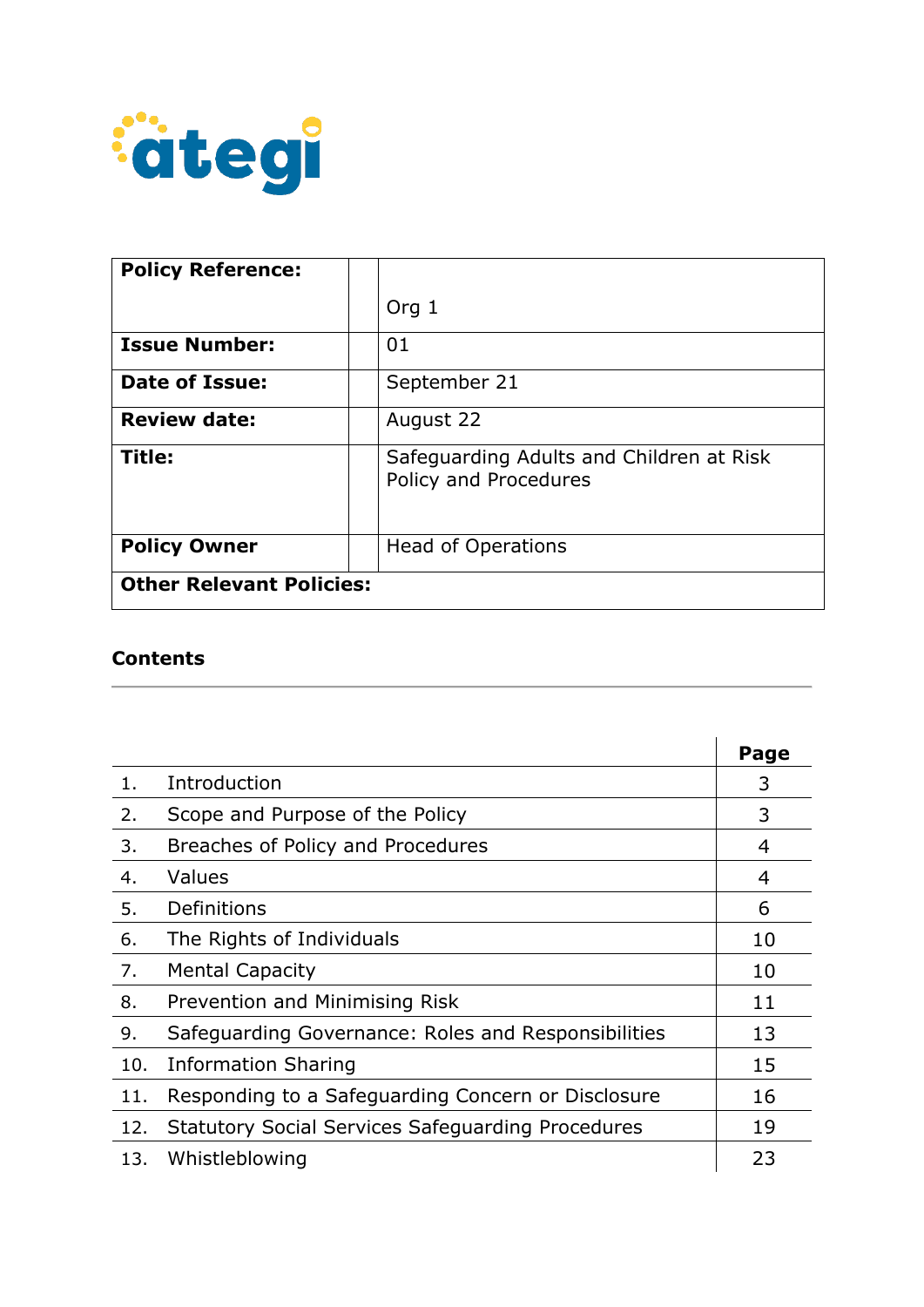| 14.                                                | <b>Recruitment and Selection</b>                                            |    |
|----------------------------------------------------|-----------------------------------------------------------------------------|----|
| 15.                                                | Complaints                                                                  |    |
| 16.                                                | Monitoring and Quality Assurance                                            | 25 |
| 17.                                                | Linked Policies and Procedures                                              | 26 |
| 18.                                                | Underpinning Legislation and Guidance                                       | 26 |
|                                                    |                                                                             |    |
| <b>Appendices</b>                                  |                                                                             |    |
| Appendix A                                         | ategi Safeguarding Concern Form                                             |    |
| Appendix B                                         | ategi - How to respond to a Safeguarding Concern<br>or Disclosure Flowchart |    |
| Appendix<br>C                                      | Preserving Evidence Following a Safeguarding<br>Concern or Disclosure       |    |
| Appendix<br>D                                      | Safeguarding Adults that<br>Particularly<br>are<br>Vulnerable               | 35 |
| Appendix E                                         | Best Interest Decision Making Assessment                                    |    |
| Appendix F<br>ategi Policy Receipt Acknowledgement |                                                                             | 47 |
|                                                    |                                                                             |    |

# **1. Introduction**

1.1 ategi is committed to the fundamental principle of protecting people from harm and this is developed and sustained through a positive culture of vigilance, implementing learned lessons from incidences and working in partnership with statutory agencies, partner services and organisations, trustees, managers, staff, Shared Lives Carers, service users and their families.

The organisation provides the following services:

- **Shared Lives Scheme** supports people with a learning disability, physical disability, mental health concerns, older and younger adults. The scheme supports people to live within a shared lives arrangement.
- **Supported Living Service** supporting individuals aged 18 and over with learning and physical disabilities, mental health needs and those with an autistic spectrum diagnosis.
- **Visiting Support** a flexible service, supporting people who live in and around Cardiff who are vulnerable because of their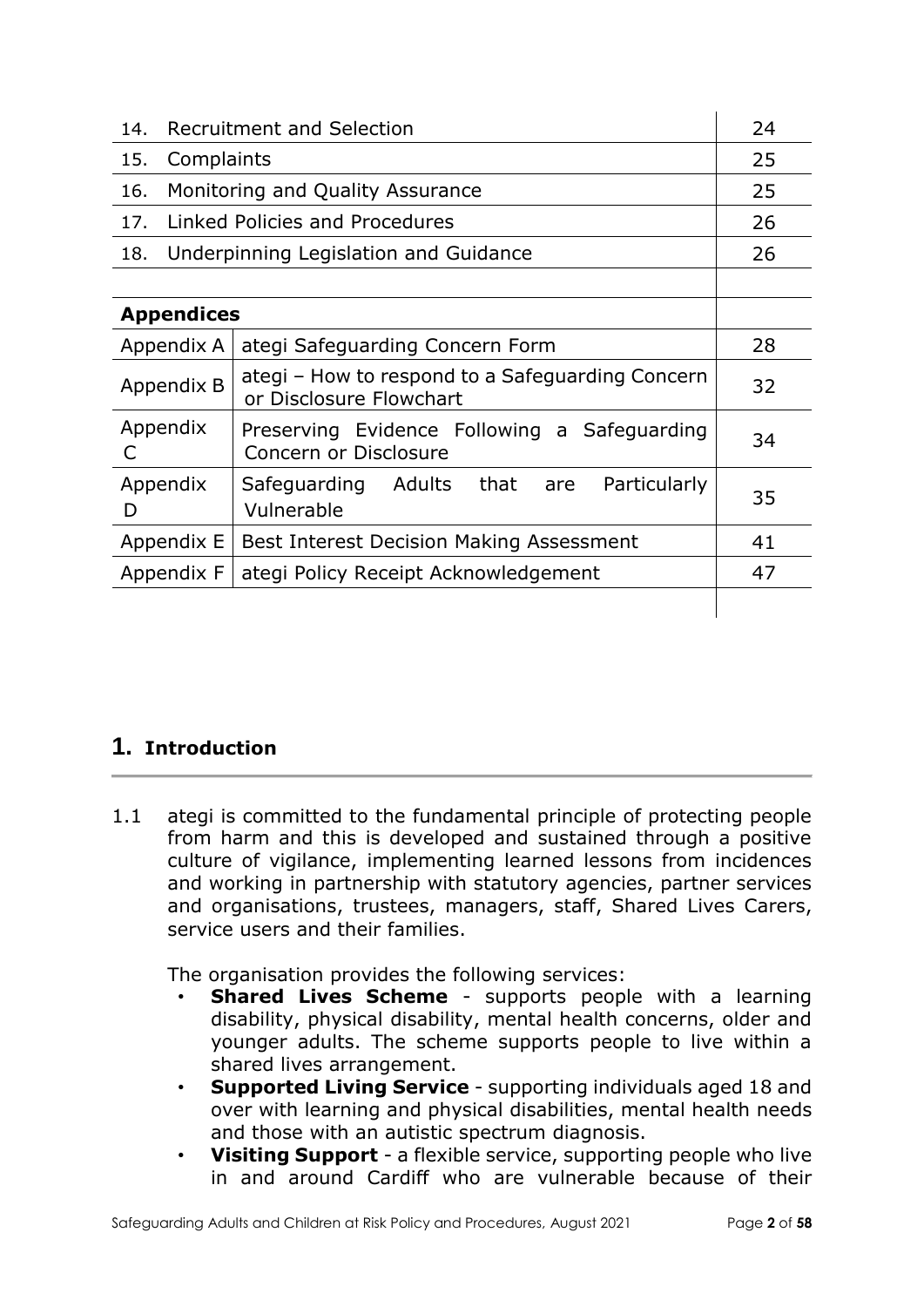learning disability and/or their physical/ sensory difficulties, from 2 hours at a time, up to a full week, depending on their needs.

1.2 The values that ategi was built on remain strong and clear today ensuring that anyone who makes use of our services has full control over their lives and the support they have, are respected as equal partners in the planning of their support and are enabled to live the life that they want to live.

### **2. Scope and Purpose of the Policy**

- 2.1 This policy and the supporting procedures seek to ensure that ategi undertakes its responsibilities to safeguard adults at risk and children consistently and effectively. It establishes a framework to support all those who come into contact with ategi, protect them from abuse and maltreatment of any kind and clarifies the organisation's expectations of trustees, managers, staff and Shared Lives Carers.
- 2.2 ategi's approach to safeguarding adults at risk and children will operate in line with the key principles of the European Convention of Human Rights and the Human Rights Act 1998, namely:
	- Everyone has the right to live their lives free from coercion, intimidation, oppression and physical, sexual, emotional or mental harm.
	- Everyone has the right to a family life and privacy.
	- Everyone has a right to confidentiality in respect of personal information, where this does not infringe the rights of other people.
	- Everyone has the right to receive full and comprehensive information to allow them to make informed choices about their own circumstances.
	- Everyone has the right to the protection of the law and full access to the judicial process and criminal justice system.
- 2.3 Putting these principles into practice means ategi is committed to the principle that protecting a person at risk of abuse of neglect should be everyone's paramount concern.
- 2.4 Safeguarding adults at risk and children is everyone's responsibility. Therefore, all ategi trustees, managers, staff and Shared Lives Carers have an ethical and professional duty of care to act if they:
	- witness abuse;
	- receive information about abuse, suspected abuse or concerns about the care or treatment of a person at risk of abuse or neglect; or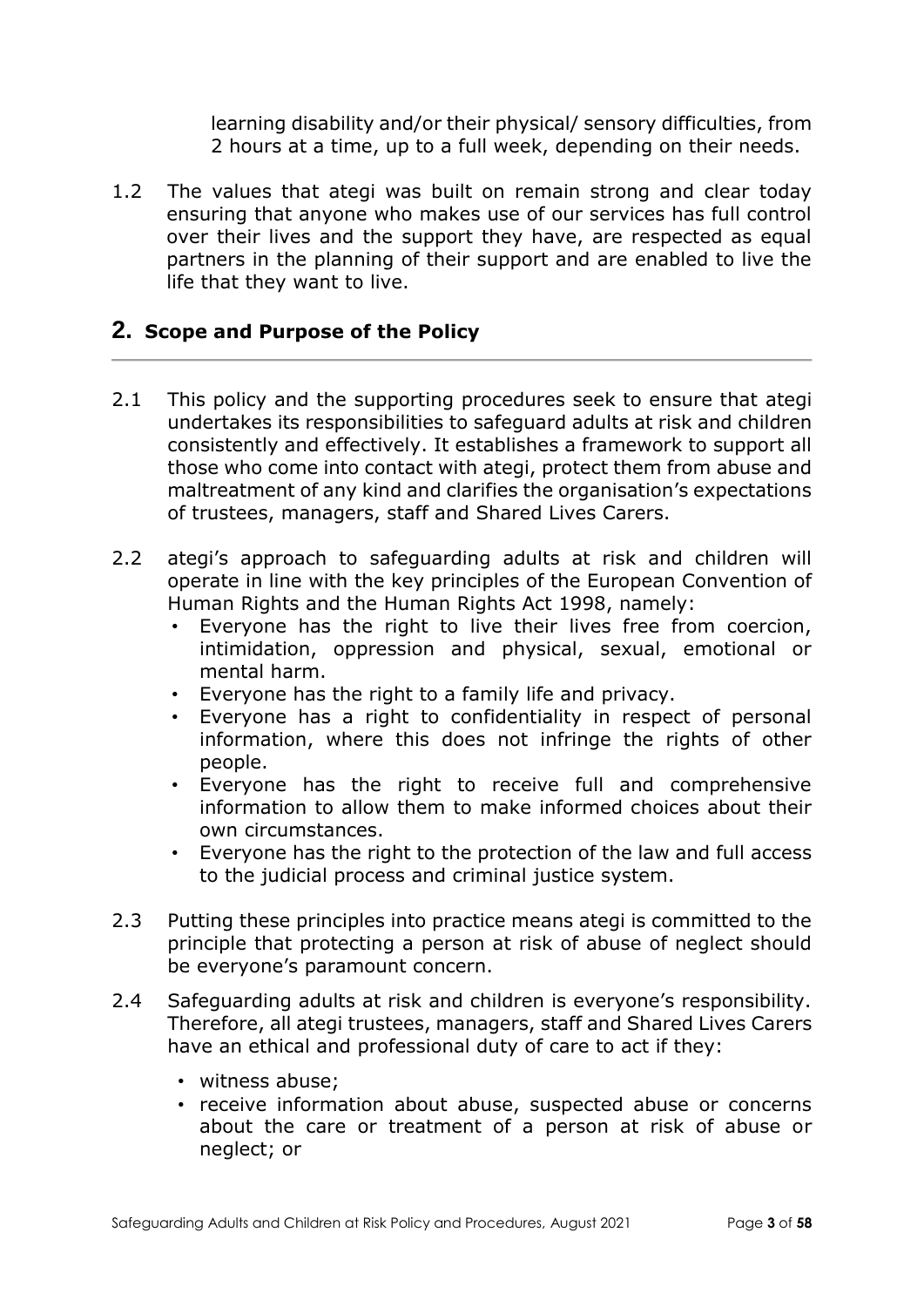- have concerns or suspicions about possible abuse or inappropriate care.
- 2.5 The Wales Adult Protection Policy and Procedures including criminal investigations, override other organisational procedures, such as disciplinary and complaints investigations (this is stated in Listening and Learning, Section 7: Guidance for local authorities about managing complaints).
- 2.6 The Adult & Child Protection and Safeguarding Policies and Procedures in each area we work in England override other organisational procedures such as disciplinary, complaints, investigations etc.

### **3. Breaches of Policy and Procedures**

3.1 For ategi staff, failure to adhere to this Policy and Procedures could lead to disciplinary action, including dismissal. For Shared Lives Carers and partner organisations their individual relationship with ategi may be terminated.

## **4. Values**

- 4.1 The following values and rights underpin the way a person at risk of abuse of neglect should be supported and cared for in whatever setting or place they live in or use:
	- **Independence:** to think, act and make decisions, even when this involves a level of risk
	- **Dignity:** recognition that everyone is unique, with intrinsic value as a person
	- **Respect:** for a person's needs, wishes, preferences, language, race, religion and culture
	- **Equality:** the right of people to be treated no less favourably than others because of their age, gender, disability, sexual orientation, religion, class, culture, language, race, ethnic origin or other relevant distinctions
	- **Privacy:** the right of the individual to be left alone or undisturbed and fee from intrusion or public attention in their affairs
	- **Choice:** the right to make choices, and to have the alternatives and information that enable choices to be made
- 4.2 Putting these principles and values into practice in ategi means:
	- Safeguarding and adult protection is everyone's concern.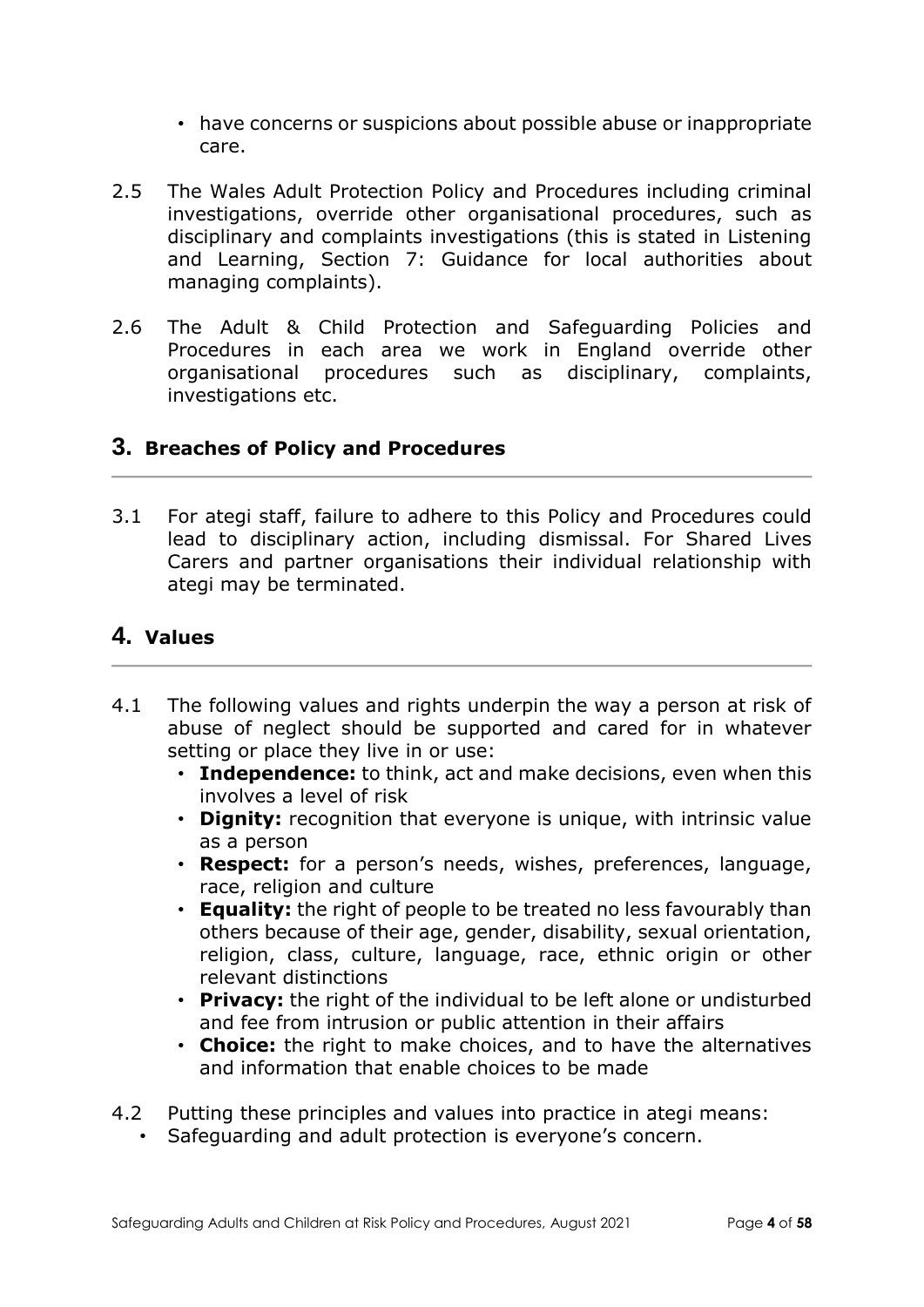- All trustees, managers, staff and Shared Lives Carers, paid or unpaid, should understand the nature of abuse, how people might be at risk of harm and work to prevent it.
- ategi trustees, managers, staff and Shared Lives Carers and professionals in all agencies must work actively and proactively with each other, with other agencies, and with the person at risk of abuse or neglect and their family or carers, to ensure protection and prevention.
- When responding to referrals, the concerns raised must be believed/accepted without judgement.
- Trustees, managers, staff and Shared Lives Carers have a duty to report any concerns they have about the potential abuse of a person at risk of abuse or neglect.
- Careful consideration and respect of a person at risk of abuse or neglects wishes and preferences are essential to the adult safeguarding and protection process.
- A person at risk of abuse or neglect has the right to be supported and empowered when adult protection procedures are used, and to have an independent advocate if they wish. For people assessed as lacking capacity to make decisions about how they could be protected, an Independent Mental Capacity Advocate (IMCA) must be considered and may be appointed.
- A Person at risk of abuse or neglect with capacity to understand abuse and risk of abuse has the right to refuse intervention even if this leaves them at risk of significant harm, but those working in adult safeguarding and protection may need to act to protect other people at risk of abuse or neglect from the same abuser.
- A person at risk of abuse or neglect is entitled to the protection of the law and full access to all parts of the criminal justice system, in the same way as any other citizen.
- A person at risk of abuse or neglect who is allegedly a victim of abuse should have the highest priority for protection, assessment and support.
- A person at risk of abuse or neglect has the right to full and timely information about their rights, services, what is being done on their behalf and why. This can be summarised as, *'nothing about us without us.'*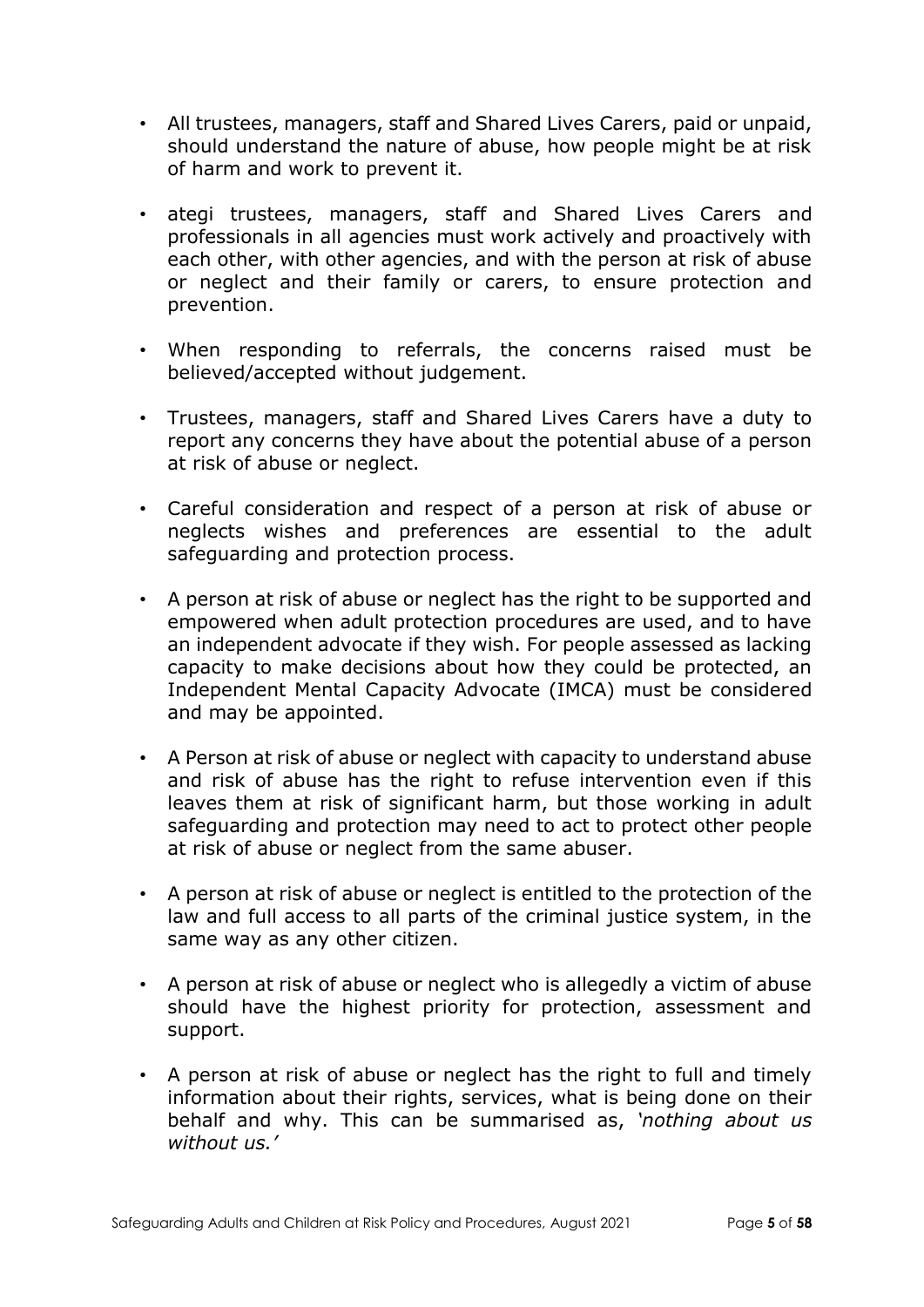- Relative Carers have the right to have their needs taken into account.
- Alleged perpetrators, including those who are relative carers, must have their rights taken into consideration.
- Alleged perpetrators who are also a person at risk of abuse or neglect have the right to be supported and to have an independent advocate if they wish.
- ategi is committed to working actively to ensure our *Safeguarding of Adults and Children at Risk of Abuse or Neglect Policy and*  **Procedures** are integral to working our practices, training and governance.

## **5. Definitions**

- 5.1 An **adult** is a person who is aged 18 and over and a **child** is a person who is under the age of 18.
- 5.2 An **adult at risk of abuse or neglect** is an adult who:
	- a) is experiencing or at risk of abuse or neglect;
	- b) has needs for care and support (whether or not the authority is meeting any of those needs); and
	- c) as a result of those cared and support needs is unable to protect themselves against abuse or neglect or the risk of it

(Social Services and Well-being (Wales) Act 2014); (Care Act 2014)

The above definition means that all ategi service users fall under the legal definition of an adult at risk of abuse or neglect.

- 5.3 **Abuse:** Abuse is the violation of a person's human, civil or legal rights by another person or persons. Abuse may be a single act, repeated acts and/or multiple acts. It may be physical, verbal, emotional or psychological. It may be perpetrated as a result of deliberate intent, negligence or ignorance.
- 5.4 **Abuse may be an Act of Omission:** (failing to act) or neglect. Abuse may involve the person at risk of abuse or neglect being persuaded or forced to enter into a financial or sexual arrangement to which they have not, or cannot, understand or consent.
- 5.5 **Abuser**: An abuser may be anyone who has contact with the person at risk of abuse or neglect. This may be a family member, carer, friend, professional staff, support staff, Adult Placement Carer, neighbour, volunteers, people in a position of trust, another service user.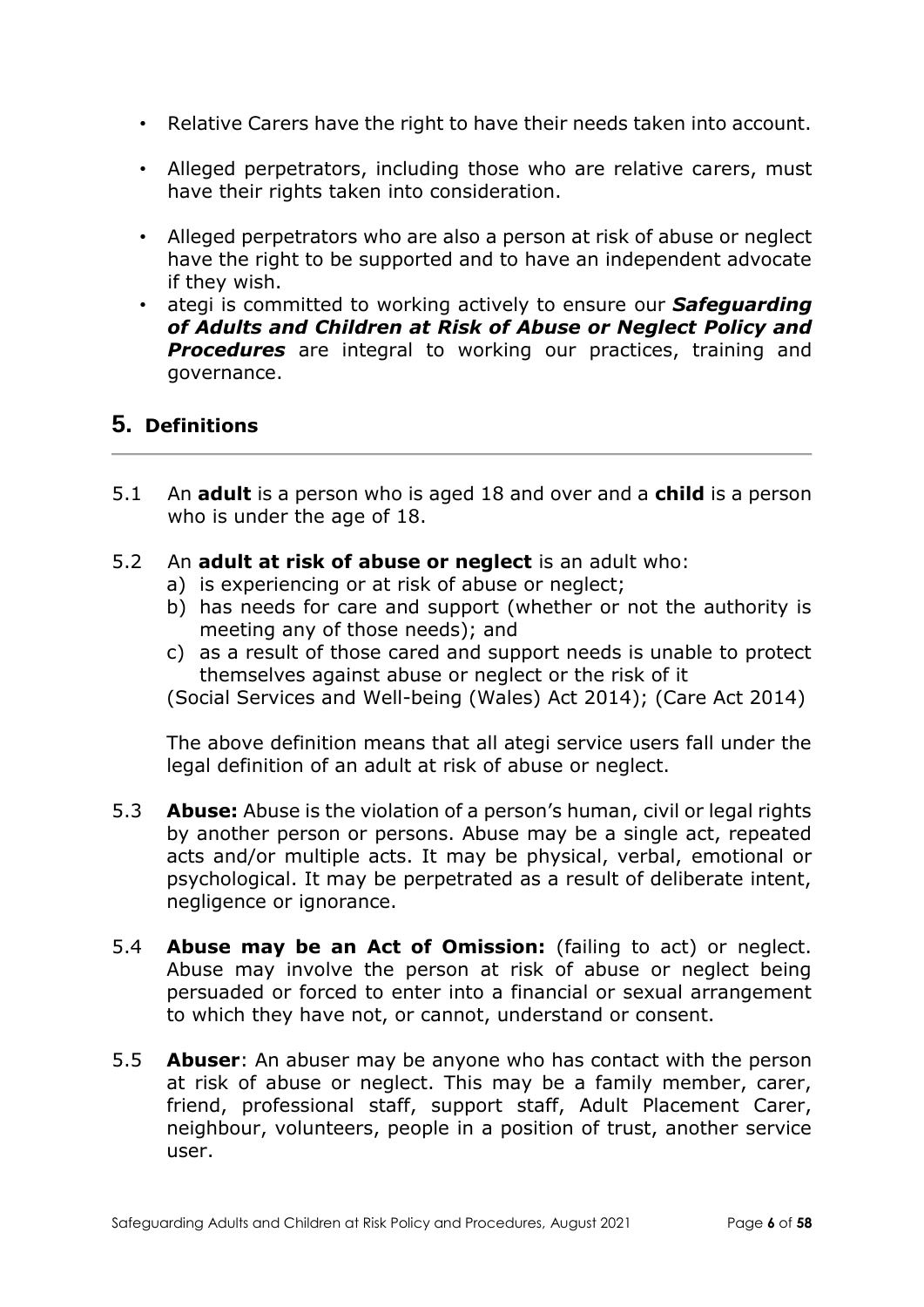5.5 **Abuse by a stranger**: Abuse or random violence by someone not known to the person at risk of abuse or neglect will still be required to be reported and police involvement required.

### **Categories of Abuse**

ategi will recognise that the following may indicate abuse and will act appropriately upon receipt of such information.

- 5.6 **Physical Abuse**: The non-accidental infliction of a physical act that results, or could result, in physical injury, pain or suffering including:
	- assault
	- hitting
	- slapping
	- pushing
	- misuse of medication
	- restraint
	- inappropriate physical sanctions
- 5.7 **Sexual Abuse**: The direct or indirect involvement of a person at risk of abuse or neglect in sexual activity to which they are unwilling or unable to give informed consent or which they do not fully comprehend. Any sexual activity that is not freely consenting is criminal. Where there is an abuse of trust, sexual activity may appear to be with consent, but it is unacceptable because of the differences in power and influence between the people involved. This includes:
	- rape
	- indecent exposure
	- sexual harassment
	- inappropriate looking or touching
	- sexual assault
	- sexual teasing or innuendo
	- sexual photography
	- subjection to pornography or witnessing sexual acts
	- sexual acts to which the adult has not consented or was pressured into consenting
- 5.8 **Neglect:** This can be intentional and unintentional acts. It includes ignoring care needs, or withholding or deliberately not providing care to a person at risk of abuse or neglect. It includes the unintentional failure to provide support because of lack of knowledge or understanding of the need for services. It includes failure to follow support plans, policies and procedures. Failure to provide prescribed medication and provide poor nutrition.
- 5.9 **Emotional/Psychological Abuse:** The violation of the emotional and psychological health and development of the person at risk of abuse or neglect. This includes threats of harm, bullying, humiliation,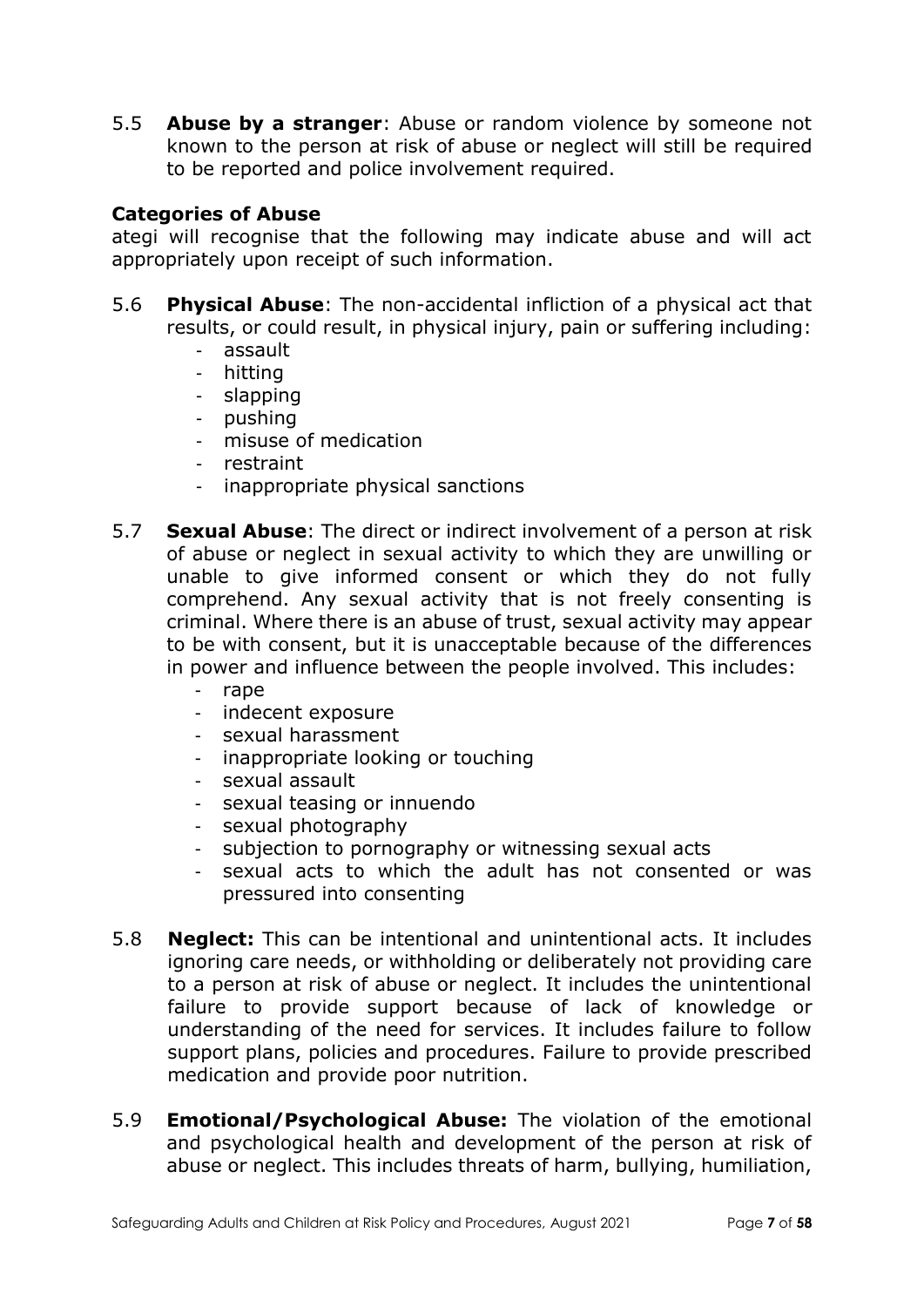verbal abuse, isolation or withdrawal from services or support networks, coercion, control and intimidation.

- 5.10 **Domestic Abuse**: Any incident or pattern of incidents of controlling, coercive, threatening behaviour, violence or abuse between those aged 16 or over who are, or have been, intimate partners or family members regardless of gender or sexuality. The abuse can encompass, but is not limited to: psychological, physical, sexual, financial, emotional, or so called 'honour' based violence.
- 5.11 **Financial Abuse:** Includes theft, fraud, pressure around wills, property or inheritance, the misuse or misappropriation of benefits or monies.
- 5.12 **Discriminatory Abuse**: Includes harassment, slurs or similar treatment because of race, gender and gender identity, age, disability, sexual orientation or religion.
- 5.13 **Self-neglect**: This covers a wide range of behaviour neglecting to care for one's personal hygiene, health, medication (when indicated), safety precautions or surroundings and incudes behaviour such as hoarding.

This excludes a situation in which a mentally competent person who understands the consequences of their decisions, makes a conscious and voluntary decision to engage in an act that threatens their own health or safety.

- 5.14 **Organisational Abuse:** Includes neglect and poor care practice within an institution or specific care setting such as a hospital or a care home for example, or in relation to care provided in one's own home. This may range from a one-off incident to ongoing- illtreatment. It can be through neglect or professional practice as a result of the structure, policies, processes and practices within an organisation.
- 5.15 **Modern Slavery:** Modern slavery is the severe exploitation of other people for personal or commercial gain. It includes slavery, human trafficking, forced labour and domestic servitude, traffickers and slave masters using whatever means they have at disposal to coerce, deceive and force individuals into a life of abuse, servitude and inhumane treatment.
- 5.16 **Radicalisation and Extremism:** Radicalisation is a process which somebody goes through in order to become involved in extremist activities or terrorism, from a starting point of having no particular strong opinions or being a moderate person through to holding some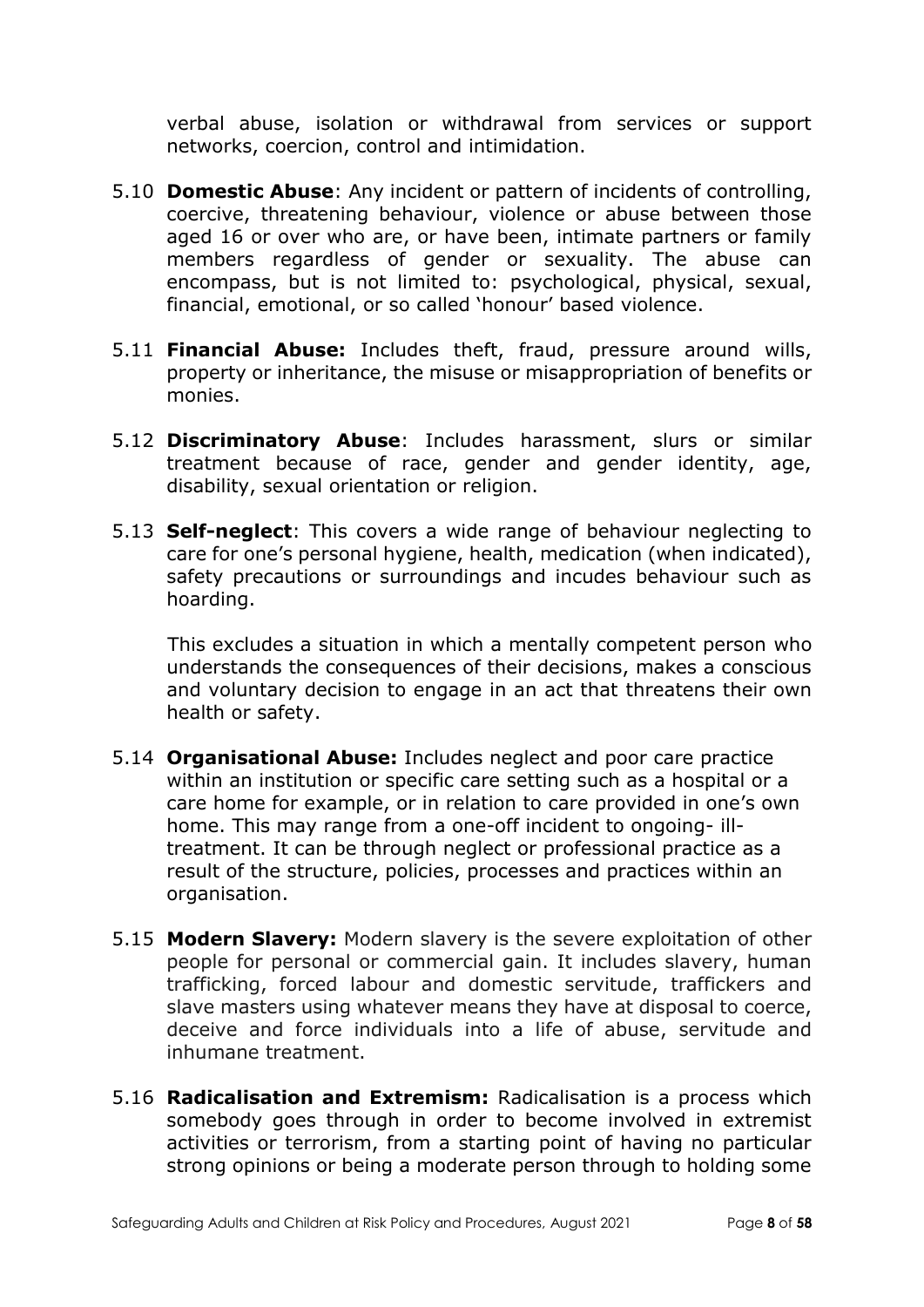extremist views, and it can be a process that happens online or in meeting people, and their conversations and their opinions are gradually changed over time.

Extremism is the demonstration of unacceptable behaviour by using any means or medium to express views which:

- Foment(incite), justify or glorify terrorist violence in furtherance of particular beliefs
- Seek to provoke others to terrorist acts
- Foment other serious criminal activity or seek to provoke others to serious criminal acts
- Foster hatred which might lead to inter-community violence in the UK.
- 5.17 **Criminal Exploitation:** is a geographically widespread form of harm that is a typical feature of **'County Lines'** activity. According to the UK government county lines is defined as: *"County lines is a term used to describe gangs and organised criminal networks involved in exporting illegal drugs into one or more importing areas within the UK, using dedicated mobile phone lines or other form of "deal line". They are likely to exploit children and vulnerable adults to move and store the drugs and money and they will often use coercion, intimidation, violence (including sexual violence) and weapons."* County lines activity and the associated violence, drug dealing and exploitation has a devastating impact on young people, vulnerable adults and local communities.

People who choose to exploit will often target the most vulnerable in society. They establish a relationship with the person to access their home this is referred to as **'cuckooing'**. Once they gain control over the person- whether through drug dependency, debt or as part of their relationship – larger groups will sometimes move in. Threats are often used to control the person. It is common for the perpetrators to have access to several cuckooed addresses at once, and to move quickly between them to evade detection. The victims of cuckooing are often people who misuse substances such as drugs or alcohol, but also can be people with learning difficulties, learning disabilities, mental health issues, physical disabilities or socially isolated.

5.18 **Child Sexual Exploitation:** is as a form of child sexual abuse. It occurs where an individual or group takes advantage of an imbalance of power to coerce, manipulate or deceive a child or young person under the age of 18 years into sexual activity:

(a) in exchange for something the victim needs or wants, and /or (b) for the financial advantage or increased status of the perpetrator or facilitator.

The victim may have been sexually exploited even if the sexual activity appears consensual. Child sexual exploitation does not always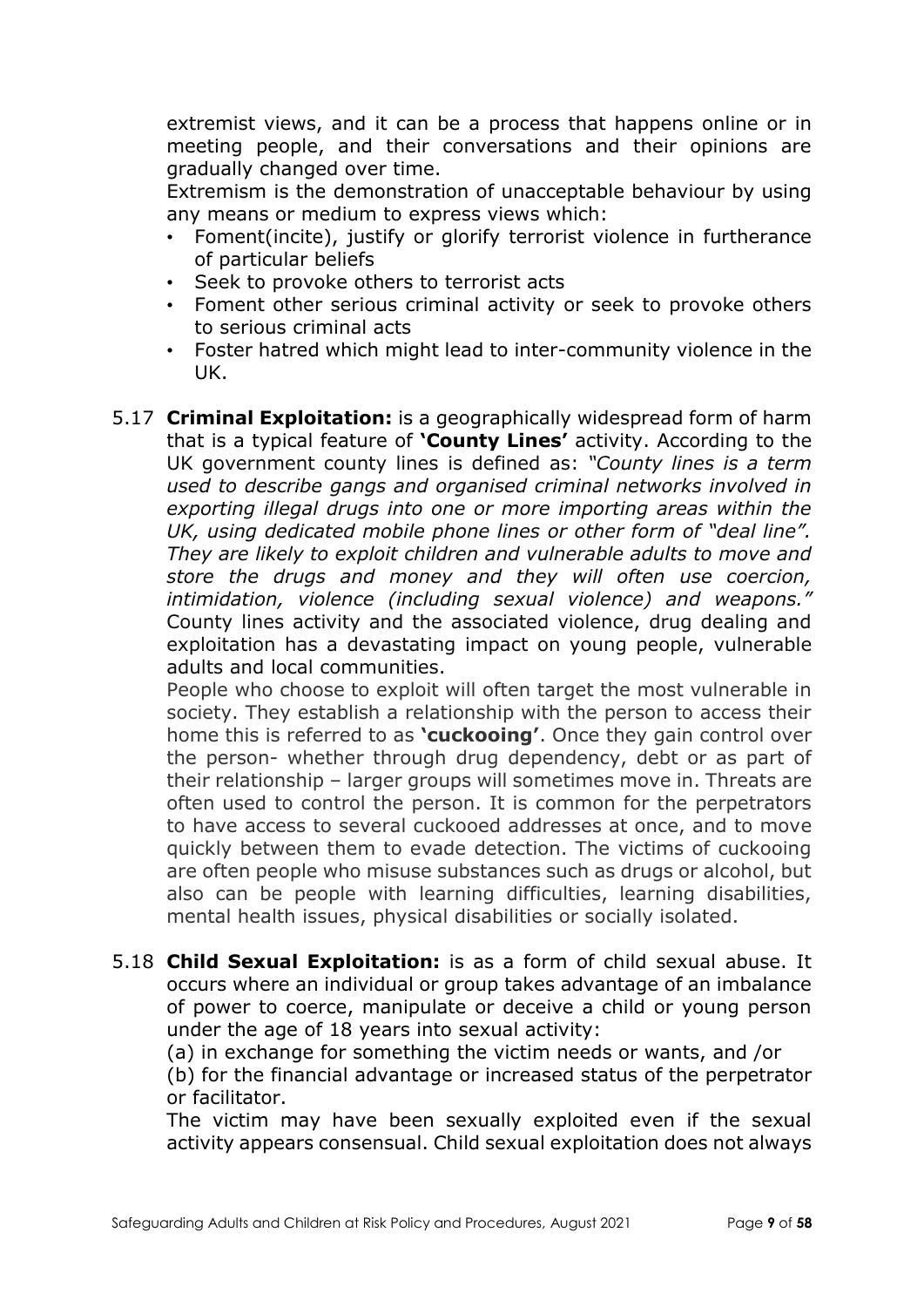involve physical contact: it may also occur through the use of technology.

Sexual relationships where one or both partners are under the age of 16 remain illegal. Those aged between 13 – 16 years old are deemed competent to give consent; however, any form of sexual activity involving a child under the age of 18 may be abusive, if it involves the exercise of power over the child.

5.19 **Mate Crime:** Mate Crime is a form of hate crime and can become a very serious form of abuse. Mate Crime is defined as the exploitation, abuse or theft from any person at risk from those they consider to be their friends. Those that commit such abuse or theft are often referred to as 'fake friends.' People with disabilities, particularly those with learning disabilities, are often the targets of this type of crime. In some cases, victims of mate crime have been badly harmed or even killed. Mate crimes are likely to happen in private, often in the victim's own accommodation. They can also happen via social media, where victims are financially or sexually exploited after being befriended online.

Mate crimes often occur within long-term relationships, which may have started out as genuine friendships. They can appear to be real friendships to many observers. Social workers can be so delighted that a person with learning disabilities has a 'friend' that they don't question the relationship any further.

Indicators of mate crime can be similar to other forms of abuse. Potential signs include:

- bills not being paid, a sudden lack of money, losing possessions, suddenly changing their will
- changes in routine, behaviour, appearance, finances or household (new people visiting or staying over, lots of new 'friends', lots more noise or rubbish than normal)
- cutting themselves off from established networks of friends/family and support, missing weekly activities
- secretive internet or mobile phone use.
- 5.20 Any of the above forms of abuse could be motivated by the personal characteristics of the victim. This may make it a 'hate crime'. These involve a criminal offence perceived by the victim or any other person, to be motivated by hostility or prejudice based on a person's actual or perceived disability, race, religion and belief, sexual orientation and transgender.
- 5.21 Further information on issues and factors that can increase the vulnerability of adults who may be at risk of abuse or neglect are outlined in Appendix C.

## **6. The Rights of Individuals**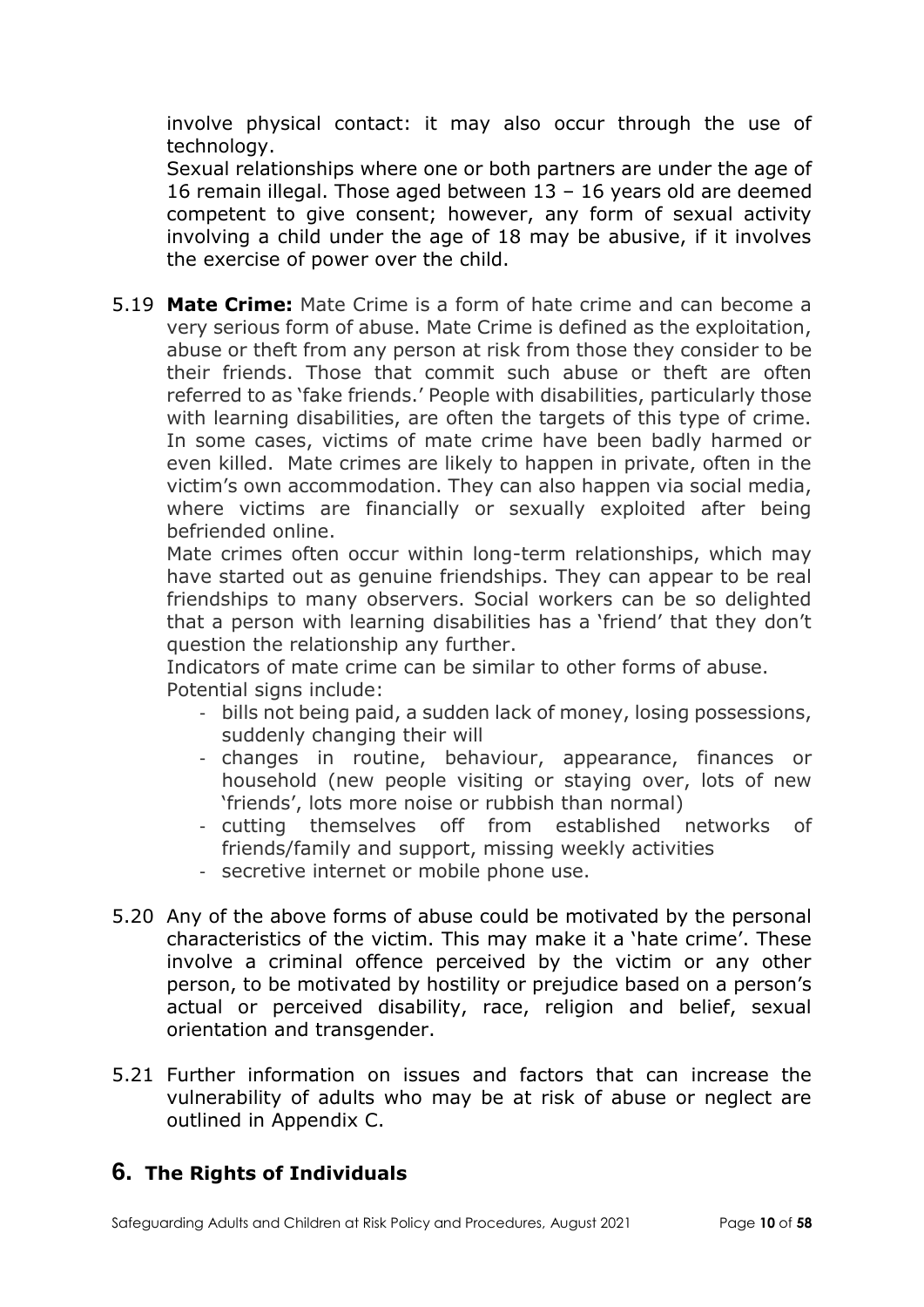- 6.1 People who use our services will be respected with regards to their privacy, dignity, independence and choice. ategi recognises that individuals' right to an independent life may sometimes include exposure to risk. In all situations of identified risk ategi staff should assess, manage, review and minimise harmful situations.
- 6.2 The 'Six Key Principles' that underpin all adult safeguarding work are: **Empowerment:** people being supported and encouraged to
	- make their own decisions and informed consent.
	- **Prevention:** It is better to take action before harm occurs.
	- **Proportionality:** The least intrusive response appropriate to the risk presented.
	- **Protection:** The least intrusive response appropriate to the risk presented.
	- **Partnership:** Local solutions through services working with their communities. Communities have a part to play in preventing, detecting and reporting neglect and abuse.
	- Accountability: Accountability and transparency in delivering safeguarding.
- 6.3 **Making Safeguarding Personal:** (MSP) is an initiative which aims to develop an 'outcome focus' to safeguarding work and a range of responses to support people to improve or resolve their circumstances. MSP in its simplest form means putting the person at the centre of everything we do during a safeguarding concern/enquiry, from the very beginning to the very end. MSP seeks to achieve:
	- A personalised approach that enables safeguarding to be done with, not to, people.
	- Practice that focuses on achieving meaningful improvement to people's circumstances rather than just on 'investigation' and 'conclusion'.
	- An approach that utilises social work skills rather than just 'putting people through a process'.
	- An approach that enables practitioners, families, services and organisations to know what difference has been made.
- 6.3 ategi aims to empower people to understand and address risks. When necessary, (and in consultation with Care Managers) decisions may need to be made to protect individuals or others from risk by denying access to certain situations considered inappropriate or harmful. Such decisions will not be made in isolation and will be recorded appropriately. Any such decision will consider both ategi's responsibilities to Service Users and the 'Duty of Care'.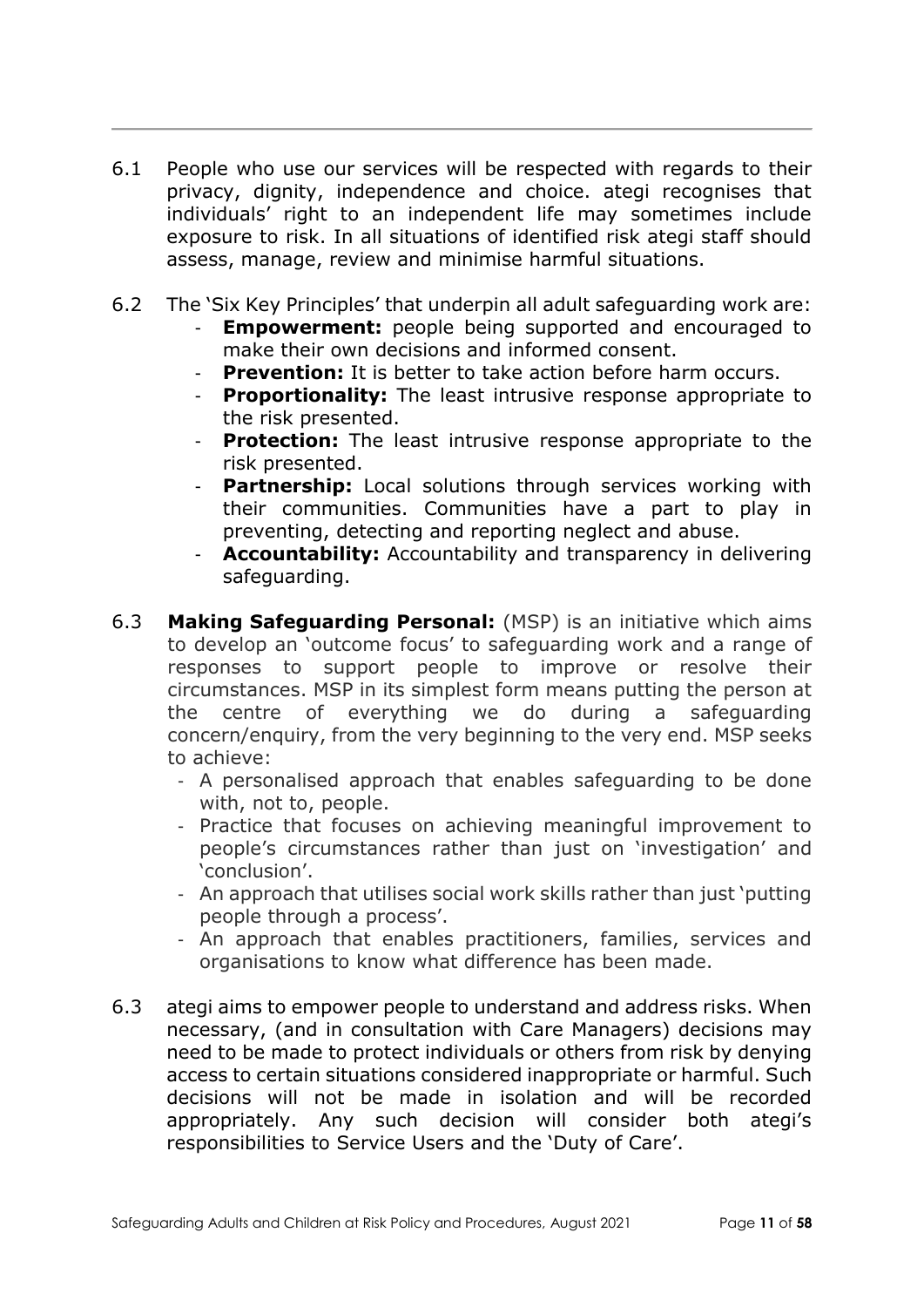# **7. Mental Capacity**

- 7.1 Having mental capacity means that a person is able to make their own decisions.
- 7.2 The Mental Capacity Act 2005 (MCA) applies to England and Wales. The primary purpose of the MCA is to promote and safeguard decision-making within a legal framework. It does this in two ways:
	- by empowering people to make decisions for themselves wherever possible, and by protecting people who lack capacity by providing a flexible framework that places individuals at the heart of the decision-making process
	- by allowing people to plan ahead for a time in the future when they might lack the capacity
- 7.3 The MCA is underpinned by five statutory principles:
	- i. **presumption of capacity:** every adult has the right to make their own decisions and must be assumed to have capacity to do so unless it is proved otherwise.
	- ii. **Individuals being supported to make their own decisions:** a person must be given all practicable help before anyone treats them as not being able to make their own decisions.
	- iii. **Unwise decisions:** people have the right to make decisions that others might regard as unwise or eccentric.
	- iv. **Best Interests:** anything done for or on behalf of a person who lacks mental capacity must be done in their best interests.
	- v. **Least restrictive:** someone making a decision or acting on behalf of a person who lacks capacity must consider whether it is possible to decide or act in a way that would interfere less with the person's rights and freedoms of action.
- 7.4 ategi works on the assumption that people have the capacity to make decisions for themselves and that where it is established that a person does not have capacity in respect of a particular decision that they remain at the heart of the decision-making process.
- 7.5 It is useful to consider the principles chronologically: principles i to iii will support the process before or at the point of determining whether someone lacks capacity. Once it has been decided that capacity is lacking, principles iv and v are used to support the decision-making process. In circumstances where the person at risk of abuse or neglect is assessed against these five statutory principals as lacking capacity professionals and others are required to act in the best interest of the individual concerned. Further information on undertaking a 'Best Interest Decision Making Assessment' – see Appendix D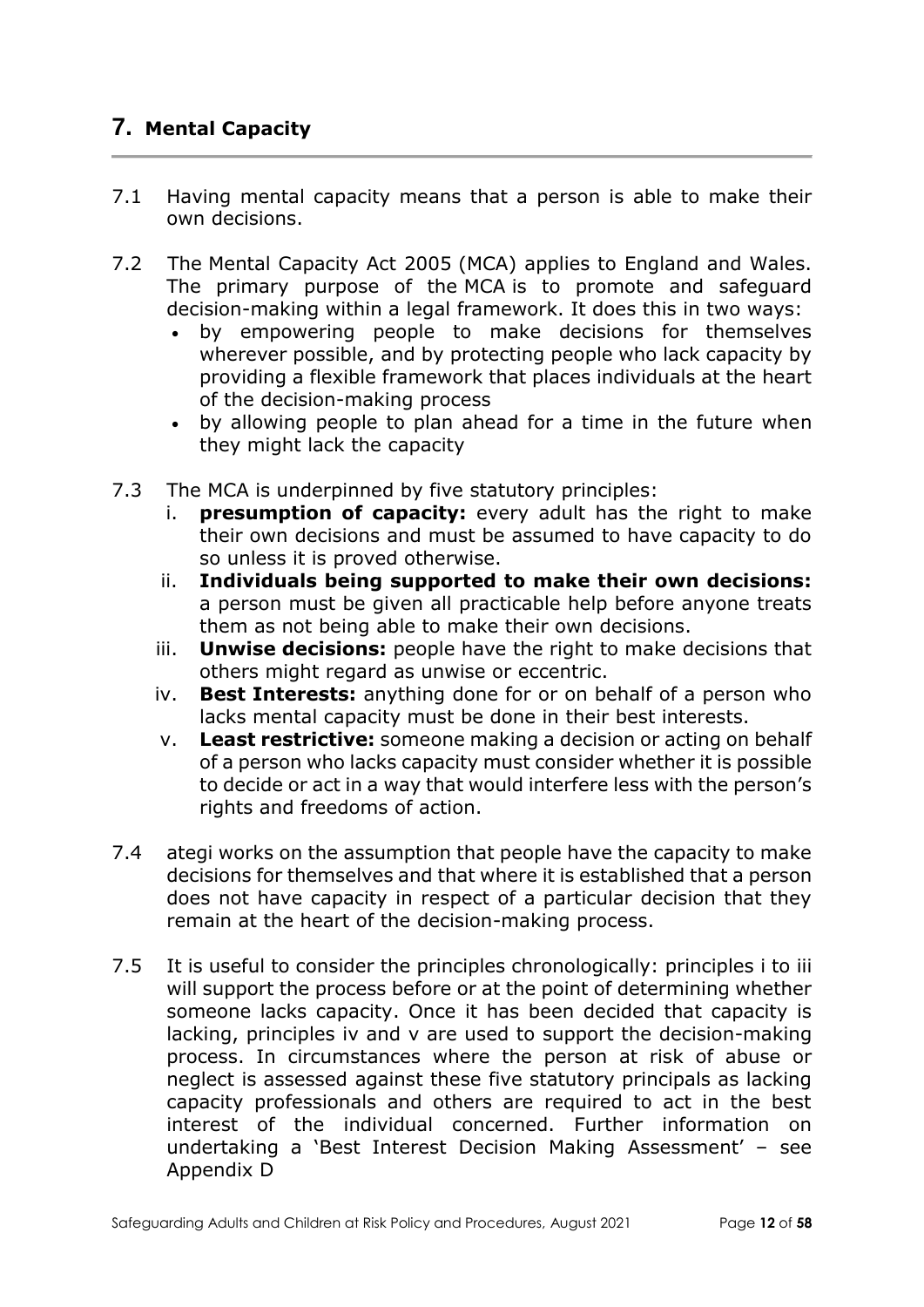### **8. Prevention and Minimising Risk**

- 8.1 ategi will support service users to protect themselves by:
	- Having understandable and accessible information about what constitutes abuse and what to do if they are abused.
	- Having support from staff or Shared Lives Carers and access to people who they can talk to about things that concern them.
	- Promoting the access to advocates who can help service users speak up and take action if needed.
	- Empowering them to take an active part in decisions that affect their lives
	- Listening and following up all complaints.
	- Having well developed communication systems for individuals.
- 8.2 Managers, staff and Shared Lives Carers will minimise risk by:
	- Working with Service Users in an empowering way that respects their autonomy and civil rights to self-determination.
	- Understanding what constitutes vulnerability and abuse and what to do if they suspect abuse.
	- Taking immediate action when recognising or suspecting signs of abuse.
	- Take their responsibilities under the duty of care seriously and conducting themselves within the Social Care Code of Practice or Shared Lives Agreement.
	- Discussing any support issues and concerns promptly with line managers and/or with an appropriate person.
	- Questioning practices that may be harmful or abusive and take further action e.g., report concerns, whistle-blowing etc.
	- Taking part in training and skills development.
	- Giving and receiving feedback from colleagues in developing a learning and preventative culture at work.
- 8.3 ategi can minimise risks by:
	- Making sure that the service meets the needs of and is planned around individuals.
	- Using fair and rigorous recruitment selection and induction processes.
	- Working with Care Managers and commissioners to ensure the staff levels can meet the needs of service users.
	- Having effective means of communication that are open and understood by service users, relatives, friends, other agencies, staff and managers.
	- Operating an open-door policy and culture.
	- Making sure that managers, staff, Shared Lives Carers understand what constitutes abuse and what to do if they suspect it.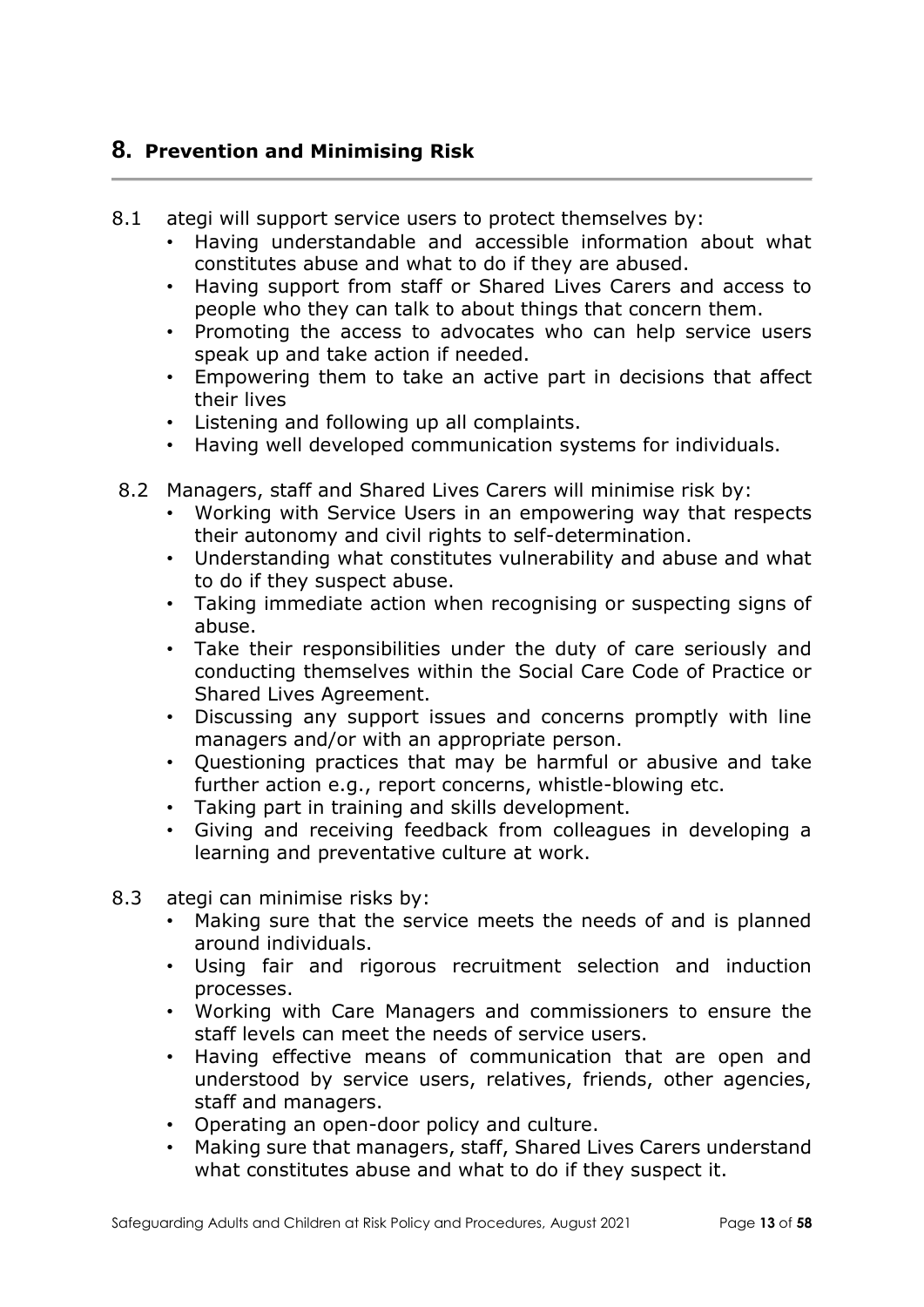- Encouraging managers, staff and Shared Lives Carers to raise concerns and question practice.
- Listening and responding to managers, staff, Shared Lives Carers and service users who raise questions about practice.
- Discussing incidents or support issues routinely and openly with managers, staff and Shared Lives Carers.
- Having efficient recording and reporting systems in place, that are used and useful.
- Recording complaints and concerns and responding to them constructively.
- Routinely reviewing apparently isolated incidents to see if they reflect wider problems in the service.
- Having clear policies and procedures that managers, staff, Shared Lives Carers, relative carers and Service Users understand and use.
- Ensuring that all managers, staff and Shared Lives Carers receive training and, through direct supervision and monitoring of their work, develop their practice.
- Addressing poor practice and setting realistic practice standards.
- Implementing robust monitoring and review systems.
- Working constructively and collaboratively with: service commissioners, statutory bodies, other agencies and the law. Supporting the prosecution of criminal acts as a deterrent to potential abusers.
- Referring people to the Disclosure and Barring Service (DBS).

## **9. Safeguarding Governance: Roles and Responsibilities**

- 9.1 ategi is committed to providing support to all those involved with the organisation. A clear structure of safeguarding accountability supports everyone to understand their individual and collective responsibilities for safeguarding adults at risk and children.
- 9.2 ategi will ensure it has arrangements in place to fulfil its commitment and duty to safeguard adults at risk and children in accordance with legislation and statutory guidance.
- 9.3 **Board of Trustees**: Trustees play a vital role in ensuring that ategi is legally compliant in order to manage the organisation's resources effectively and provide a long-term vision and protect ategi's reputation and values. In order to fulfil these responsibilities, the Trustees may delegate some or all of these responsibilities to individual Trustees or members of the Executive Team. Trustees are responsible for:
	- approving all safeguarding policies and supporting procedures.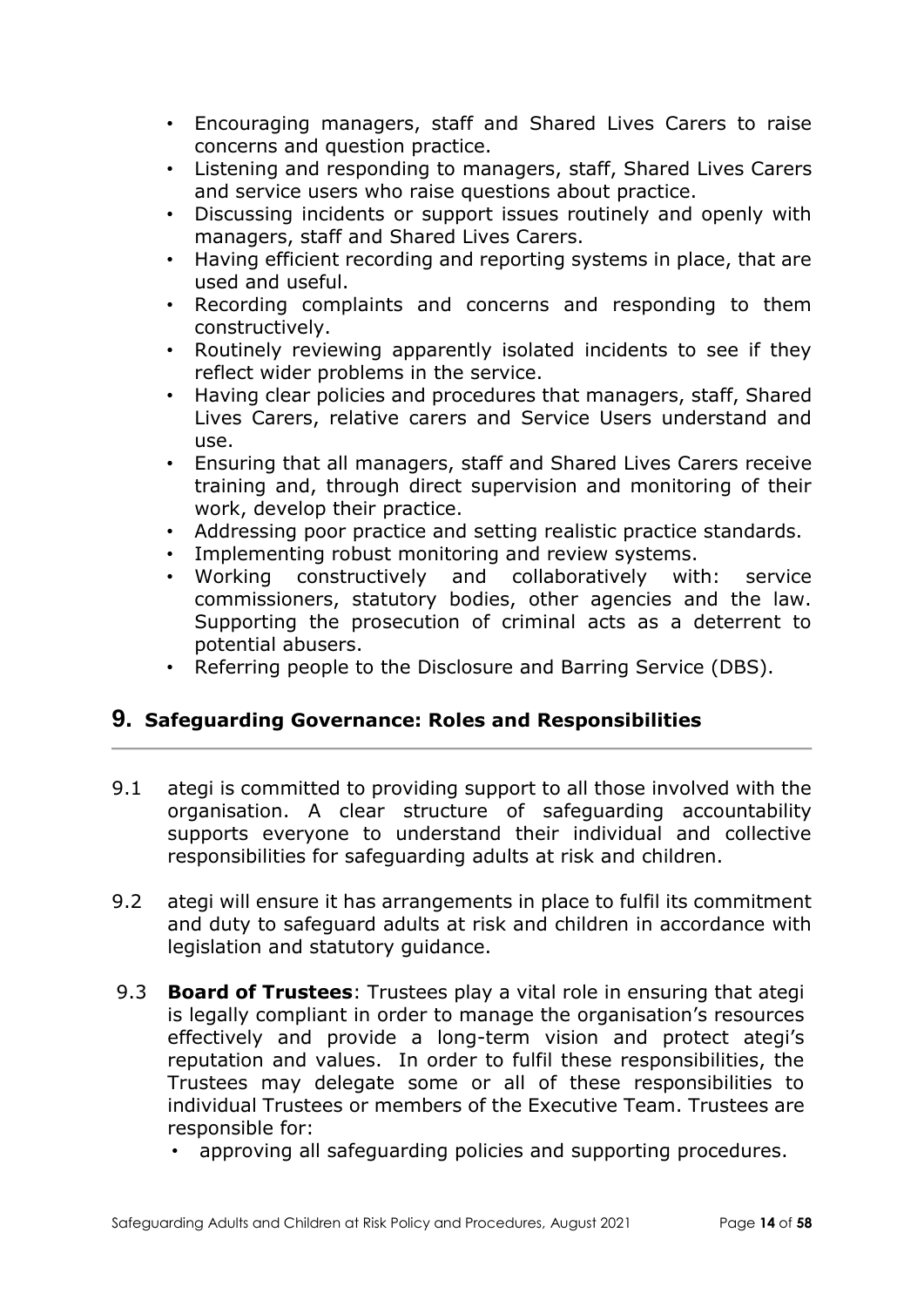- ensuring adequate resources are available for effective safeguarding practices and training.
- ensuring effective reporting and auditing processes are in place and that the same are regularly reviewed.
- receiving regular safeguarding reports from the Executive Team.
- developing a culture within the organisation that promotes effective safeguarding practices.
- 9.4 **Quality & Safeguarding Committee:** The role of the committee includes but is not limited to overseeing:
	- systems for safeguarding
	- care practice to ensure compliance with the Care Quality Commission and Care Inspectorate Wales fundamental standards of quality & safety
	- systems for delivering a high-quality experience for all service users
	- monitoring outcomes and service effectiveness
	- compliance with the Care Quality Commission and Care Inspectorate Wales registration
	- consider relevant risks within the corporate level risk register as they relate to the remit of the committee
- 9.5 **Executive Team:** The Executive Team will ensure a commitment to safeguarding is integral in the delivery of all ategi services. They will ensure that:
	- a safeguarding culture of vigilance is promoted and embedded in all areas of the organisation including with the organisation's partners.
	- clear and effective communication pathways for safeguarding are shared with all managers, staff, Shared Lives Carers, service users and their families.
	- proposed changes to safeguarding policies and supporting procedures are presented to the Board in accordance with the agreed cycle of policy review.
	- the Named Designated Safeguarding Lead (DSL) and Deputy Designated Safeguarding Leads (DDSLs) have sufficient resources in order that they may discharge their functions as outlined below.
	- safe recruitment and selection practices of managers, staff and Shared Lives Carers, are implemented in accordance with the safer recruitment policy and procedures.
	- concerns and allegations against managers, staff or Shared Lives Carers are investigated.

### 9.6 **Head of Operations (Named Designated Safeguarding Lead, (DSL)) and Deputy Designated Safeguarding Leads (DDSLs):**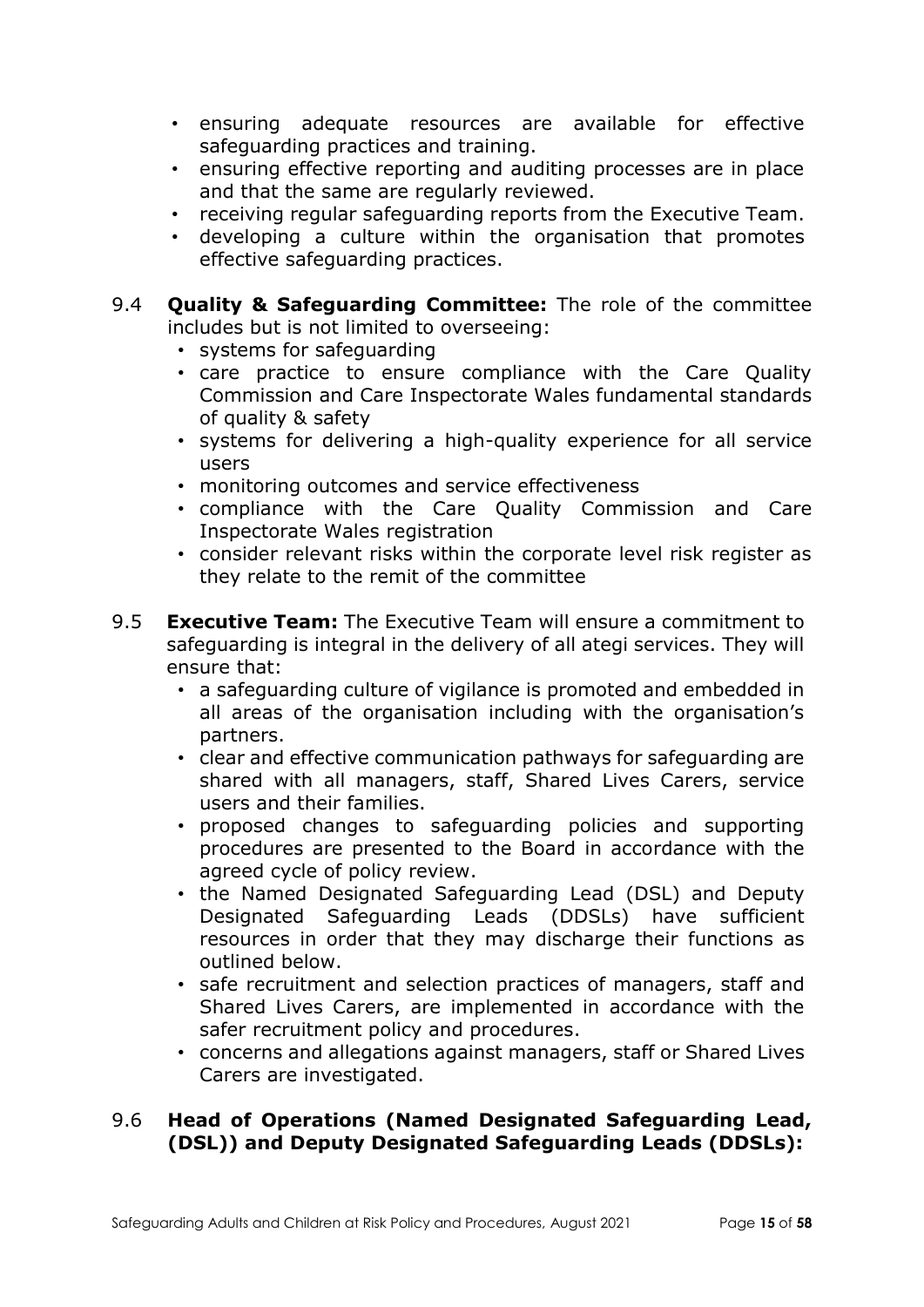The Head of Operations is the named DSL with the role of Deputy DSL being undertaken by the Head of Quality and Compliance and the Service Managers. They are responsible for:

- Providing ready and accessible support and guidance to all staff on safeguarding matters.
- Managing all safeguarding reports / logs
- Reporting safeguarding concerns to the relevant statutory services
- Ensuring accurate records for all safeguard concerns
- Undertaking case management and reviews of serious incidents
- Supporting the quality and review function for all safeguarding concerns
- Supporting the implementation and auditing of policy and strategy in relation to safeguarding
- Ensuring that serious incidents relating to safeguarding are reported immediately and managed effectively
- Ensuring all safeguarding reports are kept securely and in line with all data protection requirements
- Communicating safeguarding updates across the organisation
- Supporting the delivery of safeguarding refresher training

The named DSL will also have lead responsibility for managing safeguarding allegations against staff and act as a liaison for statutory services during any criminal or safeguarding investigations.

They will work with all appropriate governance bodies to inform of serious or untoward safeguarding incidents as appropriate.

#### **Head of Operations - Named Designated Safeguarding Lead for ategi**

Name: Lesley-Anne Ryder (CEO – Acting Head of Operations) Phone: 07720448000 Email: [lesley-anner@ategi.co.uk](mailto:lesley-anner@ategi.co.uk)

### **Head of Quality and Compliance – Deputy Designated Safeguarding Lead**

Name: Richard Cox Phone: 01443 484400 Email: [richardc.@ategi.co.uk](mailto:richardc.@ategi.co.uk)

## **Service Area: Shared Lives Bucks - Deputy Designated Safeguarding Lead**

Name: Andrew Tucker Phone: 01494 932920 Email: [andrewt@ategi.co.uk](mailto:andrewt@ategi.co.uk)

### **Service Area: Shared Lives Haringey- Deputy Designated Safeguarding Lead**

Name: Isabelle Lairin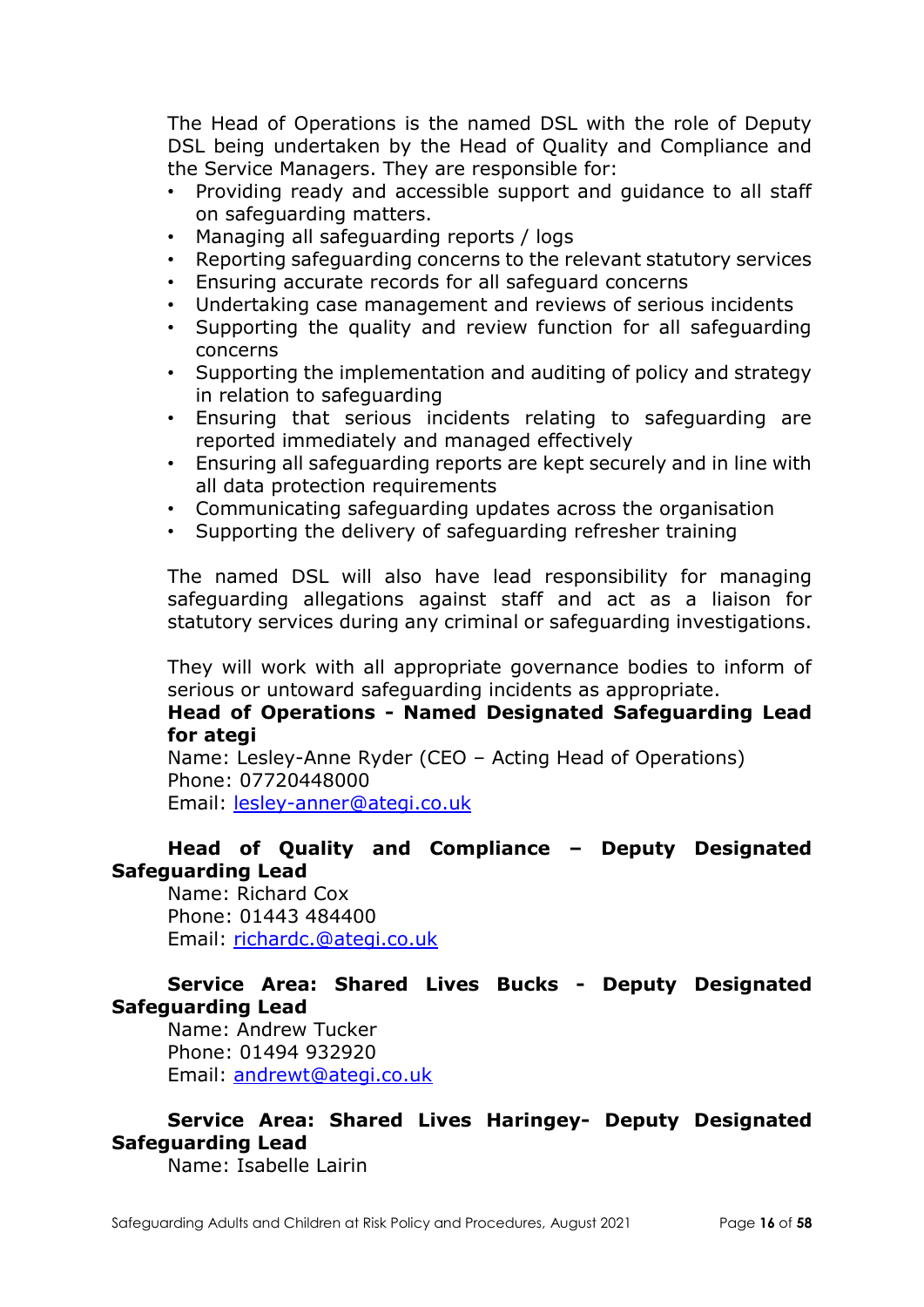Phone: 020 3946 7240 Email: [Isabellel@ategi.co.uk](mailto:Isabellel@ategi.co.uk)

#### **Service Area: Shared Lives South Glos - Deputy Designated Safeguarding Lead**

Name: Linzi Jones Phone: 01137 332 1030 Email: [linzij@ategi.co.uk](mailto:linzij@ategi.co.uk)

### **Service Area: Shared Lives Wales - Deputy Designated Safeguarding Lead**

Name: To be appointed Phone: 02920 814800 Email:

**Service Area: Supported Living - Deputy Designated Safeguarding Lead**

Name: Gail Reece Phone: 01443 484400 Email: [gailr@ategi.co.uk](mailto:gailr@ategi.co.uk)

## **Service Area: Visiting Support Services - Deputy Designated Safeguarding Lead**

Name: Katrina Watts Phone: 01443 484400 Email: [katrinaw@ategi.co.uk](mailto:katrinaw@ategi.co.uk)

9.7 **Managers, Staff and Shared Lives Carers:** All have a shared responsibility to safeguard and promote the welfare of adults at risk and children. Through the provision of regular training, they will know how to recognise, respond to, report and record any safeguarding concerns.

## **10. Information Sharing**

- 10.1 The General Data Protection Regulation (GDPR) and the Data Protection Act 2018 introduced new elements to the previous data protection regime established under the Data Protection Act 1998.
- 10.2 The GDPR and Data Protection Act 2018 place greater significance of organisations being transparent and accountable in relation to their use of data. All organisations handling personal data need to have comprehensive and proportionate arrangements for collecting, storing and sharing information.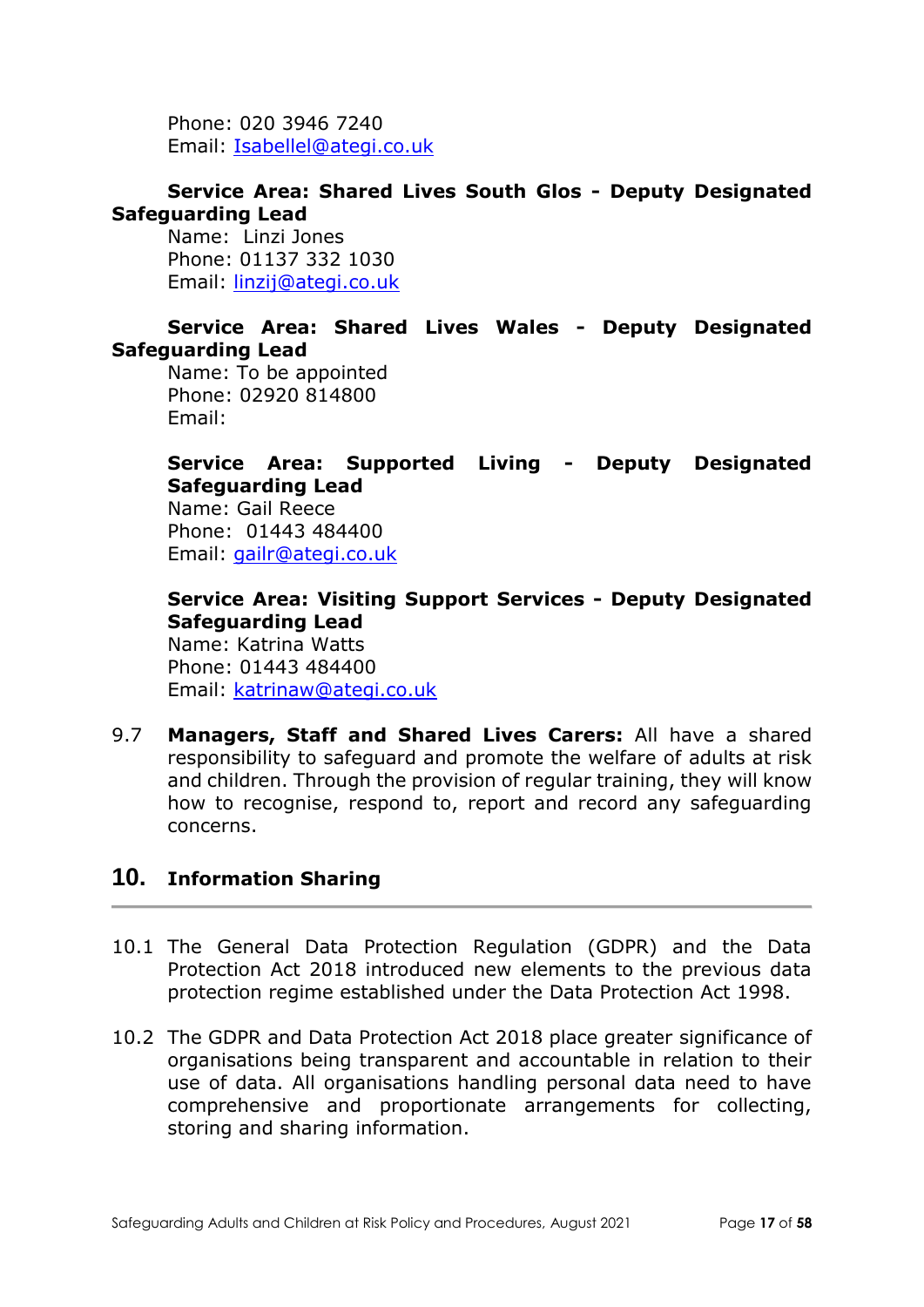10.3 Managers, staff and Shared Lives Carers must have due regard of the relevant data protection principles which allow them to share personal information.

*GDPR and Data Protection Act 2018 DO NOT PREVENT OR LIMIT THE SHARING OF INFORMATION FOR THE PURPOSES OF SAFEGUARDING CHILDREN OR INDIVIDUALS AT RISK OF ABUSE OR NEGLECT.* 

- 10.4 Information which is relevant to safeguarding will often be data which is considered *'special category personal data'*, meaning it is sensitive and personal.
- 10.5 Where managers, staff or Shared Lives Carers need to share *'special*  category personal data', they should be aware that the Data Protection Act 2018 includes, 'safeguarding of children and individuals at risk' as a condition that allows you to share information *without consent*.
- 10.6 Information can be *shared legally without consent*, if you are unable to, cannot be reasonably expected to gain consent from the individual, or if gaining consent could place a child or individual at risk.
- 10.7 Relevant personal information can be shared lawfully it is it to keep a child or individual at risk safe from neglect, physical, emotional or mental harm, or if it is protecting their physical, mental, or emotional well-being.
- 10.8 There are **'seven golden rules'** that underpin information sharing, these are:

Framework for sharing information safely

- i. A framework for sharing information appropriately
- ii. Be open and honest with the individual unless unsafe or inappropriate to do so
- iii. Seek Advice if in doubt about sharing information
- iv. Share with consent where possible, respect wishes of those who do not consent to having their information shared
- v. Consider Safety and Well-being
- vi. Shared information is necessary, proportionate, relevant, adequate, accurate, timely and secure
- vii. Keep a record of decisions (including if not to share) and what information is shared, with whom and for what purpose

# **11. Responding to a Safeguarding Concern or Disclosure**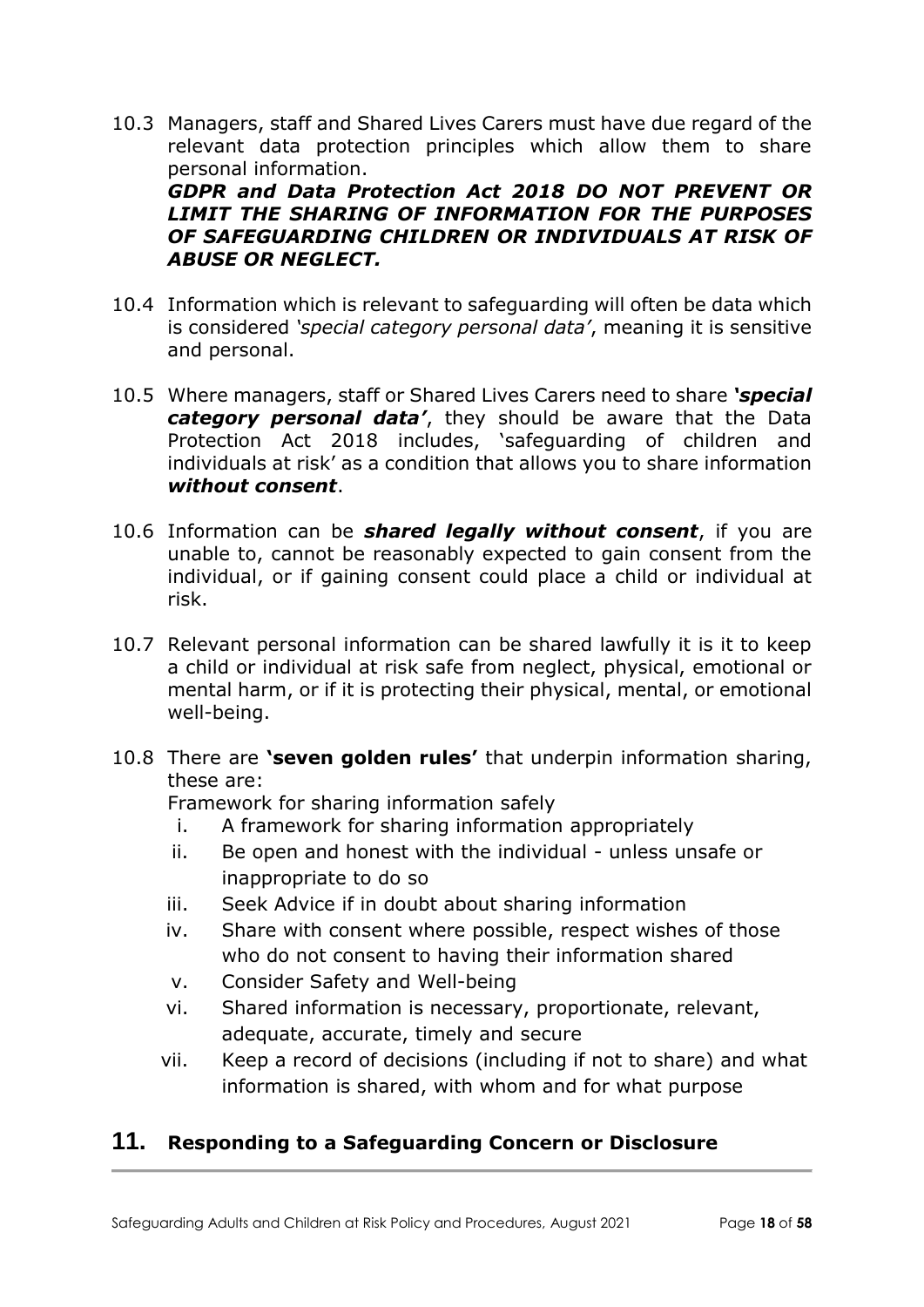- 11.1 All managers, staff and Shared Lives Carers have a duty to raise concerns about a person at risk of abuse or neglect, without prejudicing their positions. Managers, staff and Shared Lives Carers have a duty under the Public Interest Disclosure Act to report any suspicion or allegation of abuse, or if they have reason to believe someone is at risk of abuse.
- 11.2 The following procedures relate to the action to be taken in respect of any concerns or disclosures that are made in respect of alleged abuse or inappropriate care of a person at risk of abuse or neglect.
- 11.3 Referrals of suspected abuse or allegations of abuse should be made following the procedure in the relevant local authority area.

#### 11.4 **If a disclosure is made by a service user or another, alleging inappropriate care or abuse, all managers, staff and Shared Lives Carers must:**

- i. **Listen carefully and sympathetically:** where a person has difficulty in explaining do not make assumptions or put words in their mouth; use your knowledge of the individual to try and understand what they are saying.
- ii. **If you discover a service user is physically injured or has been subject to a recent physical or sexual assault you must seek medical assistance immediately:** call 999 if there is immediate risk or if a crime has been committed.
- iii. **Do not promise to keep the information secret:** try and make it clear that you are obliged to pass the information on to people who will decide what action to take.
- iv. **Consent to share information:** where possible you should seek consent from the individual to share information (if safe to do so) with the Police or Social Services Safeguarding teams.
- v. **Public Interest:** there are certain situations where interventions are needed to protect service users and other vulnerable groups and consent is not needed, i.e., public interest of safeguarding a child or adult at risk or to prevent. If after discussion with the Deputy Designated Safeguarding Lead it is judged to be in the 'public interest' or under a Duty of Care to share the concern/disclosure with external statutory agencies then the DDSL will contact the Police or Social Services Safeguarding teams as soon as possible by telephone,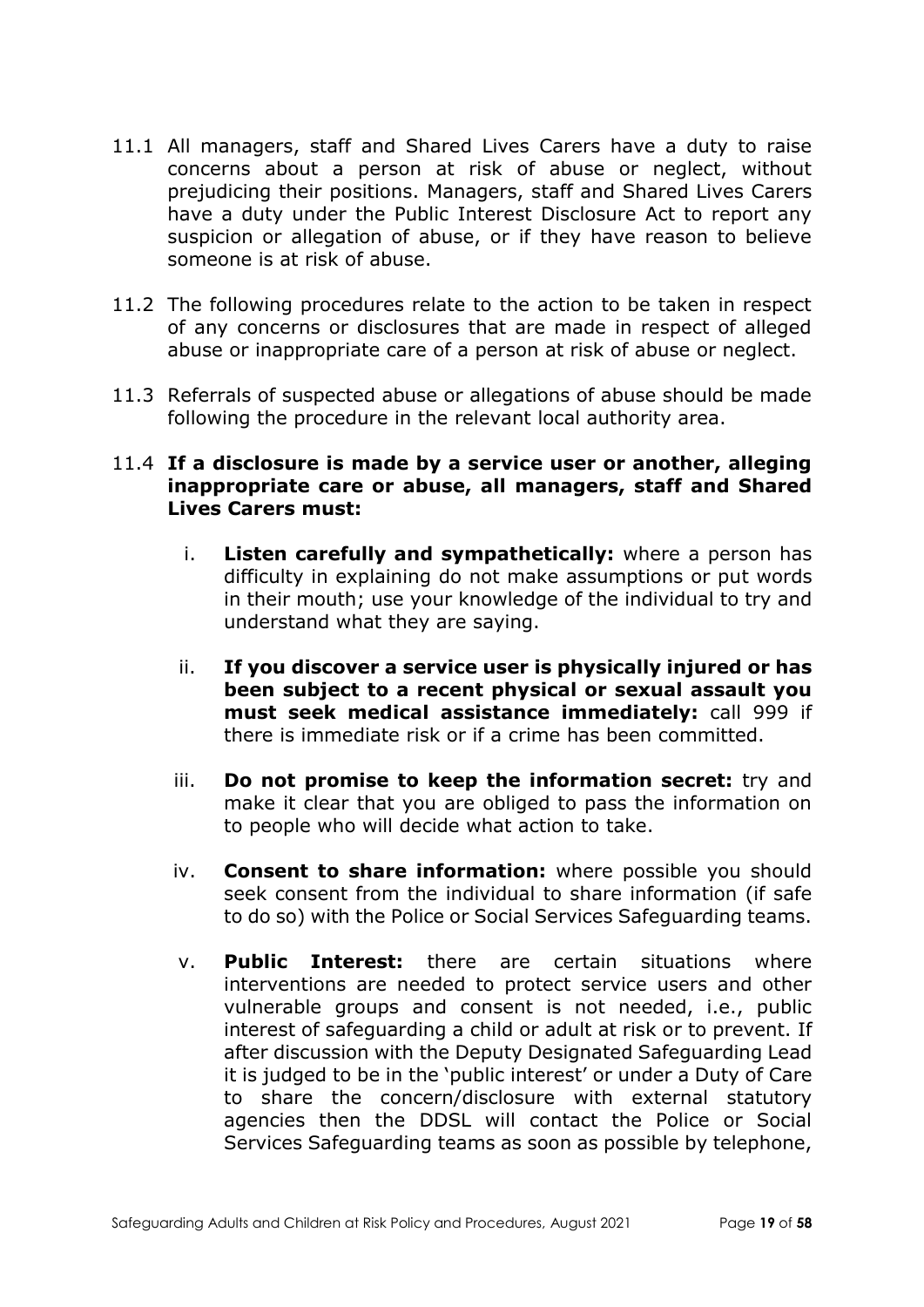and in any case before the end of the day, together with alerting the Named DSL.

- vi. **Avoid asking direct questions:** any questions that could be considered as formally investigating should be avoided. You are encouraged to ask questions to clarify what is being said.
- vii. **Make a note:** record what the person is telling you, either at the time or immediately afterwards. You should complete the **Safeguarding Concern Form (Appendix A)** ensuring it is signed, timed and dated.

#### *Once completed staff / Shared Lives Carers must send the Safeguarding Concern Form to their Deputy Designated Safeguarding Lead within 24hrs or if a weekend as soon as agreed.*

Failure to complete the Safeguarding Concern form should not delay the matter being reported verbally to your Deputy Designated Safeguarding Lead or your line manager.

- viii. **Criminal assault:** if you suspect the abuse amounts to a criminal assault, you should contact your manager or the manager on call/duty immediately. Where a criminal offence has been committed or is suspected, the police must be notified immediately. Early consultation will help them establish whether a criminal act has been committed or not. The police will follow their own procedures informing ategi of progress through updates.
- 11.5 Managers, staff and Shared Lives Carers must not confront the alleged abuser or investigate the matter themselves.
- 11.6 Managers, staff and Shared Lives Carers are reminded that all safeguarding records are official documents and important to the process of safeguarding and protecting people. This means they must be completed in full, clearly and stored securely. They will be made available to the defence if legal proceedings are taken.
- 11.7 Any physical evidence must be preserved e.g., clothing worn, bedding etc. The victim should not take a bath or shower until forensic medical examinations have been concluded.
	- **Do not contaminate evidence.**
	- **Do not inform alleged abuser of reporting.**
	- **Do not inform alleged abusers of retained evidence.**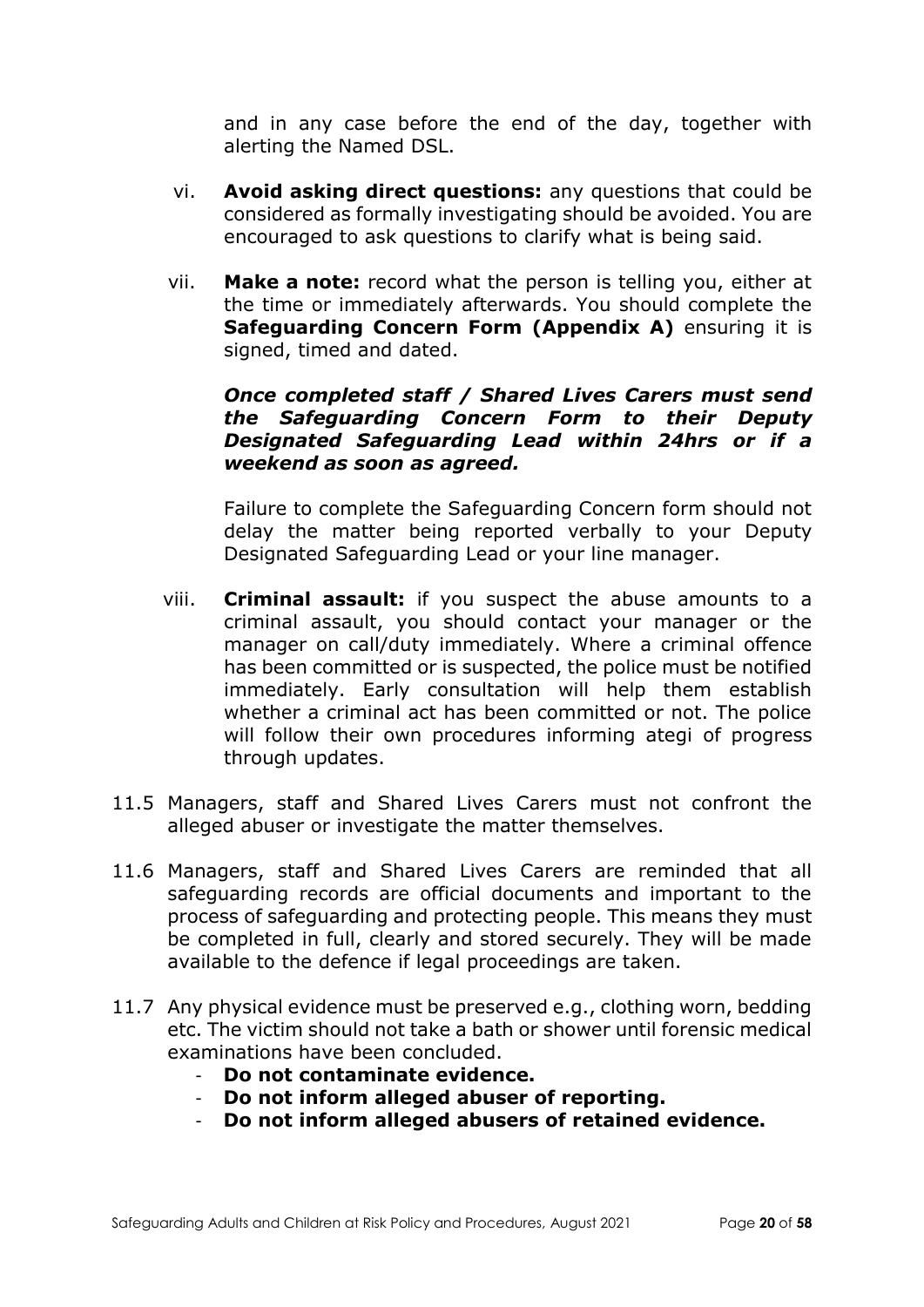- 11.8 Where the alleged perpetrator is another Service User, equal consideration will need to be given to each person's needs. In instances of criminal abuse, the police will need to take into account the individual's abilities and understanding during any interview. An 'appropriate adult' should be present.
- 11.9 It is important to take these steps without undue delay and consideration must always be given to the victims' feelings with every effort being made to explain any action you propose taking.
- 11.10No member of staff or Shared Lives Carer should assume that someone else will pass on information which they think may be critical to the safety and wellbeing of the adult. If you have a concern about an adult's welfare and believe they are suffering or likely to suffer abuse or neglect, then you should share the information with your DDSL or Named Designated Safeguarding Lead. They will notify the local authority and or, the police if they believe or suspect that a crime has been committed.

#### 11.11**Upon receipt of the Safeguarding Concern Form (within 24hrs of the concern or disclosure), the Deputy Designated Safeguarding Lead will:**

- i. Consider the concern or disclosure and clarify any details.
- ii. Consider the capacity and consent of the person at risk of abuse or neglect, if they are capable of making informed choices, they will respect any decision not to precede with a complaint unless it is in the best interest of the alleged victim or other members of the public.
- iii. Consider the disclosure in the context of abuse and existing procedures.
- iv. Under no circumstances should the Deputy Designated Safeguarding Lead investigate the disclosure. However, they may make some discrete enquiries to establish the credibility of the disclosure e.g., if it is alleged that a purse is stolen it would be appropriate to make tentative enquiries to make sure the purse has not been mislaid. They should consider such action carefully and if necessary, seek advice from the police.
- v. Ensure that all relevant facts and decisions made in respect of the safeguarding concern or disclosure are accurately recorded including a body map form to record any physical injuries that may be present. The forms and any other records must be sufficient, accurate, prompt, concise, legible, dated, timed,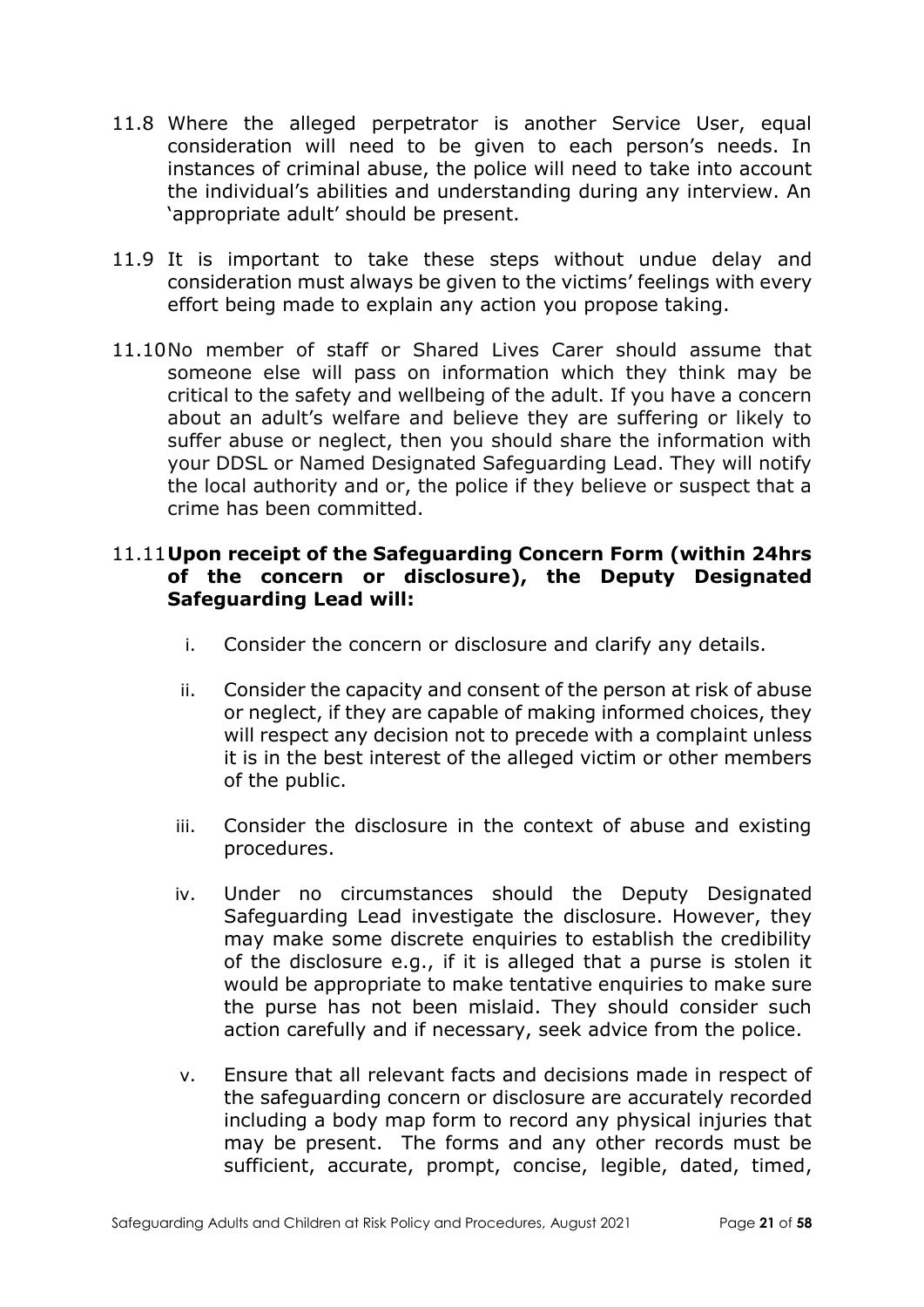signed and factual. Where opinion or hypothesis is important, they must be clearly distinguished between facts. These forms once completed facilitate the strategy discussion or meeting process.

- vi. In all instances of abuse refer the concern/incident to the relevant Social Services Department Safeguarding Manager within 24hrs or one clear working day of the concern being raised. This should be done directly in person by telephone and/or in accordance with the local multi-agency safeguarding referral form. If the concern involves more than one person at risk of abuse or neglect, a separate referral form will need to be completed for each person.
- vii. A copy of the safeguarding concern form and the local authority referral form must be sent to the Named DSL.
- 11.12Where a trustee or member of staff is suspected of abuse or inappropriate care, the Deputy Designated Safeguarding Lead in conjunction with the Named DSL and the Head of HR and OD must consider whether there is a need to take immediate action against the alleged perpetrator. This may involve suspending the staff member from duty pending a formal investigation. When taking such action, it is important to realise that taking this action is necessary to protect the interest of both parties involved.
- 11.13Where a Shared Lives Carer is suspected of abuse or inappropriate care, the Deputy Designated Safeguarding Lead in conjunction with the Shared Lives Scheme Manager must consider whether there is a need to take immediate management action against the alleged perpetrator. This may involve suspending a shared lives arrangement or advising alternative support pending a formal investigation. When taking such action, it is important to realise that taking this action is necessary to protect the interest of both parties involved.
- 11.14A summary flowchart of the procedure to follow where you have a safeguarding concern refer to Appendix B, together with guidance on Preserving Evidence following a Safeguarding Concern refer to Appendix C.

## **12. Statutory Social Services Safeguarding Procedures**

12.1 The Care Act 2014 (Section 42) and the Social Services and Wellbeing (Wales) Act 2014 (Section 126 (2)) requires a local authority to make statutory enquiries, or cause others to do so, where it has reasonable cause to suspect that an adult: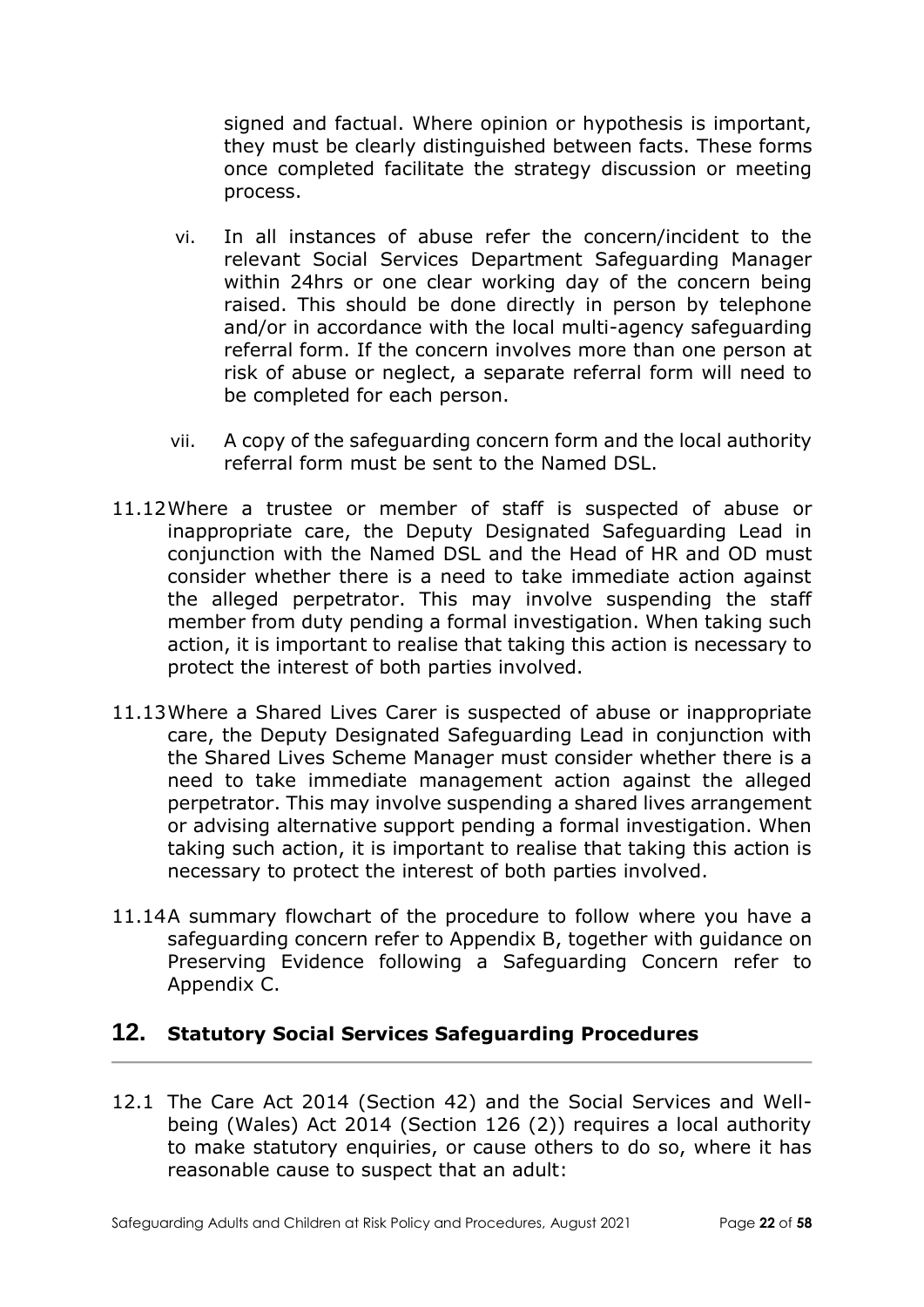- i. has needs for care and support
- ii. is experiencing, or at risk of, abuse or neglect
- iii. as a result of their care and support needs is unable to protect themselves
- 12.2 The purpose of these statutory enquiries is to
	- i. make (or cause to be made) whatever enquiries are necessary
	- ii. decide whether action is necessary and if so, what and by whom
- 12.3 The relevant local authority is responsible for this legal decision as to whether or not to carry out a statutory (s42 or s126 (2)) enquiry. It works alongside individuals, partner organisations and agencies in gathering information connected with the enquiry to support that decision and in carrying out the enquiry process.
- 12.4 In broad terms, statutory safeguarding enquiries have three phases:
	- i. **Screening:** to check general factual accuracy of any referral.
	- ii. **Initial Evaluation:** collecting, reviewing and collating information.
	- iii. **Determination:** given the outcome of the screening & initial evaluation what, if anything, should be done? This may include initiating a single or multi-agency investigation.
- 12.5 When carrying out screening and initial evaluations, social services staff should also be mindful that abusers may use *"coercive controlling behaviour [and] can manipulate professionals by scenesetting or getting into character before the professional arrives which portrays them to be a caring person, reinforcing the victim's fear that they will not be believed."*
- 12.6 If it is determined at an early stage that an adult is not an 'adult at risk', the enquiries should end. However, the person may need to be signposted to other agencies or services if appropriate or may require an assessment, (section 19 or 24 of the Social Services and Wellbeing (Wales) Act 2014 or Sections 24 and 25 of the Care Act 2014). This requires the local authority to provide information, advice and assistance services to help all people access relevant, accurate and timely advice and assistance about ways to meet their care and support needs to achieve their personal well-being outcomes.
- 12.7 All relevant partners and agencies MUST share information in accordance with the Data Protection Act 2018 and the Wales Accord on the Sharing of Personal Information (WASPI), unless to do so would be unlawful.
- 12.8 The designated Safeguarding Lead Manager in Social Services will decide whether to hold a strategy discussion/meeting.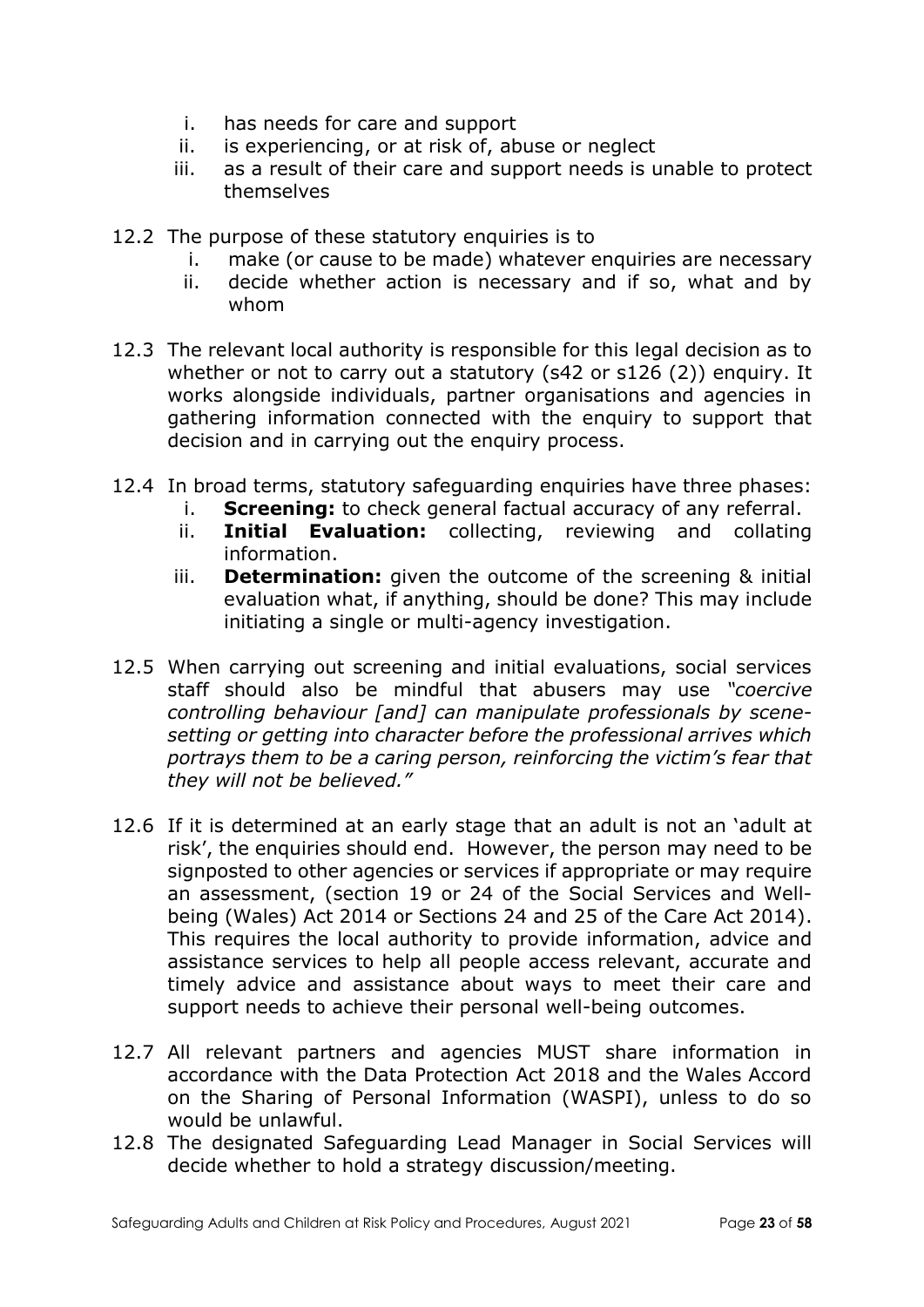- 12.9 Service providers are not automatically invited to a strategy discussion/meeting. Where ategi is invited, this will usually be the Head of Quality Assurance and Safeguarding and the DDSL from the relevant service area.
- 12.10It will be at the strategy meeting that the decision on how the incident will be investigated will be made. This may be one or more of the following:
	- Police investigation
	- CIW (Care Inspectorate Wales)
	- CQC (Care Quality Commission)
	- Local Authority, or
	- ategi internal investigation

Whichever investigation route is determined, ategi will cooperate, and, where appropriate, will work jointly to investigate.

- 12.11Any employment investigation and actions by ategi will be concluded after the investigations outlined above in 11.10.
- 12.12Where there is insufficient evidence for the Police to investigate the allegation will still be considered at the strategy discussion/meeting.
- 12.13The strategy discussion/meeting may decide for ategi to conduct an internal investigation. In this case the Head of Quality Assurance and Safeguarding together with the CEO will appoint an 'investigating officer.'
- 12.14It is the responsibility of ategi as the employer or provider agency to decide if a member of staff or Shared Lives Carer should be suspended or subject to other management action.
- 12.15An investigation in this context usually has four elements:
	- i. to establish the facts about the incident/s where abuse is alleged or suspected
	- ii. to assess the care and support needs of the person
	- iii. to determine who is responsible/ culpable and what action is recommended in relation to them
	- iv. to review the management of the service and make recommendations for improvement.
- 12.16The 'investigating officer' will present a written report to the Head of Operations who must discuss with the Head of Quality Assurance and Compliance and the CEO who will discuss the recommendations with the Quality Committee.

## **Follow up from a Strategy Discussion/Meeting**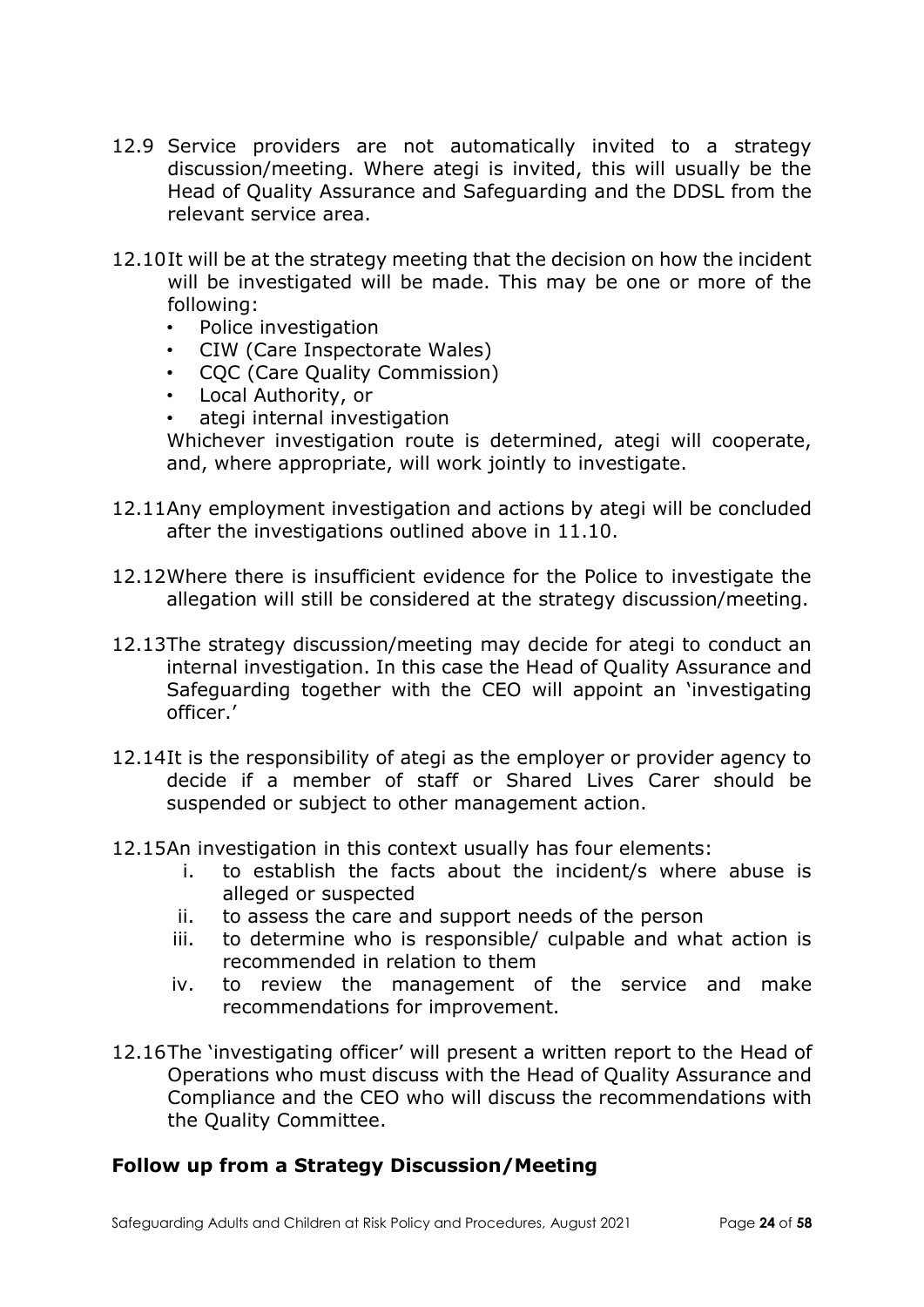- 12.17Where the strategy discussion/meeting concludes that no further action is needed, the person at risk of abuse of neglect and/or the referrer should be informed.
- 12.18 There are a number of possible outcomes that may result from a strategy discussion/meeting and these depend on the nature and circumstances of the disclosure. There may be more than one strategy discussion/meeting and therefore this stage could take anything from a week to several weeks, depending on the outcome of certain investigations.
- 12.19Strategy discussion/meeting outcomes may include:
	- no further action to be taken
	- a protection action plan be implemented to safeguard or reduce the risk to the victim or other persons at risk of abuse or neglect
	- police investigation
	- an adult protection Case Conference may be called so that the circumstances of the case can be formally reviewed and further action taken if necessary
	- a non-criminal internal investigation by; Social Services, Health, CIW, CQC or the service provider (ategi)
- 12.20ategi representatives may be invited to attend all or part of the strategy discussion/meeting. In some circumstances we will not be invited and a separate meeting will be arranged.

## **Adult Protection and Support Orders (Wales)**

- 12.21The Social Services and Well-being (Wales) Act 2014, Section 127 provides for Adult Protection and Support Orders (APSOs), the purpose of which is to:
	- enable the authorised officer, and any other person accompanying the officer, to speak in private with a person suspected of being an adult at risk
	- enable the authorised officer to ascertain whether that person is making decisions freely; and
	- enable the authorised officer properly to assess whether the person is an adult at risk and to make a decision as required by section 126(2) of the Social Services and Well-being (Wales) Act 2014 on what, if any, action should be taken.

12.22APSOs can be made by a justice of the peace if satisfied that:

- the authorised officer has reasonable cause to suspect that a person is an adult at risk
- it is necessary for the authorised officer to gain access to the person in order properly to assess whether the person is an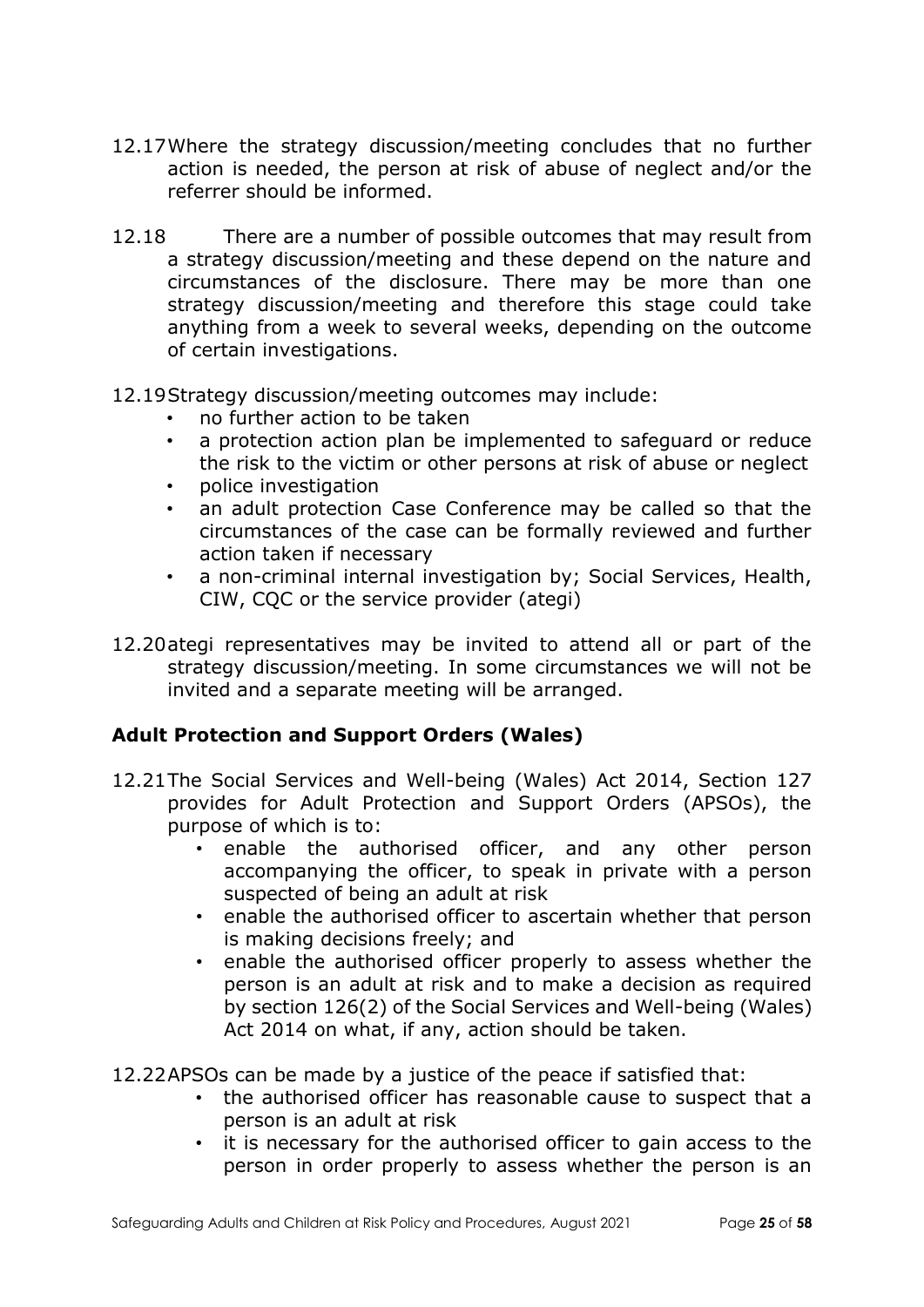adult at risk and to make a decision on what, if any, action should be taken

- making an order is necessary in order to fulfil the purposes set out in section 127(2); and
- exercising the power of entry conferred by the order will not result in the person being at greater risk of abuse or neglect.
- 12.23APSOs are designed to enable vulnerable adults to express their views independently to an authorised officer where there is reason to believe they are at risk of abuse or neglect. However, an APSO may not be appropriate if:
	- the granting of an APSO might leave the individual at greater risk
	- other less interventionist approaches have not been considered; and
	- the use of a Domestic Violence Protection Order1 where the wrong-doer may be removed from the property may provide better protection for the victim.
- 12.24Consideration will be given to the need to inform other persons affected by the order, for example where there are shared living arrangements within a domestic setting such as supported accommodation.
- 12.25Section 127(6)(b) of the Act states that an APSO may include a condition providing for the authorised officer to be accompanied by another specified person. The list below is not exhaustive (section 127(3) allows a constable to attend so they are not listed below as an accompanying person). Their inclusion in an agreed order does not necessarily mean that they must accompany the authorised officer on a visit.

Examples of such a person who might be included:

- the key worker (social worker or health care worker)
- domiciliary care worker
- advocate (statutory or non-statutory)
- family member or close friend
- best interest assessor
- general practitioner; or
- an approved mental health professional under the Mental Health Act 1983.
- 12.26An authorised officer may request an ategi staff member, Shared Lives Carer or volunteer to accompany them as part of the APSO. Their role may vary but will include:
	- to ensure that any interview with the person suspected of being at risk is conducted fairly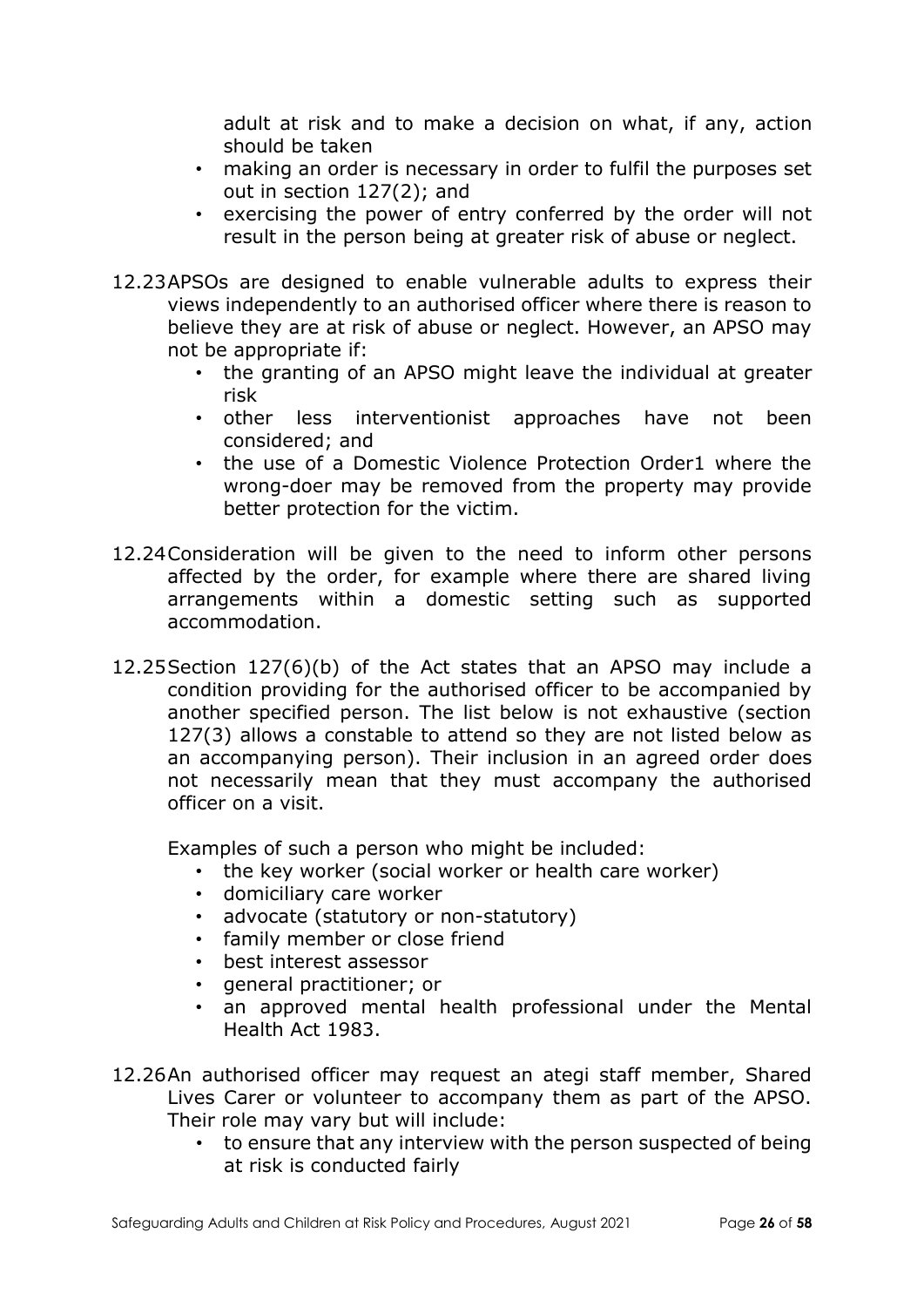- to provide expert knowledge and experience on specific matters (e.g., capacity);
- to advocate on behalf of the person;
- to share their existing knowledge of the person;
- to build a rapport with the person;
- to allow the authorised officer to jointly investigate concerns with, for example, a key worker, a police officer, health professional or Office of the Public Guardian; and
- to assist communication with the adult (or any other member of the household), for example, an interpreter in British Sign Language, lip speaker, Makaton communicator, deaf-blind communications interpreter or a language interpreter.
- 12.27Where an ategi staff member or Shared Lives Carer accompanies an authorised officer as part of the APSO, they will alert the DDSL and record the details of their role in the safeguarding records for the individual.

### **Assessment of a chid under the Children Act 1989**

- 12.28Following acceptance of a referral by the local authority children's social services, a social worker will lead a multi-agency assessment under Section 17 of the Act. Local authorities have a duty to ascertain the child's wishes and feelings and take account of them when planning the provision of services. Assessments should be carried out in a timely manner reflecting the needs of the individual child, as set out in the statutory guidance, Working Together to Safequard [Children, 2018.](https://www.gov.uk/government/publications/working-together-to-safeguard-children--2)
- 12.29Where information gathered during an assessment (which may be very brief) results in the social worker suspecting that the child is 'suffering or likely to suffer significant harm', the local authority should hold a strategy discussion to enable it to decide, with other agencies whether it must initiate enquiries under Section 47 of the Children Act 1989.
- 12.30ategi staff members and Shared Lives Carers if requested to attend a multi-agency meeting or contribute to the statutory processes under Section 17 or Section 47, will do so and ensure information is recorded accurately and in a timely manner in the ategi safeguarding MIS.

## **13. Whistleblowing**

13.1 The Public Interest Disclosure Act 1998 introduced protection for workers from reprisals for disclosing information in the public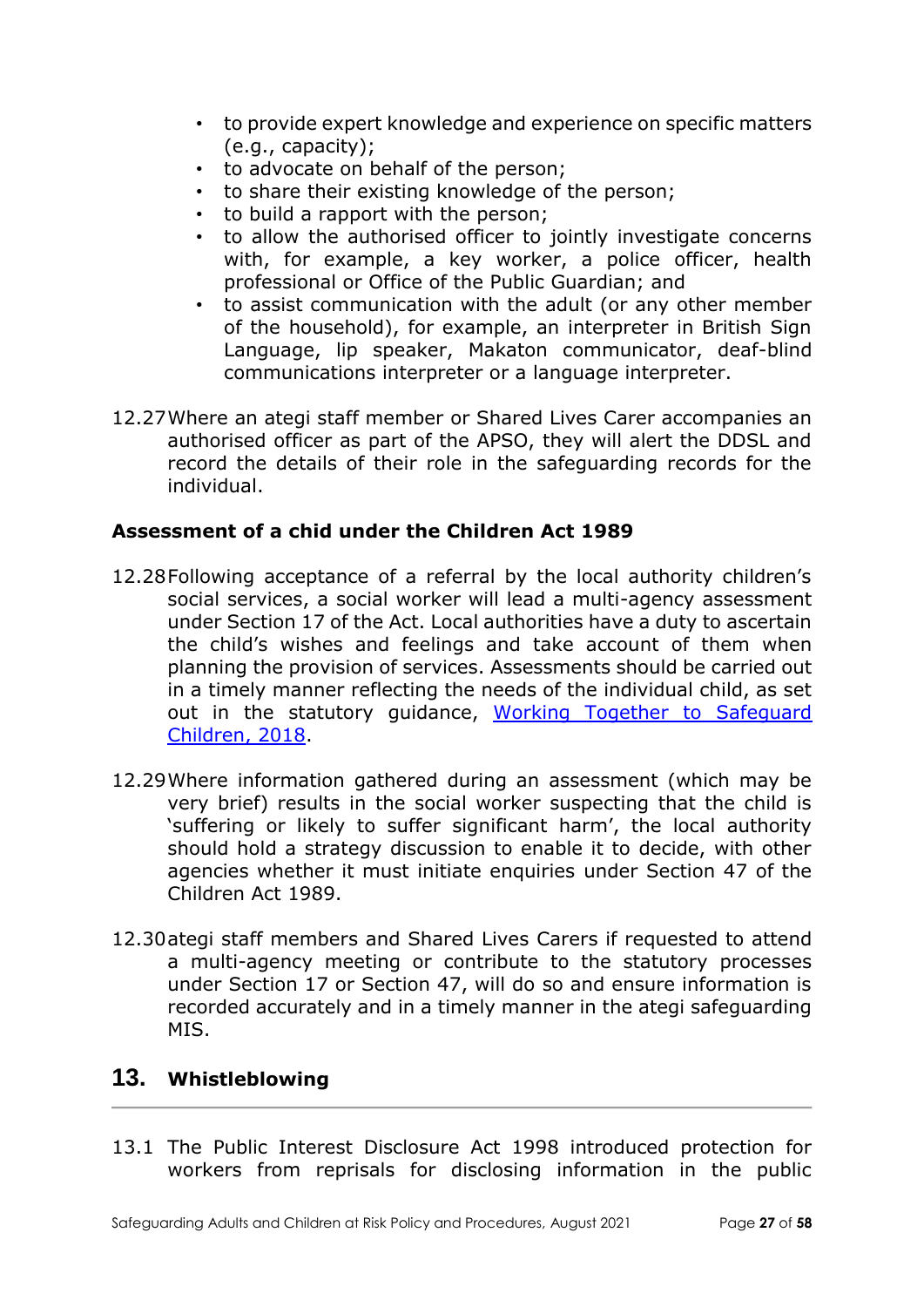interest. It emphasises the importance that the role 'whistle-blowing' can play in deterring and detecting malpractice and abuse of children and adults at risks.

- 13.2 ategi will promote practical arrangements for whistle-blowing to enable all trustees, managers, staff and Shared Lives Carers to voice their concerns, made in good faith, without fear of repercussion. Any person who uses the 'whistleblowing' procedure will be made aware that their employment rights are protected.
- 13.3 Managers, staff members and Shared Lives Carers will be supported in this individual responsibility to bring matters of concern to the attention of senior management and/or relevant external agencies. This is particularly important where the welfare and safety of children and adults is at risk.
- 13.4 ategi will:
	- Ensure they have appropriate whistle-blowing policies in place
	- Ensure that they have clear procedures for dealing with allegations against staff, Shared Lives Carers and volunteers.
	- Encourage and support all trustees, managers, staff and Shared Lives Carers to report any behaviour by colleagues that raises concern regardless of source.
- 13.5 All Safeguarding concerns raised via the 'whistle-blowing' pathway must be referred to the Head of Operations, Head of Quality and Compliance and the Chief Executive Officer for consideration and assessment.

(See Staff Safe Practice Handbook for more information)

13.6 National Whistleblowing Helpline - the [NHS whistle-blowing helpline](https://www.england.nhs.uk/ourwork/whistleblowing/) was extended in 2012 to staff and employers in the social care sector. The helpline number is 08000 724 725 and further information can be found on the website.

## **14. Recruitment and Selection**

14.1 The company is aware of its responsibility for ensuring that it carries out appropriate safer recruitment practices for all positions within the organisation. The Safeguarding Vulnerable Groups Act 2006 requires the ategi to carry out specific vetting checks (Enhanced DBS and Barred List Check were appropriate) and to verify references obtained for shortlisted candidates if they are to perform 'regulated activity'. i.e., work closely with adults at risk and/or children.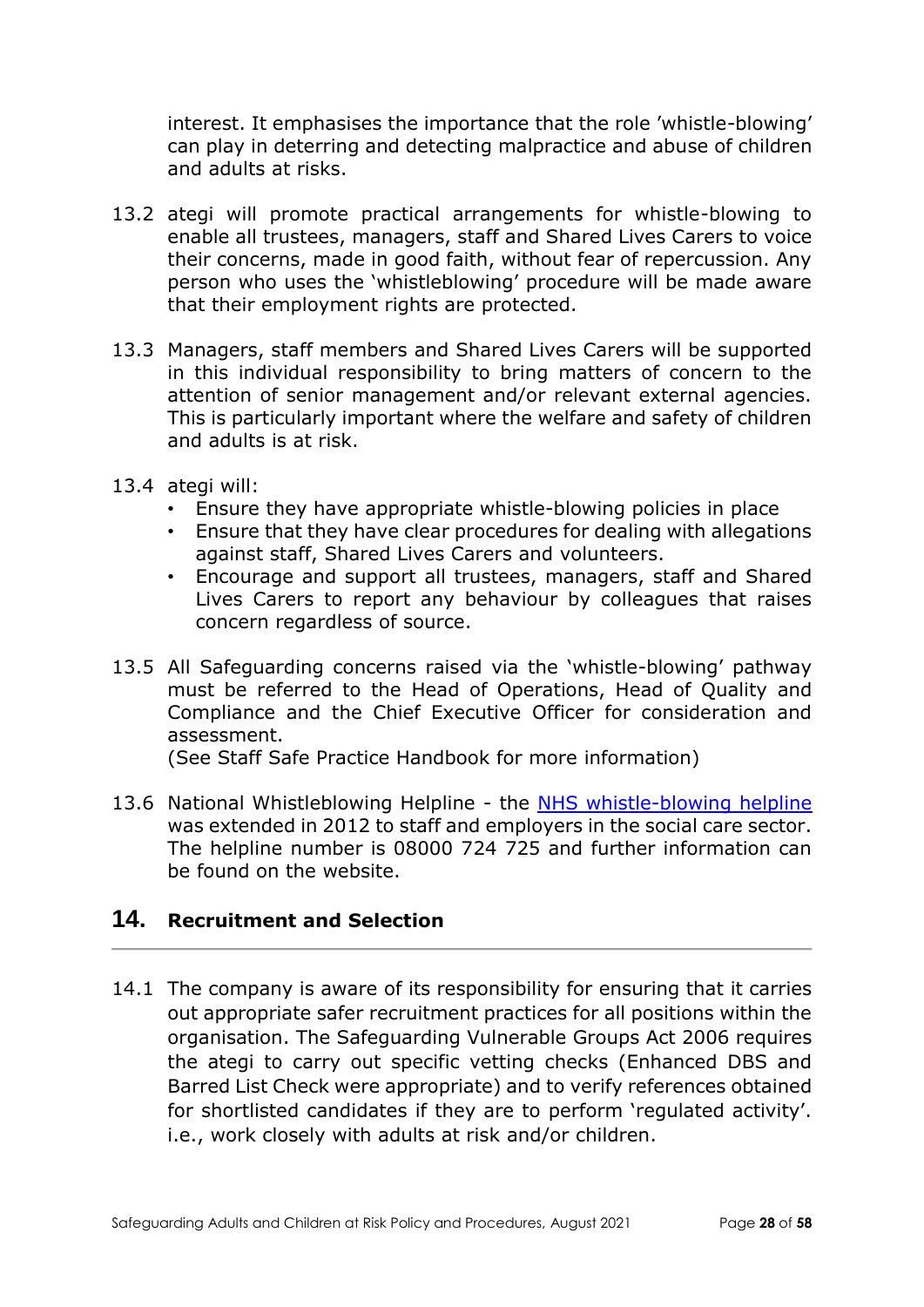- 14.2 The recruitment and selection of all trustees, managers, staff and Shared Lives Carers will comply with current legislation and safeguarding guidance. This means that all new positions will clearly state in the vacancy advertisement and candidate information pack the need to undergo and clear an Enhanced DBS disclosure check as part of the pre-employment checks.
- 14.3 For further information on ategi's approach to safer recruitment and selection of trustees, managers, staff and Shared Lives Carers refer to the Safer Recruitment Policy and Procedures document.

# **15. Complaints**

- 15.1 All complaints that are received about the conduct or behaviour of ategi's trustees, managers, staff or Shared Lives Carers will be dealt with according to the organisation's Complaints Policy and Procedure.
- 15.2 If a complaint is identified as a potential safeguarding concern, then the Safeguarding Policy and Procedures will be followed.

## **16. Monitoring and Quality Assurance**

- 16.1 ategi is committed to striving for excellence in the provision of all its services. We do this by actively monitoring and reviewing the safeguarding systems in place. We use an electronic recording system to capture all relevant data that supports the evidencing and monitoring of compliance in safeguarding.
- 16.2 This mechanism is a crucial and integral part of the monitoring and quality assurance systems which contributes to the management and governance of safeguarding policies, procedures and practices.
- 16.3 It is the responsibility of the Quality Committee to:
	- review the safeguarding policy and procedures annually to ensure they continue to reflect legislation and guidance and submit to the board of trustees for approval
	- ensure all trustees, managers, staff and Shared Lives Carers confirm they have received, read, understand and agree to adhere to the safeguarding policy and procedures (Appendix E)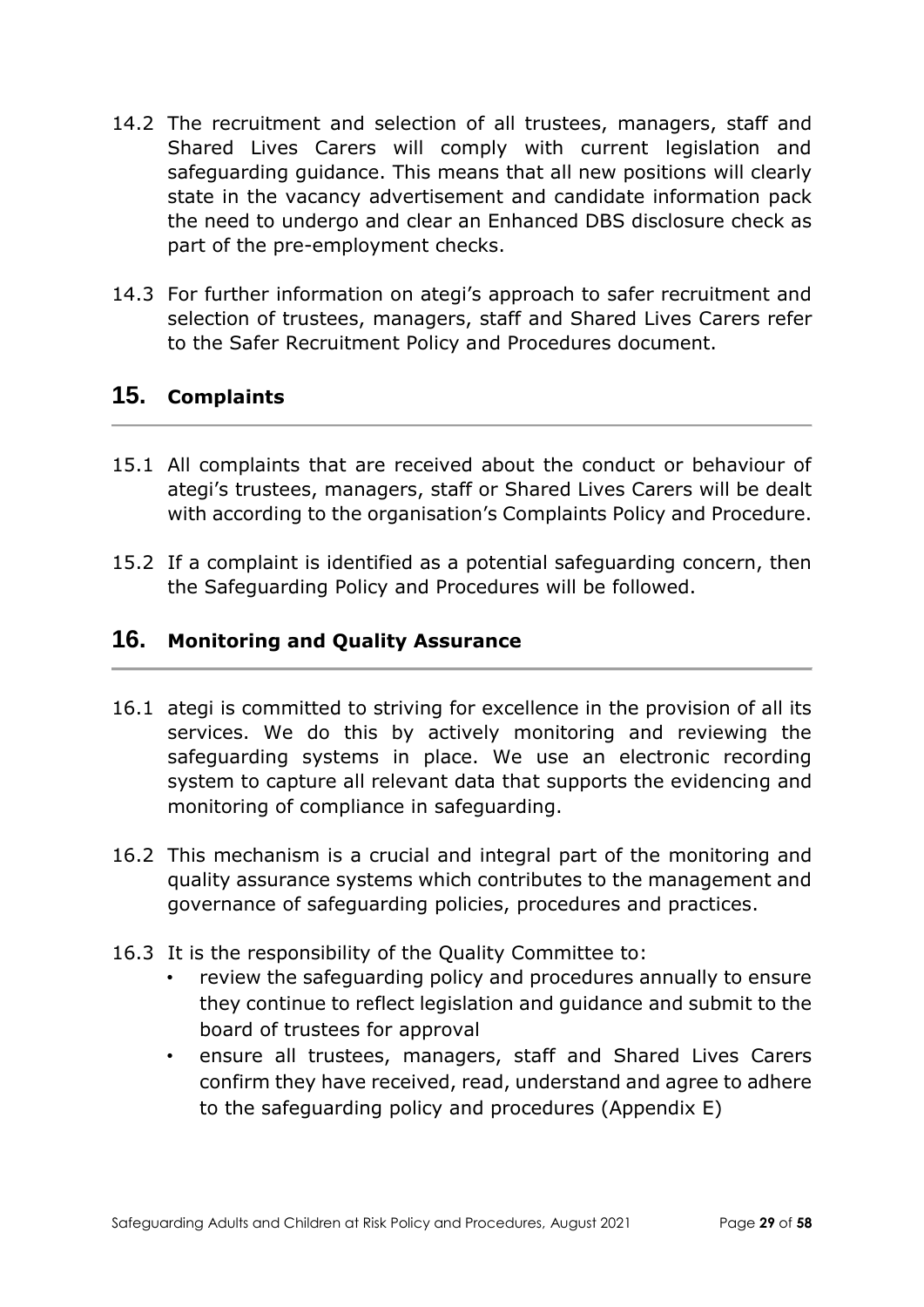- oversee an effective system for safeguarding across ategi, with particular focus on: service user safety, staff safety and wider health & safety requirements
- oversee the effectiveness of the care practice and ensure ategi maintains compliance with the Care Quality Commission' and Care Inspectorate Wales' fundamental standards of quality & safety.

# **17. Linked ategi Policies and Procedures**

- 17.1 This safeguarding policy and supporting procedures are linked to the following policies, procedures and documents and therefore staff should read this in conjunction:
	- Code of Conduct
	- Complaints Policy
	- Lone Working Policy and Procedures
	- Managing Safeguarding Allegations Policy
	- Reflective Supervision
	- Safer Practice Handbook
	- Safer Recruitment Policy and Procedures
	- Serious Incident Reporting Policy and Procedures
	- Training and Development Policy
	- Whistleblowing Policy

## **18. Underpinning Legislation and Guidance**

- [All Wales Child Protection Procedures, 2008](https://www.basw.co.uk/resources/all-wales-child-protection-procedures)
- [Anti-Social Behaviour, Crime and Policing Act 2014](https://www.legislation.gov.uk/ukpga/2014/12/contents/enacted)
- Care Act 2014 [HM Government](https://www.legislation.gov.uk/ukpga/2014/23/contents)
- Care and Support [Statutory Guidance on Implementation of the](https://www.gov.uk/government/publications/care-act-statutory-guidance/care-and-support-statutory-guidance)  [Care Act 2014](https://www.gov.uk/government/publications/care-act-statutory-guidance/care-and-support-statutory-guidance)
- [Children Act 1989](https://www.legislation.gov.uk/ukpga/1989/41/contents)
- [Children Act 2004](https://www.legislation.gov.uk/ukpga/2004/31/contents)
- [Children and Social Work Act 2017](https://www.legislation.gov.uk/ukpga/2017/16/contents/enacted)
- [Counter-Terrorism and Security Act 2015](https://www.gov.uk/government/collections/counter-terrorism-and-security-bill)
- [Data Protection Act 2018](http://www.legislation.gov.uk/ukpga/2018/12/contents/enacted)
- [Domestic Abuse \(Violence against Women, Domestic Abuse and](https://www.legislation.gov.uk/anaw/2015/3/contents)  [Sexual Violence \(Wales\) Act 2015](https://www.legislation.gov.uk/anaw/2015/3/contents)
- [Domestic Abuse Act 2021](https://www.legislation.gov.uk/ukpga/2021/17/contents/enacted) and statutory quidance
- [Equality Act 2010](http://www.legislation.gov.uk/ukpga/2010/15/contents) and [guidance](https://www.gov.uk/guidance/equality-act-2010-guidance)
- [Forced Marriage \(Civil Protection\) Act 2007](https://www.legislation.gov.uk/ukpga/2007/20/contents)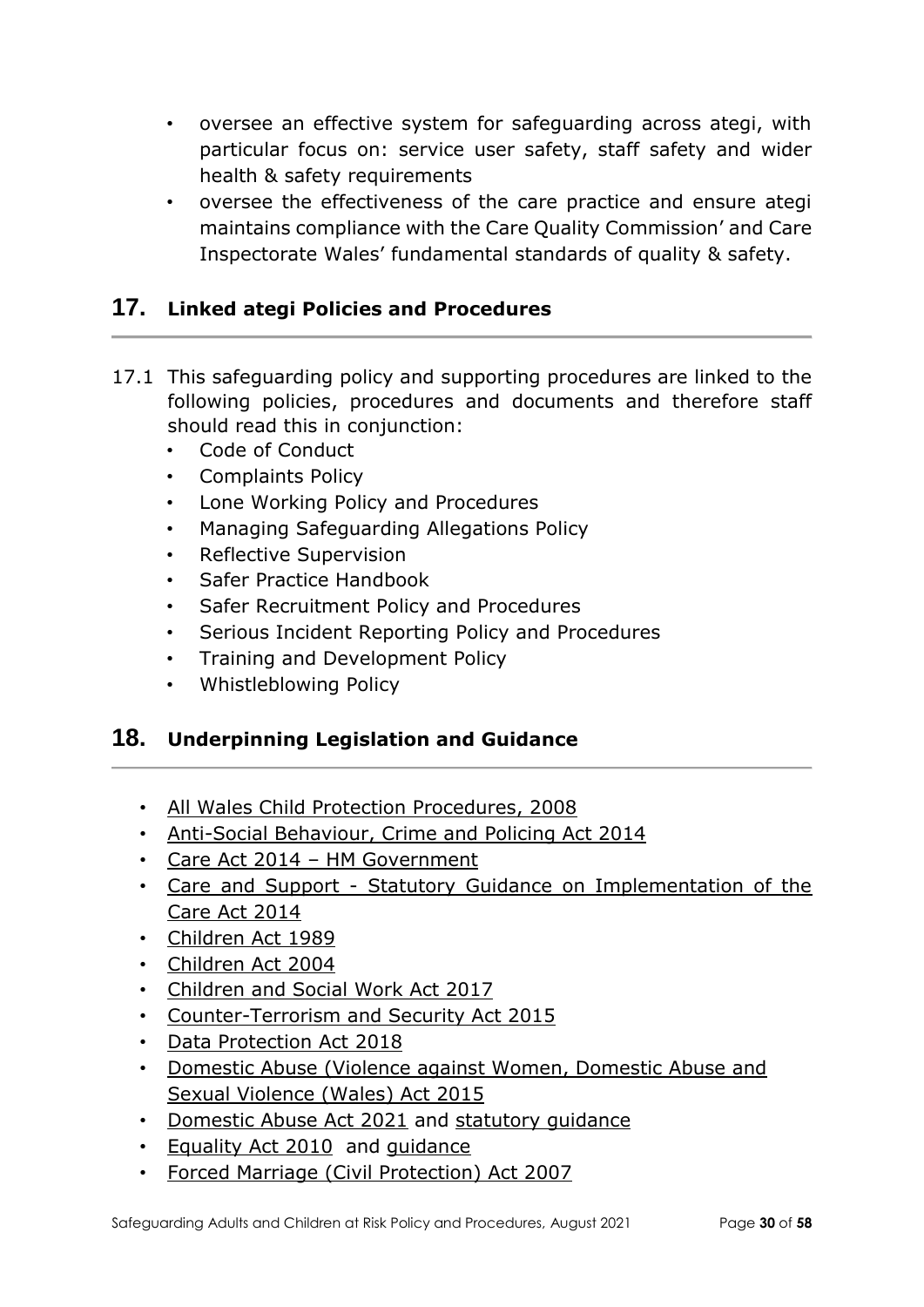- Information Sharing [advice for practitioners](https://www.gov.uk/government/publications/safeguarding-practitioners-information-sharing-advice) 2018
- Mental Capacity Act- [Code of Practice 2005](https://www.gov.uk/government/publications/mental-capacity-act-code-of-practice)
- [Mental Capacity \(Amendment\) Act 2019 \(LiPS\)-](https://www.gov.uk/government/collections/mental-capacity-amendment-act-2019-liberty-protection-safeguards-lps) delayed to 2021
- [Mental Health Act 1983](https://www.legislation.gov.uk/ukpga/1983/20/contents) as amended by [Mental Health Act 2007](https://www.legislation.gov.uk/ukpga/2007/12/contents) and [Welsh Mental Health Act 1983: Code of Practice Revised 2016](https://gov.wales/mental-health-act-1983-code-practice)
- [Modern Slavery Act 2015](https://www.legislation.gov.uk/ukpga/2015/30/contents/enacted)
- [Safeguarding Vulnerable Groups Act 2006](https://www.legislation.gov.uk/ukpga/2006/47/contents) (as amended by the [Protection of Freedoms Act 2012\)](http://www.legislation.gov.uk/ukpga/2012/9/part/5/enacted)
- [Safeguarding Vulnerable Groups Act 2006](https://www.legislation.gov.uk/ukpga/2006/47/contents)
- [Sexual Offences Act 2003](https://www.legislation.gov.uk/ukpga/2003/42/contents)
- [Social Services and Well-being \(Wales\) Act 2014](https://www.legislation.gov.uk/anaw/2014/4/contents) and [Guidance](https://gov.wales/safeguarding-guidance)  [Working Together to Safeguard People](https://gov.wales/safeguarding-guidance)
- [The United Nations Convention on the Rights of the Child](https://www.unicef.org.uk/what-we-do/un-convention-child-rights/) 1991
- [The United Nations Principles of Older Persons 1991](https://www.ohchr.org/EN/ProfessionalInterest/Pages/OlderPersons.aspx)
- [The Voyeurism \(Offences\) Act 2019](https://www.gov.uk/government/publications/implementation-of-the-voyeurism-offences-act-2019)
- [What to do if you're worried a child is being abused 2015](https://www.gov.uk/government/publications/what-to-do-if-youre-worried-a-child-is-being-abused--2)
- [Working Together to Safeguard Children -](https://www.gov.uk/government/publications/working-together-to-safeguard-children--2) HM Government 2018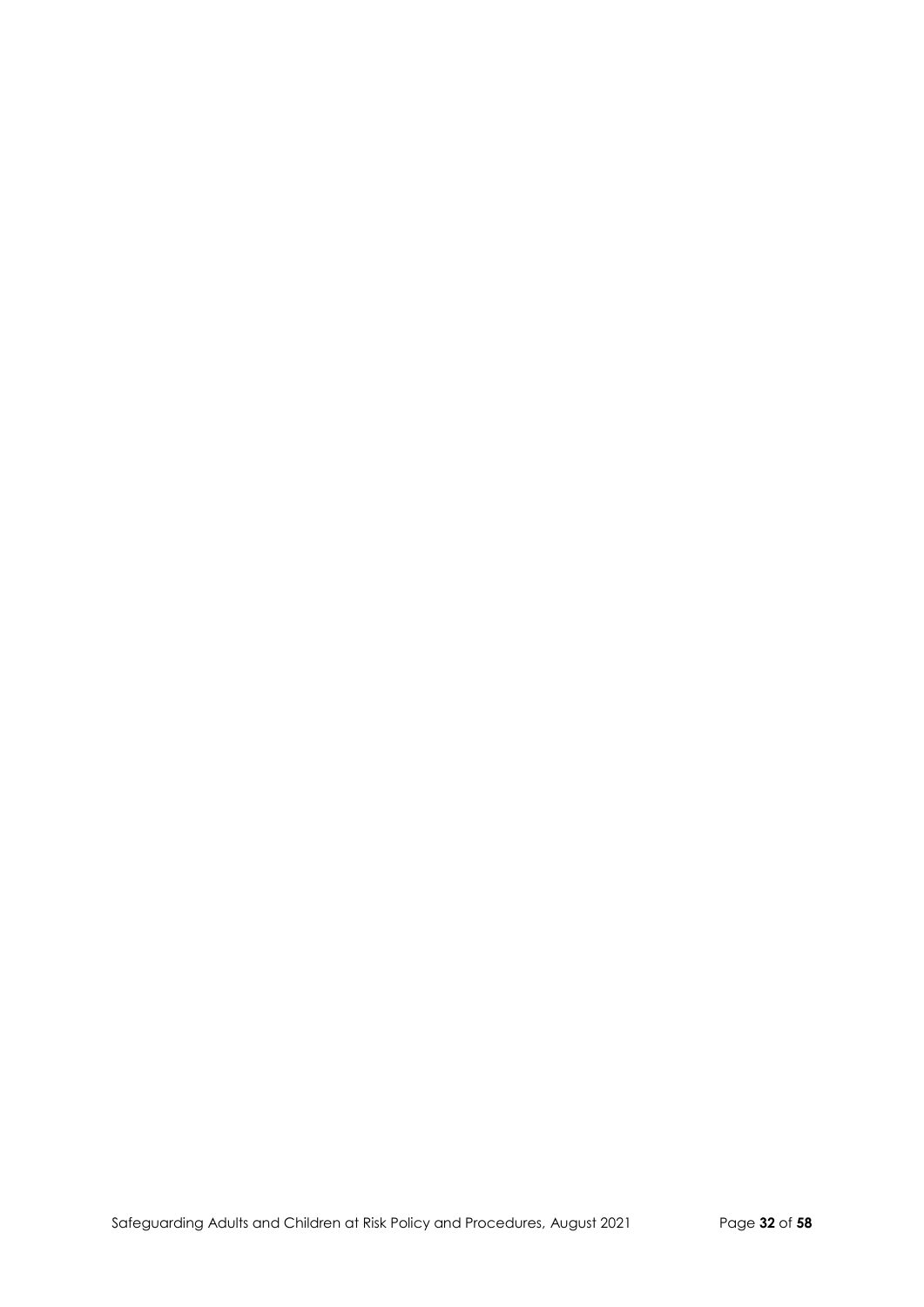### **Appendix A:**

### **ategi Safeguarding Concern Form**

| <b>Name of Adult (or</b><br>child)                         |                                |                     |               |                     |  |
|------------------------------------------------------------|--------------------------------|---------------------|---------------|---------------------|--|
| <b>Address</b>                                             |                                |                     |               |                     |  |
| <b>Contact Number</b>                                      |                                |                     |               |                     |  |
| Day/Date/Time                                              |                                |                     | <b>D.O.B.</b> |                     |  |
| <b>Name of staff</b>                                       | <b>Name</b>                    |                     |               |                     |  |
| member, Shared<br><b>Lives Carer noting</b><br>the concern | <b>Contact Details</b>         |                     |               |                     |  |
| <b>Service Area</b>                                        | <b>Shared</b>                  | <b>Shared Lives</b> |               | <b>Shared Lives</b> |  |
|                                                            | <b>Lives</b><br><b>(Bucks)</b> | (Haringey)          |               | (South Glos)        |  |
|                                                            | <b>Shared</b>                  | <b>Supported</b>    |               | <b>Visiting</b>     |  |
|                                                            | <b>Lives</b><br>(Wales)        | Living              |               | <b>Support</b>      |  |
|                                                            |                                |                     |               |                     |  |

| if appropriate):                                                 | Please indicate the type of abuse suspected (please tick more than one         |  |
|------------------------------------------------------------------|--------------------------------------------------------------------------------|--|
| <b>Physical</b>                                                  | <b>Financial/Material</b>                                                      |  |
| <b>Sexual</b>                                                    | <b>Self-Neglect</b>                                                            |  |
| <b>Neglect/acts of omission</b>                                  | <b>Domestic Abuse</b>                                                          |  |
| <b>Emotional/ Psychological</b>                                  | <b>Modern Slavery</b>                                                          |  |
| <b>Discriminatory</b>                                            | <b>Organisational</b>                                                          |  |
| <b>Child Sexual Exploitation</b><br><b>Criminal Exploitation</b> |                                                                                |  |
|                                                                  | $\Box$ a sation of the insident on organiziest is the subject of the conseque: |  |

**Location of the incident or event that is the subject of the concern:** 

**Details of the concern/incident -** *Include clear and factual outline of the concern being raised with dates, times, people and places, and any witnesses where appropriate. (Please use additional sheets if required)*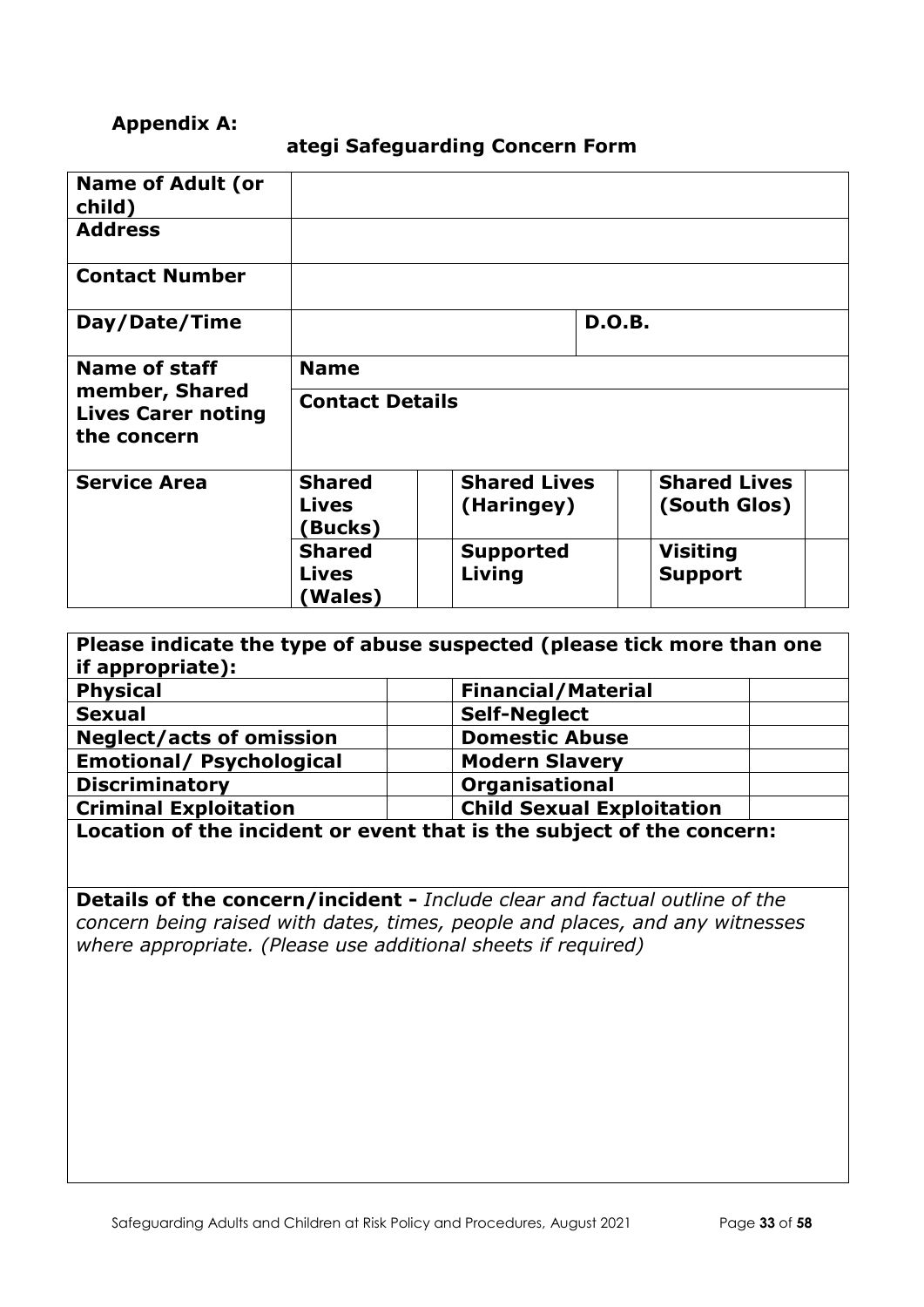## **Where is the adult or child now in relation to the source of harm or alleged abuser?**

| In your opinion does the alleged abuser pose a risk of<br>harm to others?                      | Yes | No. |
|------------------------------------------------------------------------------------------------|-----|-----|
| If yes, please describe the risk and names of others potentially at risk from this<br>concern. |     |     |
|                                                                                                |     |     |

| In your opinion does the adult or child have any vulnerability or<br>communication difficulties? (i.e., a physical or mental impairment or illness -<br>give details) |                |             |            |           |
|-----------------------------------------------------------------------------------------------------------------------------------------------------------------------|----------------|-------------|------------|-----------|
| Is the adult or child aware that the concern is being<br>reported?<br>If no why?                                                                                      |                |             | <b>Yes</b> | <b>No</b> |
| Are you aware if a Safeguarding concern has been made about this<br>person before?                                                                                    |                |             |            |           |
| Yes<br><b>No</b>                                                                                                                                                      |                | Not Known   |            |           |
| Is the adult or child involved with any other agencies?                                                                                                               |                |             |            |           |
| <b>Yes</b><br><b>No</b>                                                                                                                                               |                | Not Known   |            |           |
| If YES provide details                                                                                                                                                |                |             |            |           |
| Have you completed a Body<br>Chart?<br>(Please tick and complete)                                                                                                     | YES - attached | $No - why?$ |            |           |

## **This form once completed should be emailed directly to your**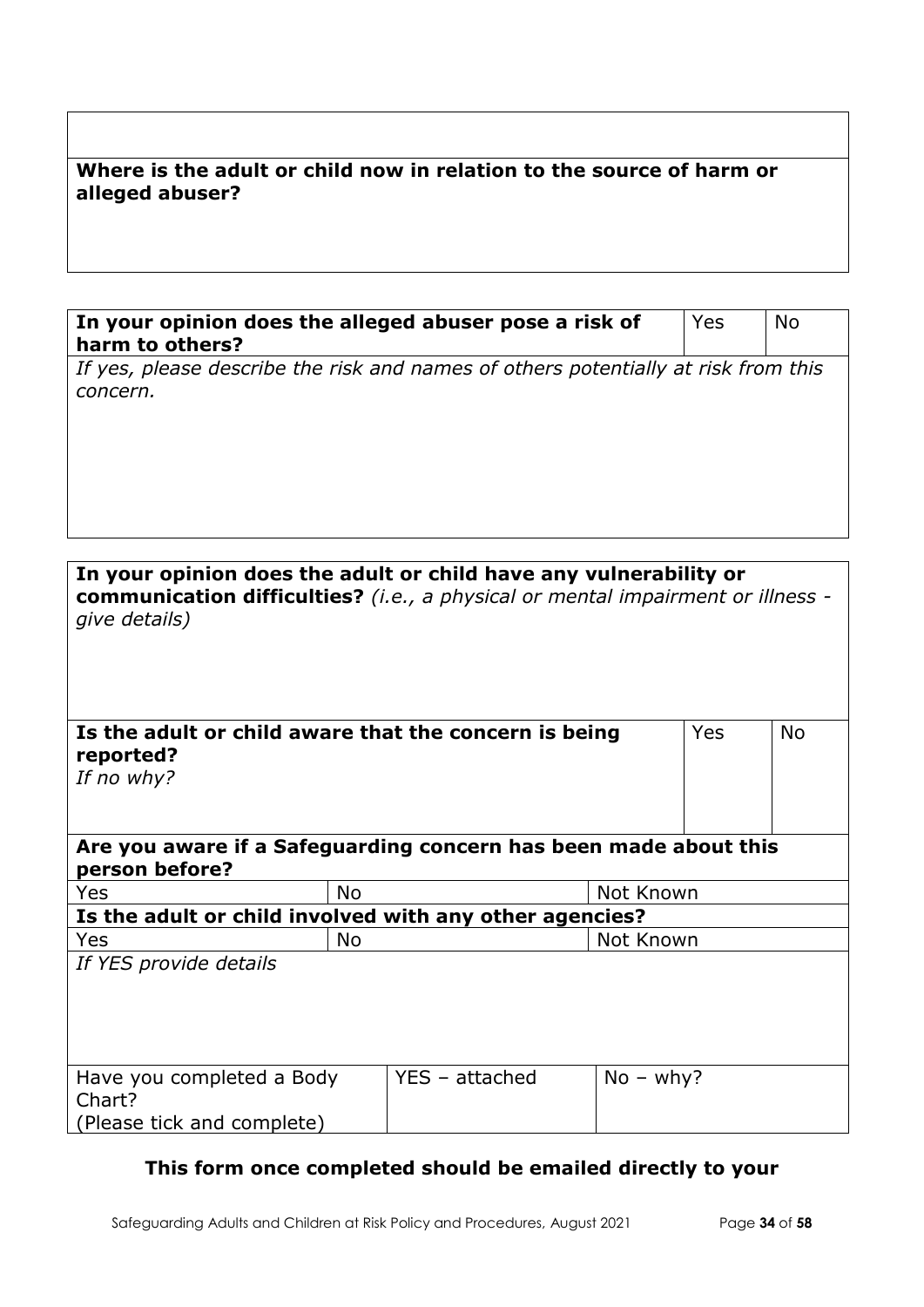### **Deputy Designated Safeguarding Lead in your Service Area, following which you should confirm with them that they have received it.**

| <b>Actions Taken by Deputy Designated Safeguarding Lead</b> |                                |                     |                  |
|-------------------------------------------------------------|--------------------------------|---------------------|------------------|
| <b>Date</b>                                                 | <b>Person taking</b><br>action | <b>Action taken</b> | <b>Signature</b> |
|                                                             |                                |                     |                  |
|                                                             |                                |                     |                  |
|                                                             |                                |                     |                  |
|                                                             |                                |                     |                  |
|                                                             |                                |                     |                  |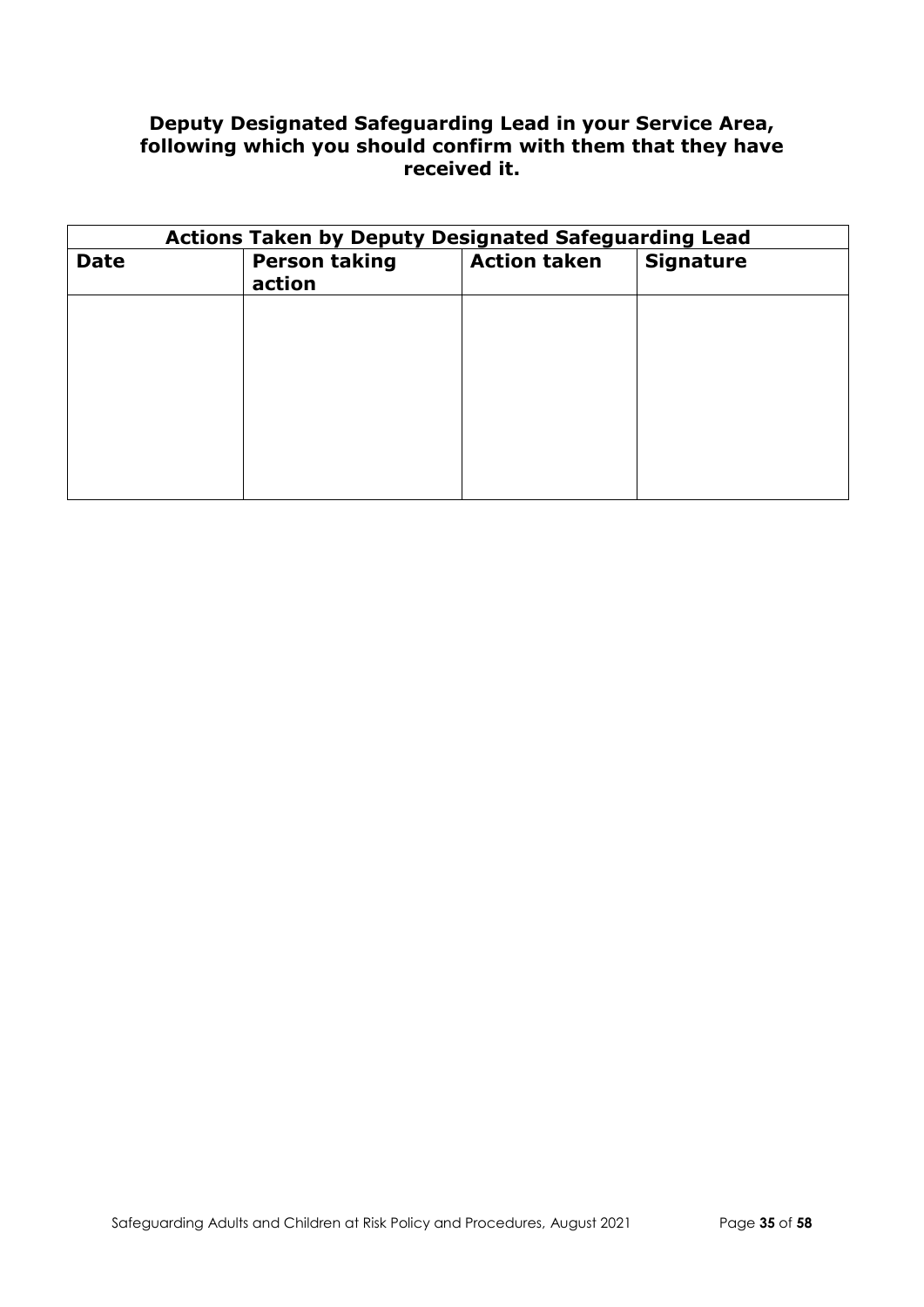### **Safeguarding Concern Form - Body Chart**

| Name of adult<br>  (or child): | Day/Date/Time       |
|--------------------------------|---------------------|
| Name of person                 | <b>Service Area</b> |
| completing form                |                     |

*This chart must be sued together with the Safeguarding Concern Form*

*You should show clearly the located of your concern and label with a number and a brief description e.g., "1. Burn about 4cm" on the Safeguarding Concern Form refer to the injury using the same number and description.*



**Notes**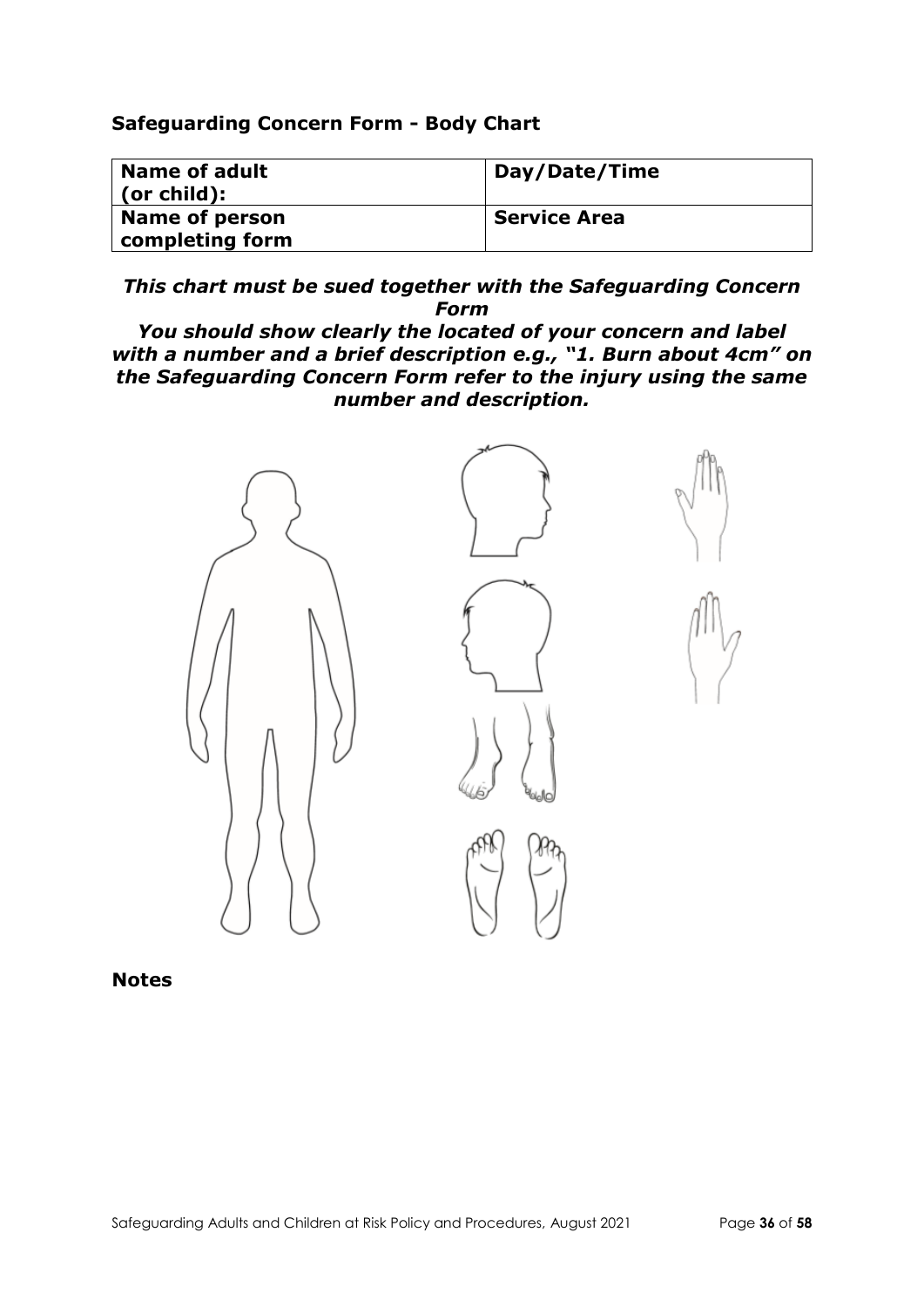## **Guidance on completing the ategi Safeguarding Concern Form**

It is important that this Safeguarding Concern Form and accompanying Body Map is fully completed in a timely manner.

The details are important and in order to help the Deputy Designated Safeguarding Lead in your Service Area respond and refer appropriately you should follow the guidance below.

- Enter all the admin details including date of birth (this will be asked for when a safeguarding referral is made to either Social Services or the police)
- Include full names (not initials)
- Make sure the concern is given in detail using the words of the adult or child who the concern is about
- Don't report what other people have told you they must write their own Safeguarding Concern Form
- Only write about one adult or child on each form
- Remember that concern forms may be used in court cases and inquests as primary documents – so they must be complete, legible and accurate
- Make sure you use the ategi Safeguarding Concern Form to record your concern. Do not use any other forms or simply a piece of paper. Writing on other forms can cause confusion and errors
- If you jotted your notes down on a piece of paper whilst talking with the adult or child or immediately afterwards, you should attach these to the completed form
- If you cannot access a copy of the Safeguarding Concern Form then contact your Deputy Designated Safeguarding Lead or the Head of Quality and Safeguarding soon as you are able to who will supply the form for you
- Once completed the Safeguarding Concern Form should be emailed to [safeguarding@ategi.co.uk](mailto:safeguarding@ategi.co.uk)
- Please alert your Deputy Designated Safeguarding Lead to the safeguarding concerns as soon as possible. It can take several hours to deal with even urgent concerns and the earlier we start the better
- Finally, ensure you sign, date and time the form.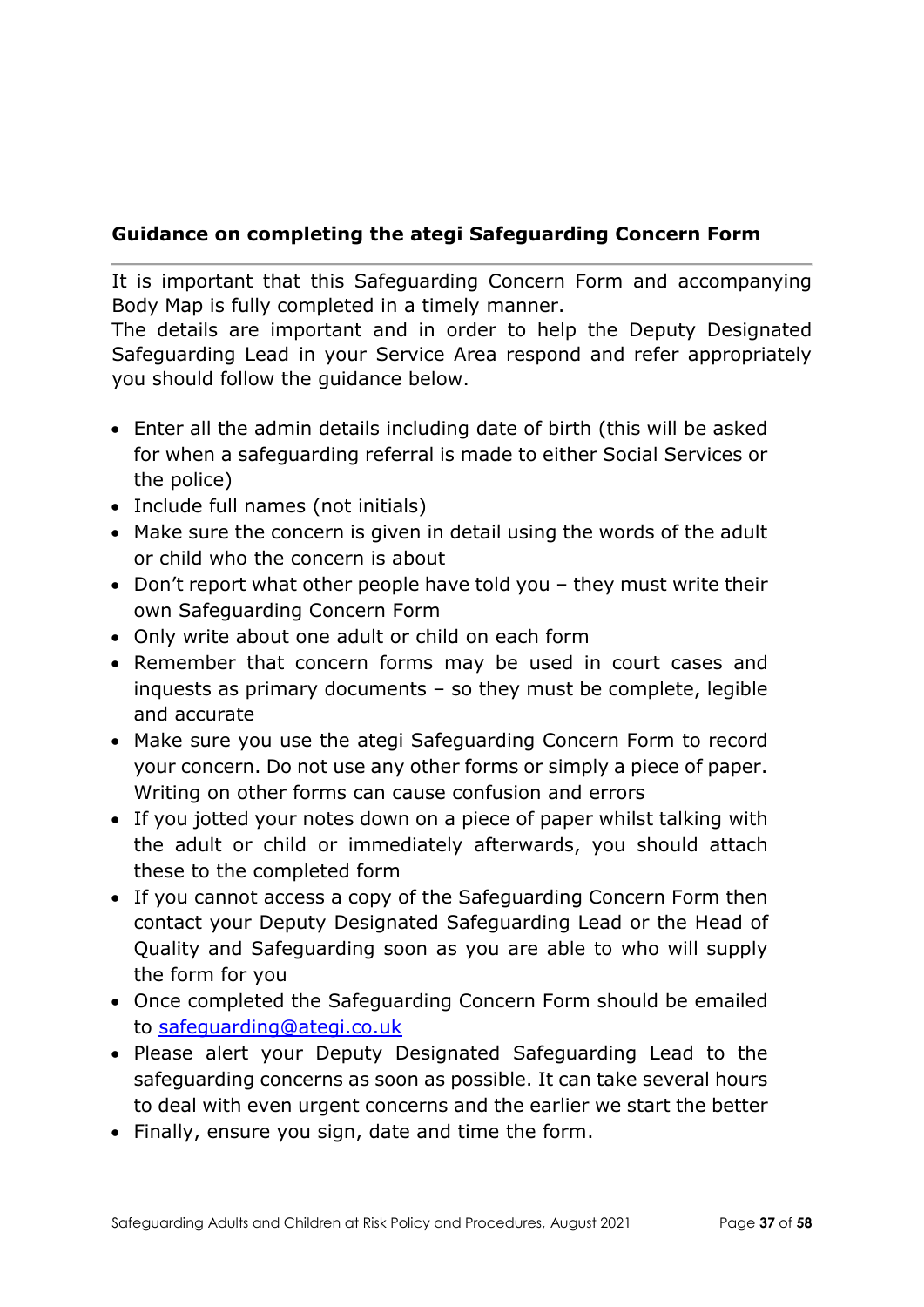**Appendix B ategi - How to respond to a Safeguarding Concern or Disclosure Flowchart**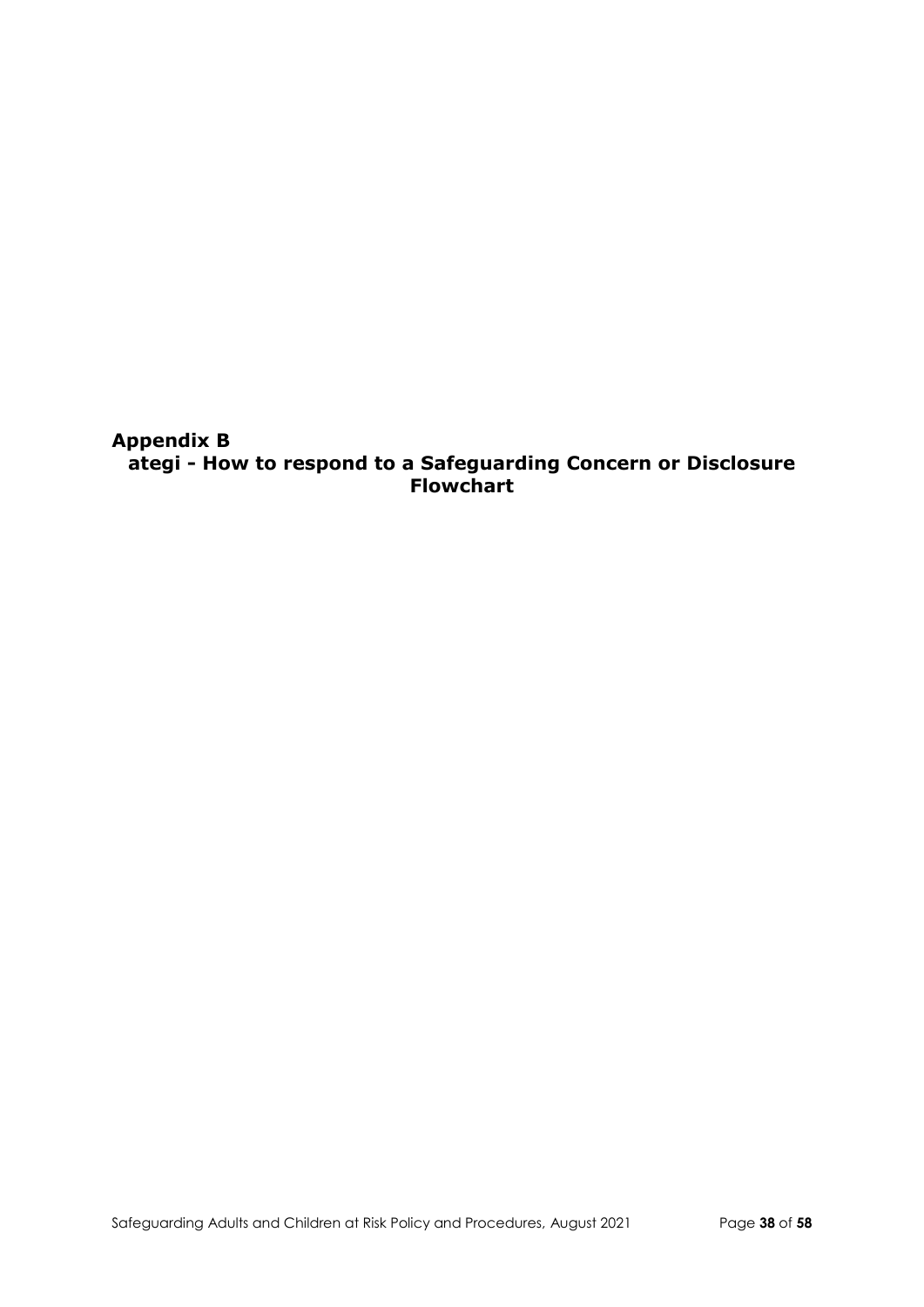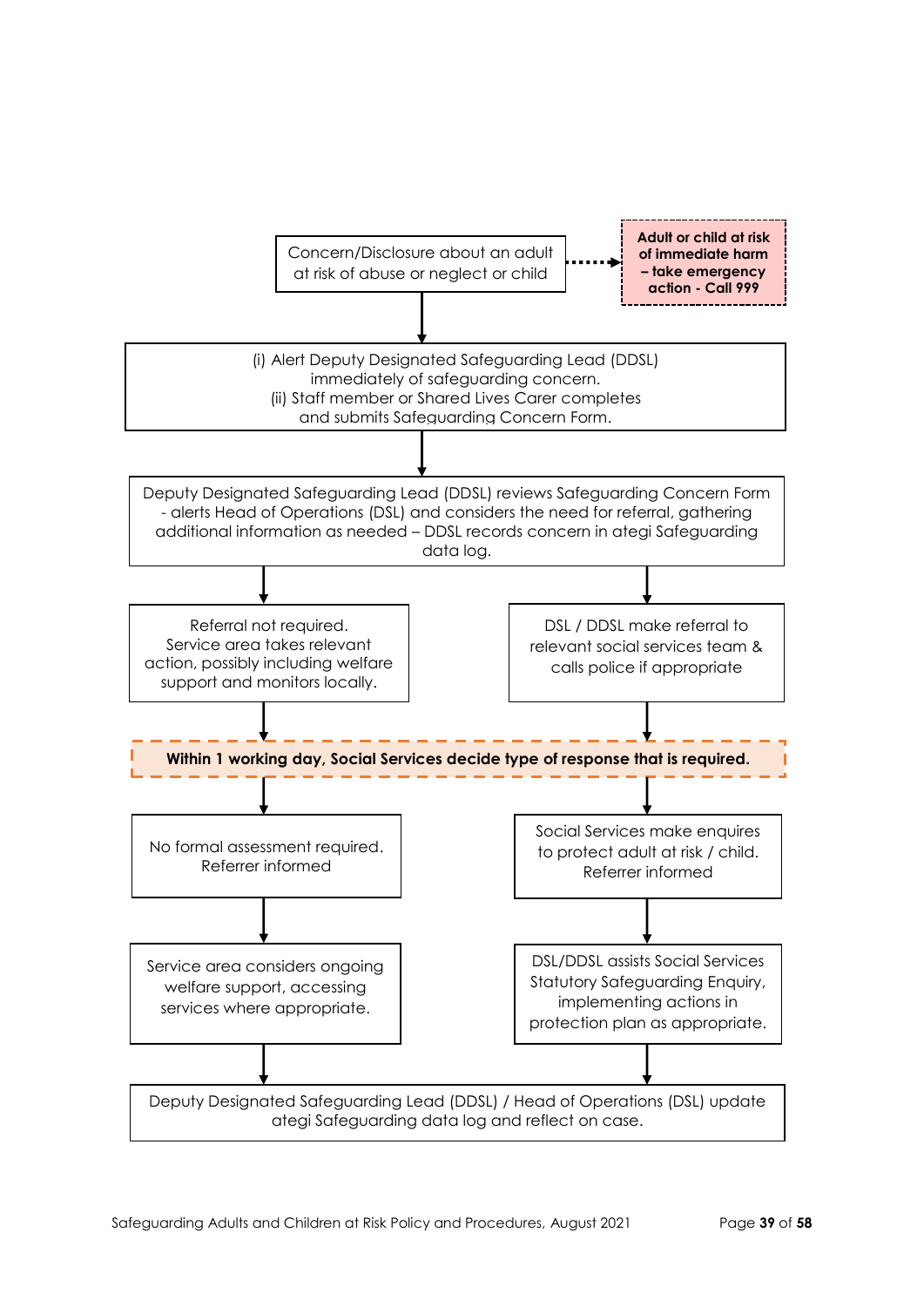### **ategi Named Designated and Deputy Designated Safeguarding Leads**

| <b>Role</b>              | <b>Name</b> | Telephone   Email |  |
|--------------------------|-------------|-------------------|--|
| DSL - Head of Operations |             |                   |  |
| DDSL - Head of Quality   |             |                   |  |
| and Compliance           |             |                   |  |
| DDSL - Shared Lives -    |             |                   |  |
| <b>Bucks</b>             |             |                   |  |
| DDSL - Shared Lives -    |             |                   |  |
| Haringey                 |             |                   |  |
| DDSL - Shared Lives -    |             |                   |  |
| South Glos               |             |                   |  |
| DDSL - Shared Lives -    |             |                   |  |
| Wales                    |             |                   |  |
| DDSL - Supported Living  |             |                   |  |
| DDSL - Visiting Support  |             |                   |  |

## **Information Sharing to Safeguard Adults at Risk and Children**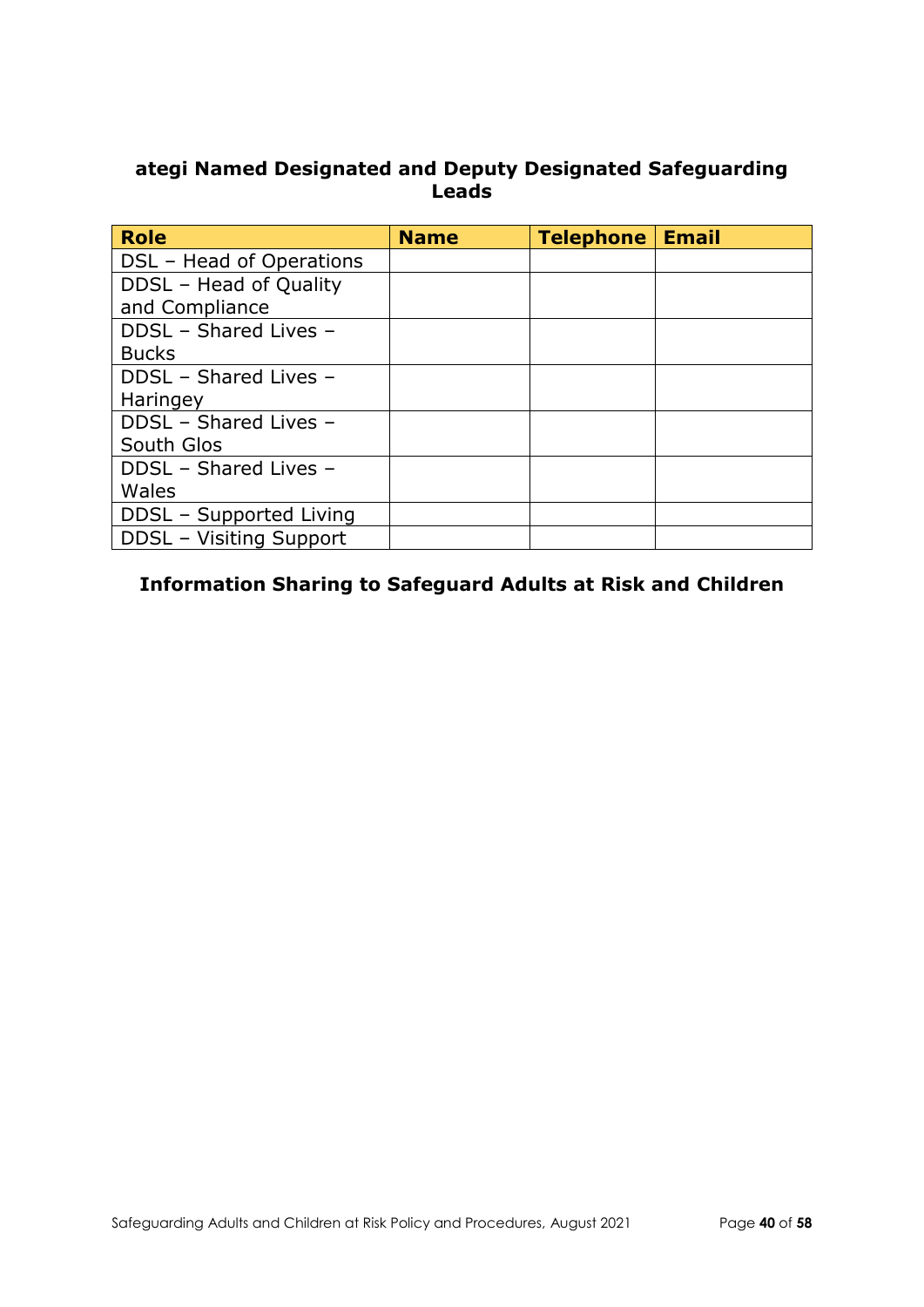#### **Appendix C Preserving Evidence following a Safeguarding Concern or Disclosure**

• Your first concern is the safety and welfare of the abused person.

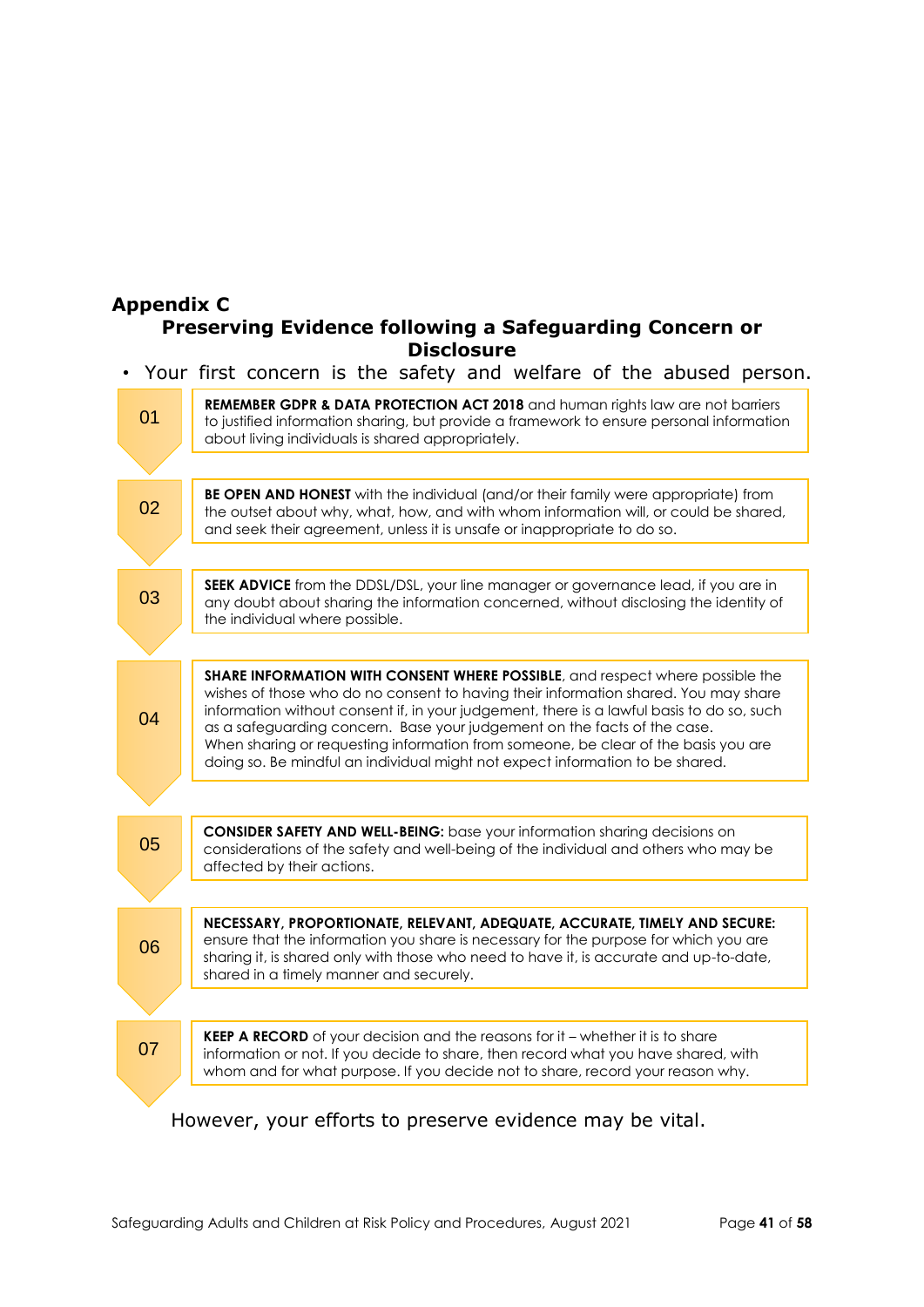- When Police involvement is required, they are likely to be on the scene quickly. Preservation of evidence is crucial if the Police investigation is to be effective.
- What you **DO OR NOT DO** in the time whilst you are waiting for the Police to arrive may make all the difference.

The following checklist aims to help you to ensure that vital evidence is not destroyed. **In situations of physical and/or sexual assault:**

- a) If the abused client has a physical injury and it is appropriate for you to examine, always obtain their (or parent's) consent first.
- b) Do not touch what you do not have to. Wherever possible leave things as they are. Do not clean up, do not wash anything or in any way remove fibres, blood etc. If you do have to handle anything at the scene keep this to a minimum.
- c) Do not touch weapons unless they are handed directly to you. If this happens, as before, keep handling to a minimum. Place the items/weapons in a clean, dry paper bag.
- d) Preserve the abused client's clothing and footwear, do not wash or wipe them. Handle them as little as possible.
- e) Preserve anything that was used to comfort the abused person, for example, a blanket.
- f) Secure the room, do not allow anyone to enter unless strictly necessary to support you or the abused client and/or the alleged perpetrator, until the Police arrive.

Following allegations of physical and/or sexual assault, consideration will be given to organising a medical examination of the abused person and the alleged perpetrator.

The decision to carry out an examination will be taken during strategy discussion/meeting. Any examination will be carried out by a Forensic Medical Examiner who will be contacted by the Police.

If a medical examination is required:

- a) Ensure that no one has physical contact with **both** the abused person and the alleged perpetrator as cross-contamination can destroy evidence. You may have to comfort both the abused person and the alleged perpetrator, e.g., if the alleged perpetrator is a person we support. You need to be aware that cross-contamination can easily occur.
- b) Where appropriate, protect bedding avoid washing.
- c) Preserve any bloodied items.
- d) Preserve any used condoms.

### **Methods of preservation:**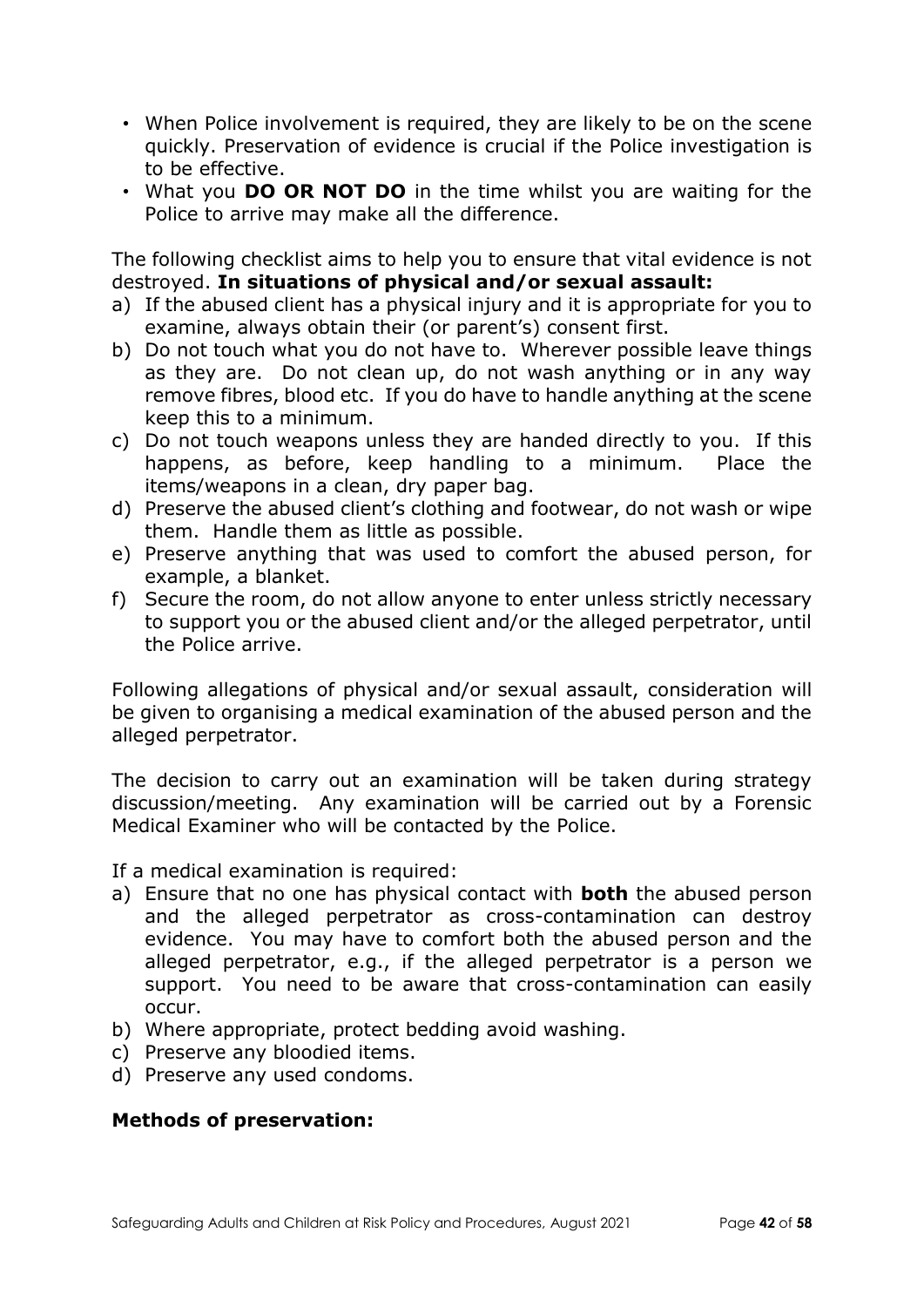- a) For most things use clean brown paper, if available, or a clean brown paper bag or a clean envelope. If you use an envelope do not lick it to seal.
- b) For liquids use clean glassware.
- c) Do not handle items unless necessary to move and make safe.

**It is acknowledged that completion of all of the above tasks may not be possible in a traumatic situation** - **you are urged to do the best that you can.**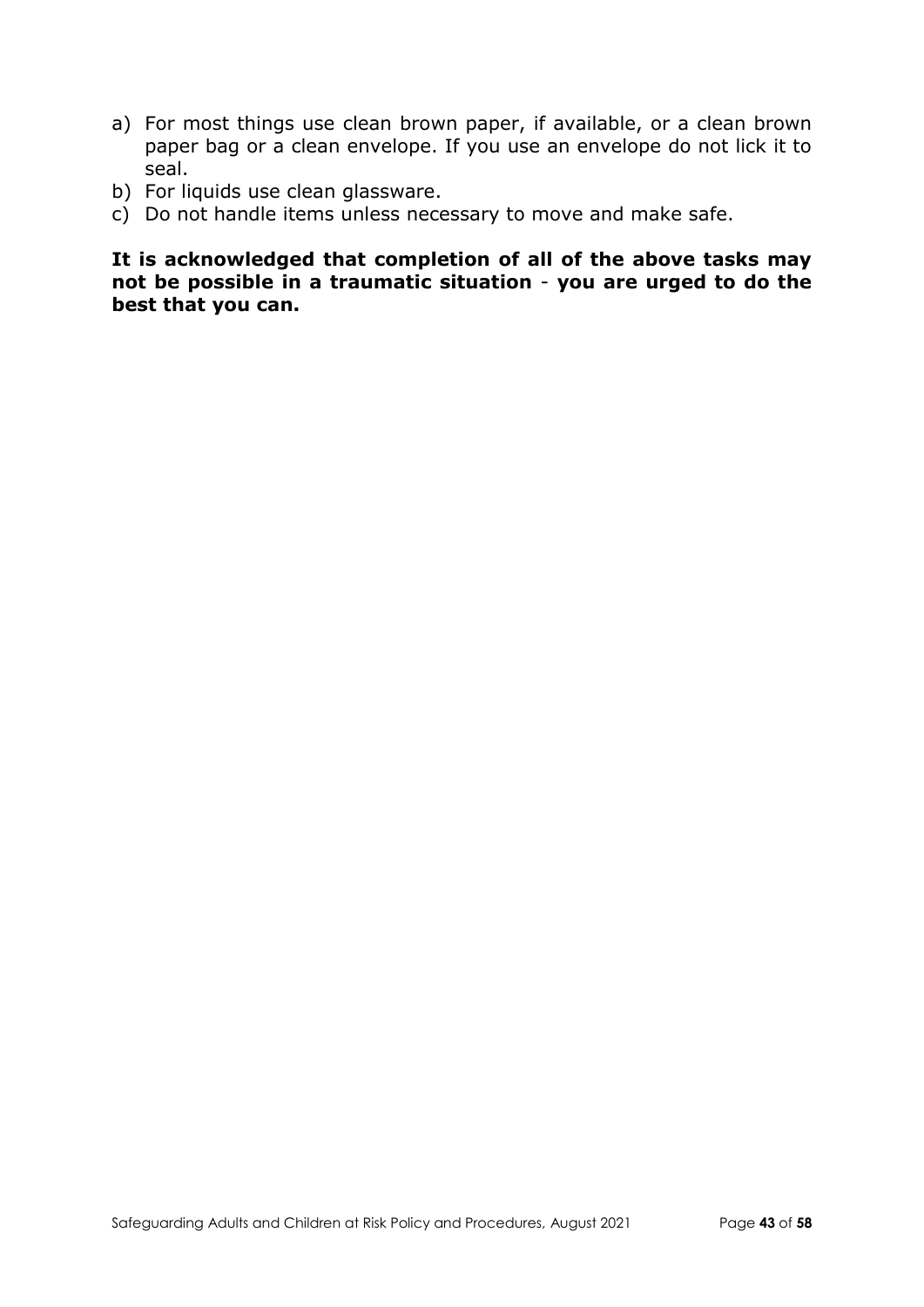## **Appendix D**

### **Safeguarding Adults that are particularly vulnerable**

All trustees, managers, staff and Shared Lives Carers should be aware that 'vulnerability' and 'risk of harm' is increased when other factors are present in abuse cases. Additional safeguarding and protection may be needed for adult at risks when one or more of these factors are involved.

The following check list should be used by trustees, managers, staff and Shared Lives Carers to assess risks and check care plans to inform immediate actions that may be required to promote the welfare and safeguard the adult at risk.

- Lack of capacity to make decisions
- Abuse by partner/family member power relationship
- Abuse by carer power relationship
- Repeat incidents
- Alcohol and/or Substance dependence/misuse
- Dominant Race/culture issues
- Dependence on one person for care
- Isolation or withdrawal from services or support networks
- Low self esteem
- Mental illness/confusion
- Lack of capacity/dementia
- Intimidation/threats/harassment
- Physical disability/lack of mobility
- Decreased ability to communicate
- People employing their own personal assistants- no CRB checks needed
- Unsafe environments

All references to risk assessments and the identification of any factors that increase risks should be recorded alongside safeguarding concerns and the information made available to statutory services at time of referral.

### **Adults with Mental Health or Learning Disabilities**

#### **Autism**

Autism is experienced differently by individuals, but there are three areas of difficulty which are commonly used to describe the condition, and are also used in the criteria when diagnosing autism. These are known as the 'triad of impairments'. While people may experience different degrees of impairment for each part of the triad, people with autism experience the following:

 difficulties with social interaction – finding it hard to understand, communicate and recognise how other people are feeling.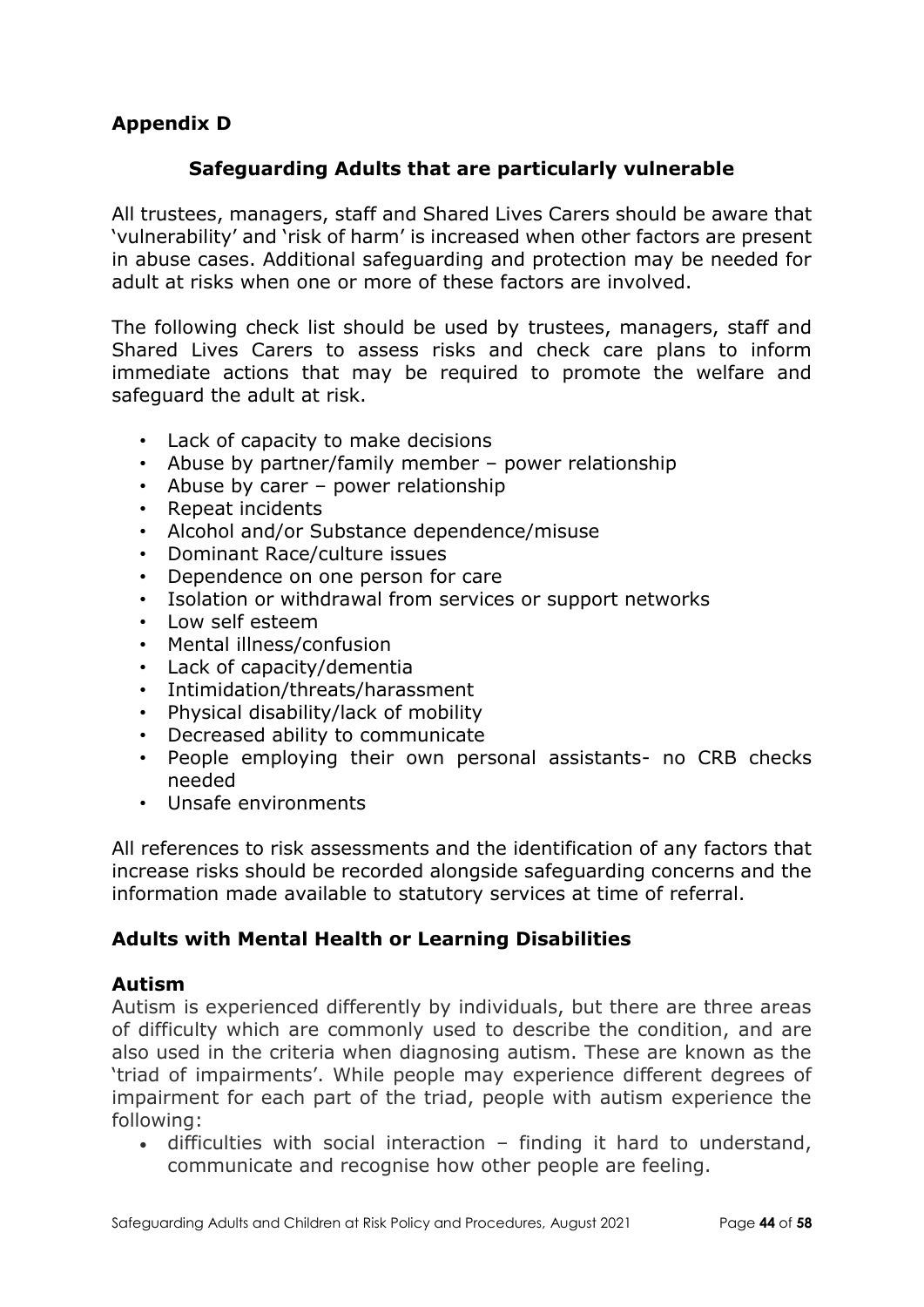- difficulties with social communication struggling with verbal and non-verbal language
- difficulties with social imagination finding it hard to imagine what others are thinking or alternatives to their own routines.

As a result, people with autism typically struggle with the rules of social engagement, such as when to speak, when to laugh and when to empathise. While many people with autism have good language skills, others will speak little or not at all, though this does not mean they cannot communicate in other ways. Autistic people typically prefer communication to be simple and clear.

Many autistic people also have the following.

- Sensory sensitivity over- or under-sensitivity to things such as light, sound, touch and heat, or certain tastes, textures or smells.
- Problems with motor skills, proprioception or balance.
- A need for structure imposing their own routines in order to help make sense of the world and alleviate anxiety; such routines can sometimes become obsessive behaviours and rituals.
- narrow interests a very close interest in a particular topic or pastime, often becoming extremely knowledgeable in it.
- A focus on detail this is also a strength which can enable high levels of achievement in certain fields. However, it can also inhibit understanding of the 'bigger picture' in relationships and contexts.
- Mild difficulties in one area of the triad and severe difficulties in another.
- Skills and needs that fluctuate from day to day and moment to moment.
- Learned strategies which mask their difficulties, or carers who help to mediate difficulties so well that they are not initially apparent to a professional assessing them.

It is important to note that impairment in the area of 'social imagination' does not mean that people with autism lack imagination and creative talent. The spectrum nature of the condition and the idiosyncrasy of some people's needs mean it is imperative that service providers and practitioners do not over-generalise [\(SCIE\)](https://www.scie.org.uk/autism/adults/main-issues/described)

Some people with autism are able to live relatively independent lives but others may need a lifetime of specialist support. People with autism may also experience some form of sensory sensitivity or under-sensitivity, for example to sounds touch, tastes, smells, light or colours.

Asperger syndrome is a form of autism. People with Asperger syndrome are often of average or above average intelligence and generally have fewer problems with speech than other people on the spectrum. This can make them more vulnerable as while they might appear very able, this appearance can conceal their level of social naivety.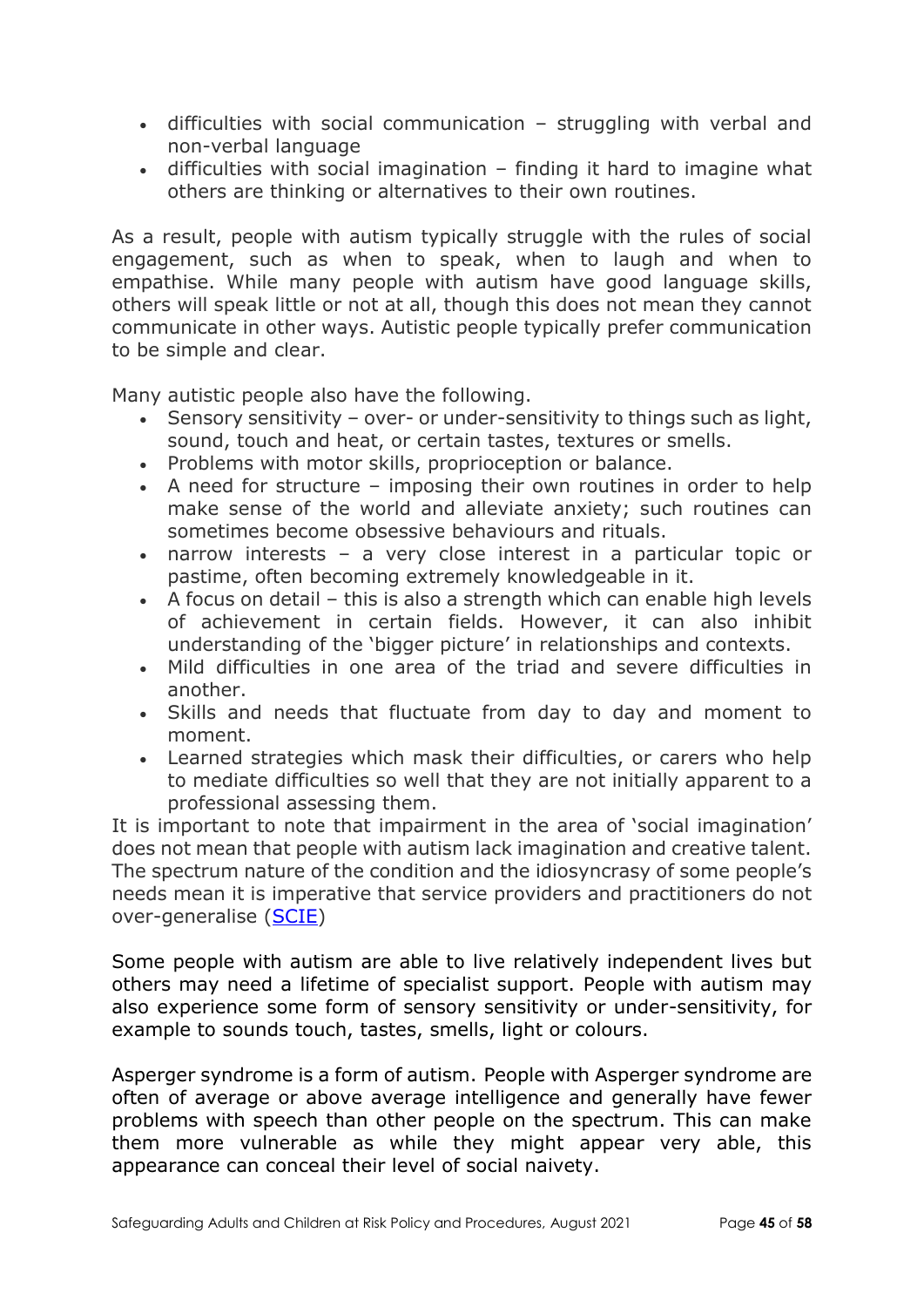ategi recognises that adults with mental health or learning disabilities such as autism and Asperger syndrome can be extremely vulnerable both within a service setting and within the community.

As outlined above, as a result of their difficulties with social imagination, people with autism are often unable to properly interpret other people's intentions. They can take written and spoken words to be literal truth without discriminating or probing further and taken advantage of as a result. It should also be highlighted that an adult with autism can be very isolated as a result of their condition, leaving them more open to abuse. Three-quarters of adults with autism either do not have any friends or find it hard or very hard to make friends. Fifty-six per cent have been bullied or harassed as adults.

All service users with autism should be entitled to a person-centred plan. This will ensure not only that they are better understood by staff, Shared Lives Carers, volunteers and social workers, but also that they are supported to develop their own skills to keep healthy and safe.

For more information go to: <http://www.autism.org.uk/>

### **Adults with Serious Health Problems- (End of Life issues)**

Whatever the diagnosis, people in later life should have access to high quality palliative care services (including pain management) which supports physical, psychological and spiritual needs, respects personal choice (including where advance directives are made) and maintains dignity.

This may include the practical and emotional support to die at home, whenever that is an individual's preference should adopt a palliative care approach; this should be integrated with curative treatment and care where appropriate. It should also consider the support of spiritual care so that spiritual needs at the end of life can be built into all aspects of care.

People approaching the end of their life are a very special group of clients. They can be of any age, from any background, and have one or more of a variety of illnesses. Adults who have an advanced or progressive illness such as those listed below may eventually come to the end of life as a direct result of one or more of these illnesses:

- advanced cancer
- heart failure
- chronic obstructive pulmonary disease
- stroke
- multiple sclerosis
- motor neurone disease
- Parkinson's disease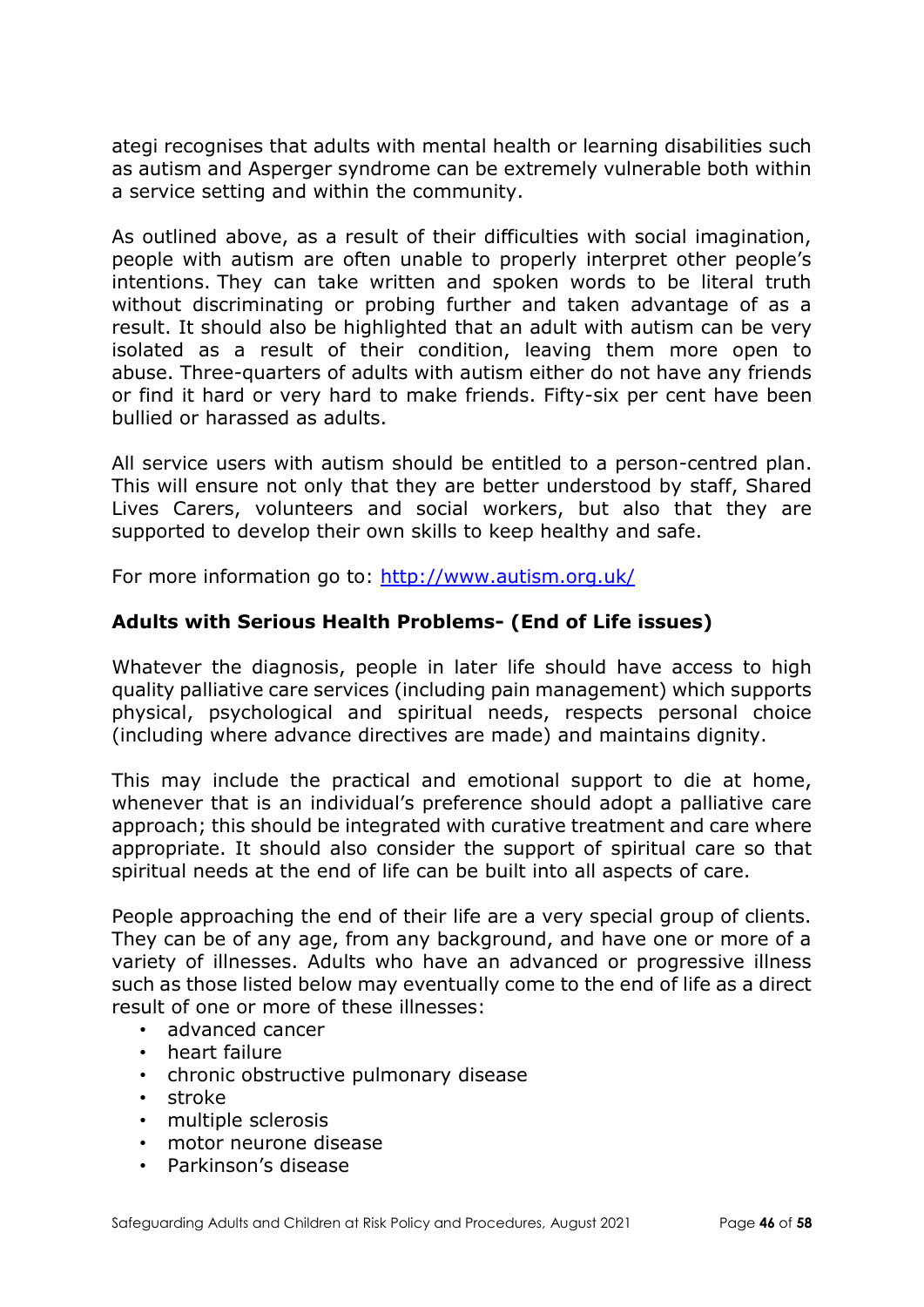- Huntington's chorea
- any end stage organ failure; or
- dementia

Everyone affected by a life-threatening illness is entitled to receive the best care towards the end of their life. This approach may enable some people to choose to stay at home, enable family and friends providing the caring to be supported right through the illness and into the future when they are bereaved, enable care services involved to be highly responsive to changing needs, and make sure dignity is maintained at all times.

### **Adults with Dementia**

The term 'dementia' is used to describe the symptoms that occur when the brain is affected by specific diseases and conditions. Symptoms of dementia include loss of memory, confusion and problems with speech and understanding. The most common cause of dementia is Alzheimer's disease where the chemistry and structure of the brain changes, leading to the death of brain cells.

ategi acknowledges that a person with dementia is still a unique and valuable human being, despite their illness. It is very important that all staff treat people with dementia with respect to help the person to feel valued so they feel good about themselves. When a person with dementia finds that their mental abilities are declining, they often feel vulnerable and in need of reassurance and support. Health care staff together with family and friends need to do everything they can to help the person to retain their sense of identity and feelings of self-worth.

ategi staff, Shared Lives Carers or volunteers should ensure that anyone involved in the caring of a person with dementia has as much background information as possible, as well as information about the current situation. This information should be sought from the client and family during the first contact with details recorded on the client's individual record.

A clear plan will assist in helping staff to:

- Avoid activities or situations in which the person is more likely than not to fail, as this can be humiliating. Simple, enjoyable and manageable tasks are key
- Split activities into small steps so the completion of a part of a task feels like a sense of achievement
- Encourage self-respect and pride in their appearance, and compliment them on how they look.
- Try not to correct what the person says to you. Value the importance of any communication and what a person is saying rather than its accuracy.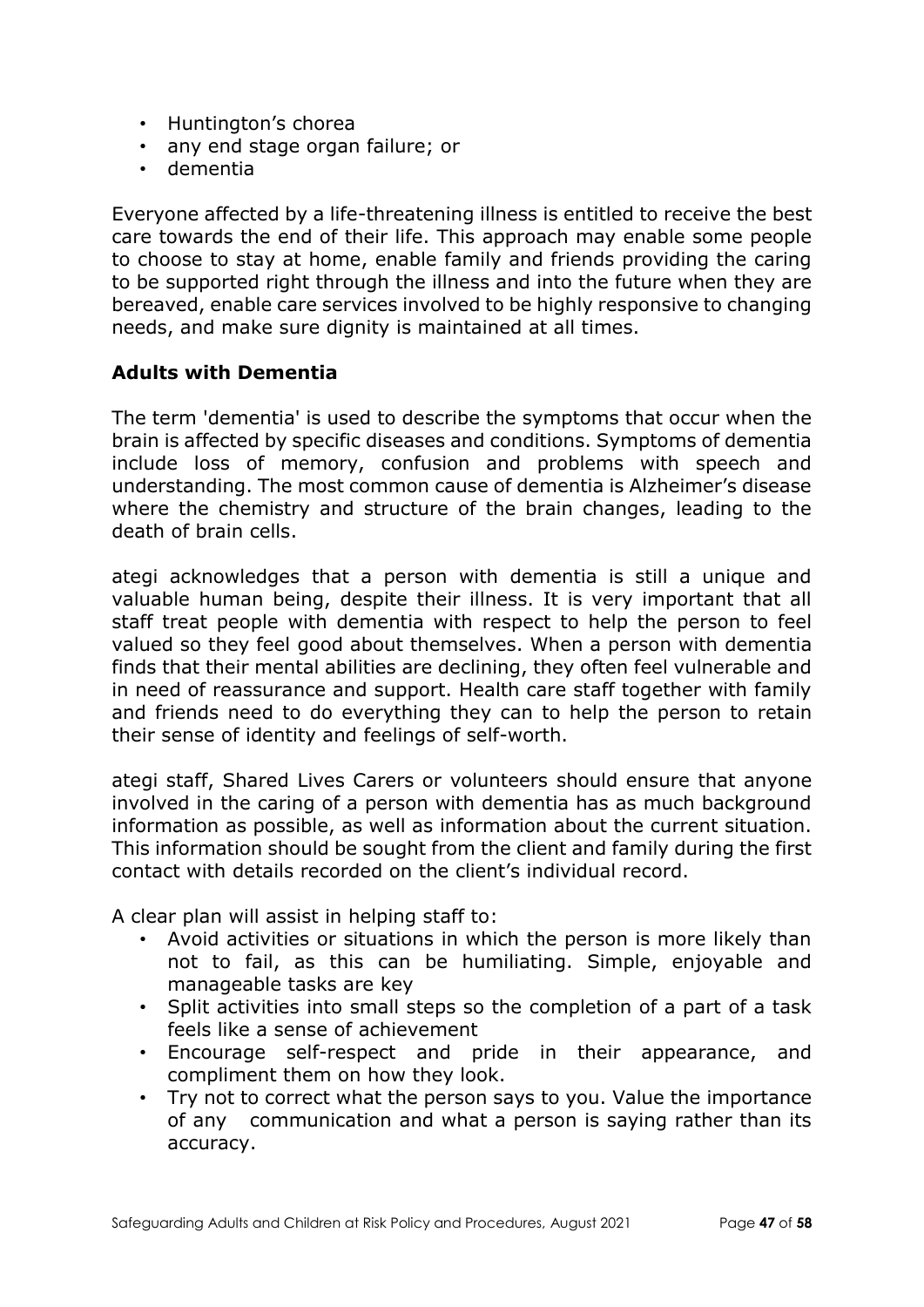For more information go to:<http://www.alzheimers.org.uk/>

### **Adults with a Drug or Alcohol Dependency**

Substance misuse and abuse for adult at risks can mean many things. It includes the use of drugs that can change your mood, such as alcohol, tranquilizers, or illegal drugs. Substance misuse also includes "risky drinking" or unsafe use of medications. Any substance misuse or abuse can cause serious health problems and problems with family and friends, money, and the law.

Risky drinking is when someone drinks alcohol in ways that may not have caused problems yet, but may cause problems if the same drinking pattern is kept up. For some people, this can mean drinking more than the recommended amounts. For some older adults with certain health problems or who take certain medications, this can mean drinking any alcohol.

Drinking alcohol or using medications unsafely can make many physical and mental health problems worse. Some of the physical conditions that are made worse by drinking alcohol are liver disease, cardiovascular disease, diabetes, ulcers and other gastrointestinal problems, and sleep problems. Alcohol can also make it harder for doctors to correctly diagnosis some medical conditions as well as slowing the healing process from injuries.

Some mental health conditions can place a person in greater danger of developing problems with alcohol or other drugs. Some of these include depression, memory or thinking problems, and anxiety. For example, an older person who is depressed may start to drink more, which makes the depression get worse and increases the risk of developing a serious problem with alcohol. Alcohol can make the symptoms of dementia, such as memory loss or trouble concentrating, get worse.

Some dementia type illnesses are caused by alcohol dependency (e.g., Korsakoff's syndrome) where the symptoms include memory loss, invented memories, and loss of interest. Warning Signs of Alcohol or Medication-Related Problems

- Anxiousness or irritability (feeling worried or "crabby")
- Memory loss (trouble remembering things)
- New problems making decisions
- Difficulty concentrating or paying attention
- Lack of interest in usual activities
- Sadness or depression
- Mood swings (happy one minute, sad or angry the next)
- Chronic pain (pain that doesn't go away)
- Problems with money or the police
- Falls, bruises, burns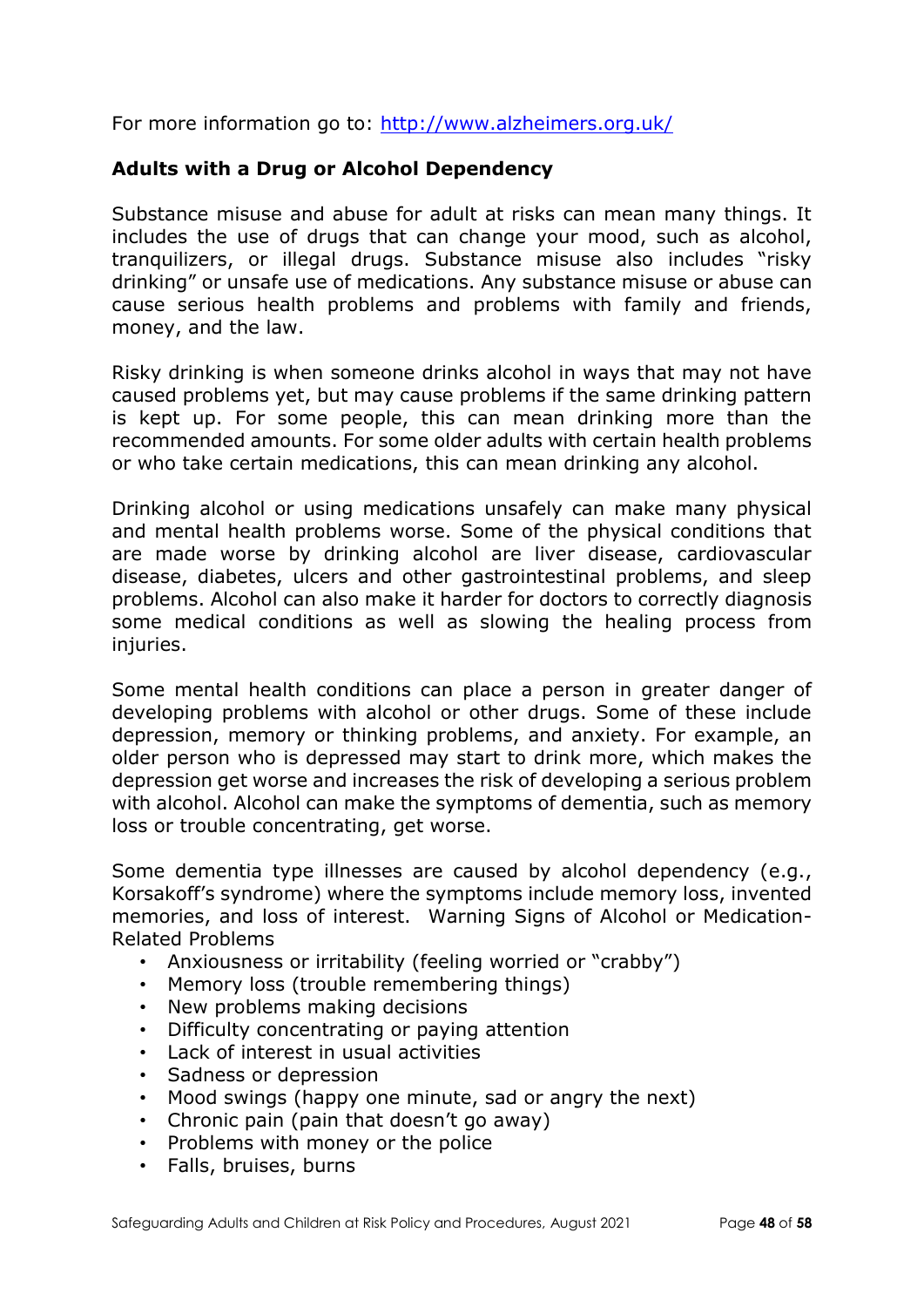- Incontinence (can't control urinating, wetting the bed)
- Headaches
- Dizziness
- Poor hygiene (not combing hair, bathing)
- Poor nutrition, changes in eating habits (eating junk food only)
- Out of touch with family and friends
- Suicidal thoughts (wanting to kill yourself)
- Strange response to medication

Managers should also seek advice from the relevant medical professional if they have any such concerns about a service user or the Head of HR and OD in the case of an ategi Charity staff member, Shared Lives Carer or volunteer.

For more information go to:<http://www.addaction.org.uk/>

## **Adults who Self-Neglect**

Helping those who neglect themselves can prove an impossible task even for experienced social workers let alone ategi staff, Shared Lives Carers or volunteers. It is important for staff, Shared Lives Carers or volunteers to explore the immediacy of serious harm in these cases, e.g., a diabetic saying that they are going to stop taking their insulin. Professional medical advice may be required in some cases to assist in this assessment.

Managing the balance between protecting an adult at risk from self-neglect against their right to determine their own fate is a serious challenge for public services. It may be that some adults at risks are unable to understand or agree to help because they lack capacity to make this decision.

When a member of staff, Shared Lives Carer or volunteer identifies that an adult at risk has been subject to:

• serious self-neglect which could result in 'serious or significant harm' and

the adult at risk has capacity to make relevant decisions but has refused essential help without which their health and safety needs cannot be met

and

• the care management process / care plan approach has not been able to mitigate the risk of this 'serious self -neglect that could result in significant harm'

then you should report such concerns to your Deputy Designated Safeguarding Lead using the ategi Safeguarding Form.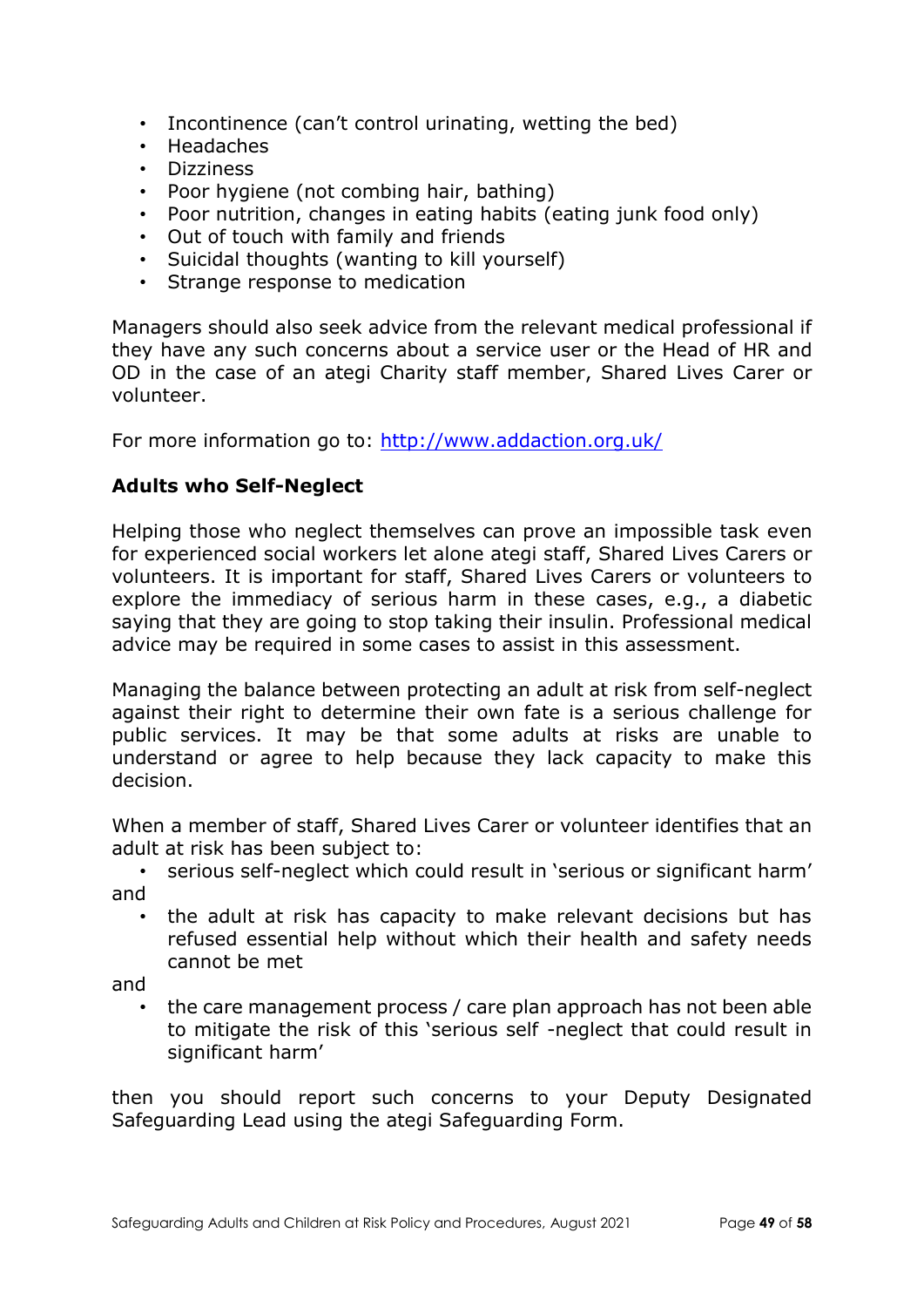The Deputy Designated Safeguarding lead for your service area will liaise with the relevant local adult Social Services Safeguarding Team by telephone in the first instance followed up in writing using the Local Authority Safeguarding Concern Referral Form.

(See Appendix C for details of the Mental Capacity Best Interest Decision Making Assessment)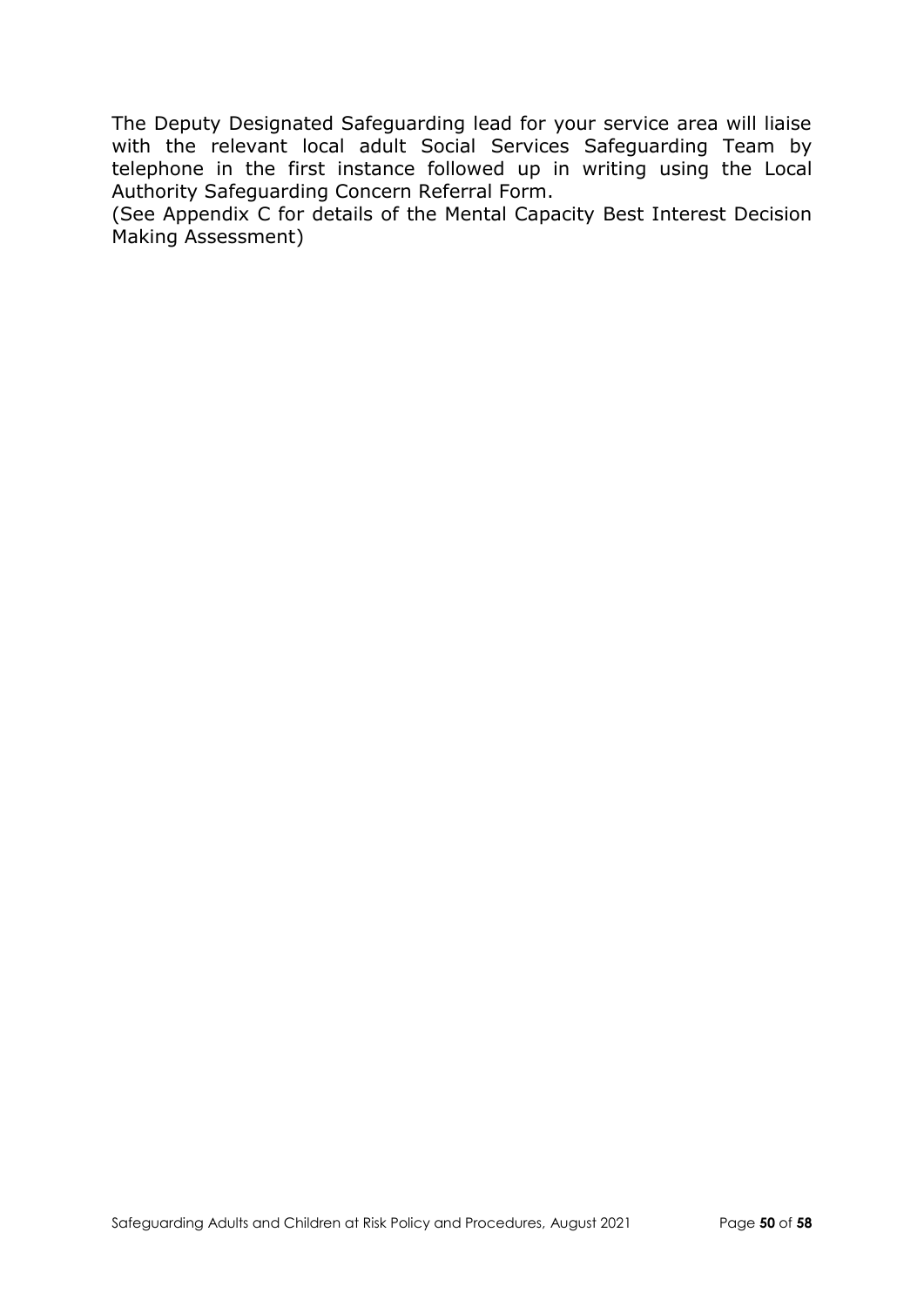### **Appendix E Best Interest Decision Making Assessment'**

The Mental Capacity Act 2005 and [Code of Practice](https://www.gov.uk/government/publications/mental-capacity-act-code-of-practice) provides a statutory framework to empower and protect people who may lack capacity to make decisions for them self and establishes a framework for making decisions on their behalf. This applies whether the decisions are life-changing events or everyday matters. All decisions taken in the Safeguarding Adults process must comply with the Act.

The Act says that:

… a person lacks capacity in relation to a matter if at the material time he is unable to make a decision for himself in relation to the matter because of an impairment of, or disturbance in the functioning of the mind or brain. Further, a person is not able to make a decision if they are unable to:

- understand the information relevant to the decision or
- retain that information long enough for them to make the decision or
- use or weigh that information as part of the process of making the decision or
- communicate their decision (whether by talking, using sign language or by any other means such as muscle movements, blinking an eye or squeezing a hand).

Mental capacity is time-and decision-specific. This means that a person may be able to make some decisions but not others at a particular point in time. For example, a person may have the capacity to consent to simple medical examination but not to major surgery. Their ability to make a decision may also fluctuate over time.

## **Principles of the Mental Capacity Act 2005**

- 1. An adult at risk has the right to make their own decisions and must be assumed to have capacity to make decisions about their own safety unless it is proved (on a balance of probabilities) otherwise.
- 2. Adult at risks must receive all appropriate help and support to make decisions before anyone concludes that they cannot make their own decisions.
- 3. Adult at risks have the right to make decisions that others might regard as being unwise or eccentric and a person cannot be treated as lacking capacity for these reasons.
- 4. Decisions made on behalf of a person who lacks mental capacity must be done in their best interests and should be the least restrictive of their basic rights and freedoms.

## **Ill treatment and wilful neglect – Criminal Offence**

An allegation of abuse or neglect of an adult at risk who does not have capacity to consent on issues about their own safety will always give rise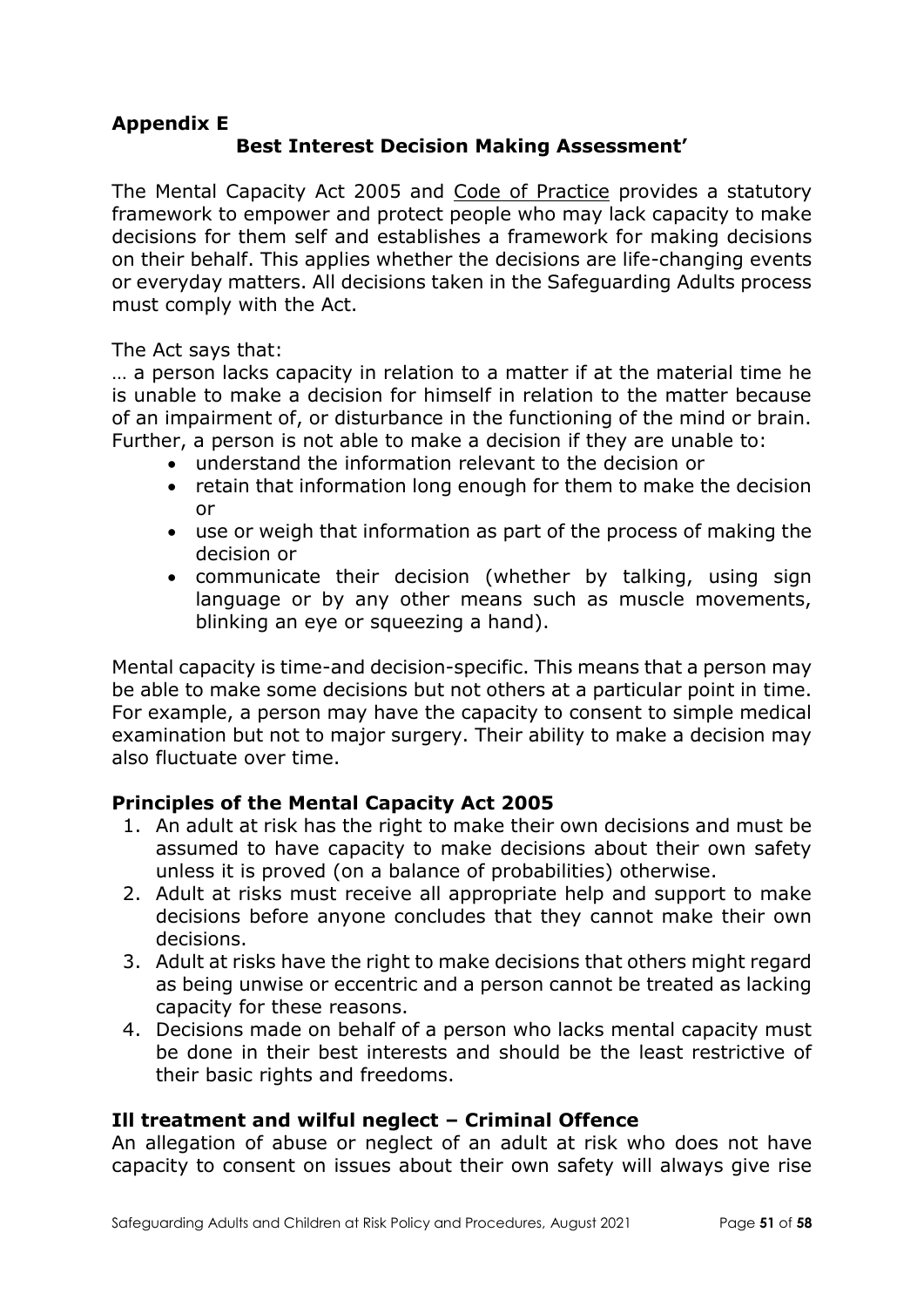to action under the Safeguarding Adults process and subsequent decisions made in their best interests in line with the Mental Capacity Act 2005 and Mental Capacity Act Code of Practice as outlined above.

Section 44 of the Act makes it a specific criminal offence to wilfully ill-treat or neglect a person who lacks capacity. The offences can be committed by anyone responsible for that adult's care and support – paid staff but also family carers as well as people who have the legal authority to act on that adult's behalf (for example, persons with power of attorney or Courtappointed deputies).

These offences are punishable by fines or imprisonment. Ill-treatment covers both deliberate acts of ill-treatment and also those acts which are reckless which results in ill-treatment. Wilful neglect requires a serious departure from the required standards of treatment and usually means that a person has deliberately failed to carry out an act that they knew they were under a duty to perform.

Abuse by an attorney or deputy: If someone has concerns about the actions of an attorney acting under a registered enduring power of attorney (EPA) or lasting power of attorney (LPA), or a deputy appointed by the Court of Protection, they should contact the Office of the Public Guardian (OPG).

Further reading about the role and powers of the OPG and its policy in relation to [adult safeguarding.](https://www.gov.uk/government/publications/safeguarding-policy-protecting-vulnerable-adults)

### **Capacity and Consent**

It is always essential in safeguarding to consider whether the adult at risk is capable of giving informed consent. If they are, their consent should be sought. This may be in relation to whether they give consent to:

- an activity that may be abusive  $-$  if consent to abuse or neglect was given under duress, for example, as a result of exploitation, pressure, fear or intimidation, this apparent consent should be disregarded
- a Safeguarding Adults investigation going ahead in response to a concern that has been raised. Where an adult at risk with capacity has made a decision that they do not want action to be taken and there are no public interest or vital interest considerations, their wishes must be respected. The person must be given information and have the opportunity to consider all the risks and fully understand the likely consequences of that decision over the short and long term
- the recommendations of an individual protection plan being put in place
- a medical examination
- an interview
- certain decisions and actions taken during the Safeguarding Adults process with the person or with people who know about their abuse and its impact on the adult at risk.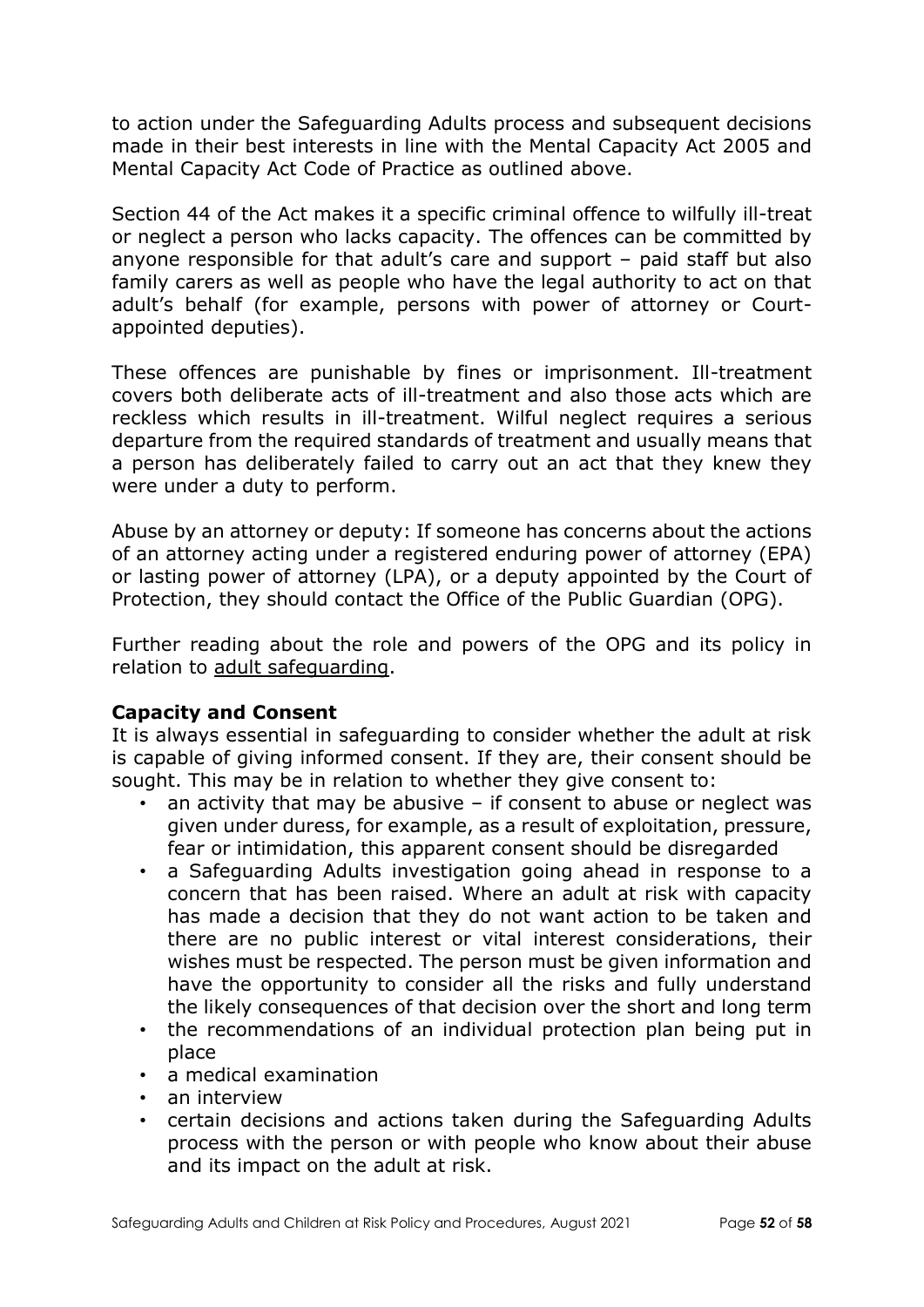If, after discussion with the adult at risk who has mental capacity, they refuse any intervention, their wishes will be respected unless:

- 1. there is a public interest, for example, not acting will put other adults or children at risk
- 2. there is a duty of care to intervene, for example, a crime has been or may be committed.

### **Testing Capacity**

A single clear four-step test for determining whether a person lacks capacity has been introduced. Because the capacity of some adults may fluctuate and they may or may not be able to make a decision about how to pursue their safety at the time it is needed, the test must be applied in a way that is decision specific. It will help an independent expert or an identified staff member who makes a judgement about whether a person can make a particular decision at a particular time.

In the case of suspected or alleged abuse, ategi staff, Shared Lives Carers or volunteers will need to determine whether the person understands the nature of the concerns and choices facing them. Any issues of power imbalance in the relationship between them and the alleged perpetrator will need to be taken into consideration. The context for such professional decision making would ideally be the strategy discussion.

If every reasonable effort has been made to assist the adult's understanding of the situation and to enable them to communicate their wishes – which may involve commissioning the skills of an advocate or interpreter, and perhaps victim support – and there still is good reason to question the person's capacity or ability to give informed consent, then this test should be applied.

Lack of capacity may be temporary or permanent, and can fluctuate dependent on various things from time of the day or well-being. If a staff member suspects that an adult is:

- Getting upset and frustrated
- Acting out of character
- Changing behaviours/ appearance
- Getting confused
- Taking unusual amount of time to respond to questions

Then it may be that they need help to make a decision.

ANY ategi staff member, Shared Lives Carer or volunteer can assess capacity by using the' 2-part test' below and should also report the need for a capacity test to their line manager or DDSL.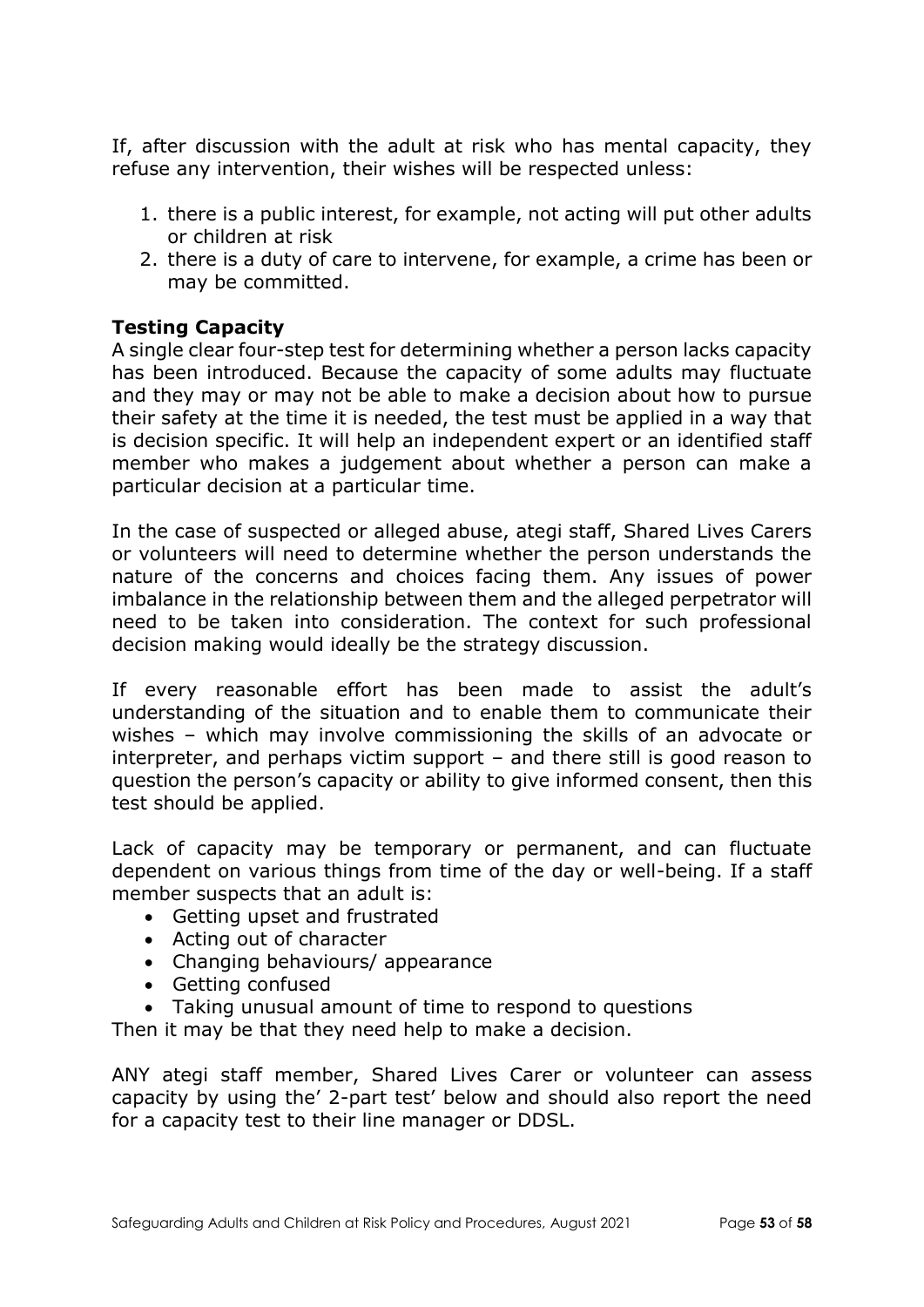Any consideration, actual testing or outcomes of a mental capacity test must be recorded on the individual service users record.

Anyone assessing someone's capacity in order to make a decision for another person should use the two-stage test of capacity.

Mental capacity is the ability to make a decision. Any assessment should be in two stages:

#### **Part 1:**

- **1.** Does the person have an impairment of the mind or brain, or is there some sort of disturbance affecting the way their mind or brain works? (It doesn't matter whether the impairment or disturbance is temporary or permanent.)
- **2.** If so, does that impairment or disturbance mean that the person is unable to make the decision in question at the time it needs to be made?

### **Part 2 - Decision making assessment:**

- **1.** Does the person have a general understanding of what decision they need to make and why they need to make it?
- **2.** Does the person have a general understanding of the likely consequences of making, or not making, this decision?
- **3.** Is the person able to understand, retain, use and weigh up the information relevant to this decision?
- **4.** Can the person communicate their decision (by talking, using sign language or any other means)? Would the services of a professional (such as a speech and language therapist) be helpful?

A lack of ability to communicate a decision (at no 4 above) on its own would not demonstrate a lack of capacity this lack of communication. This must be accompanied by either, 1, 2 or 3 above to confirm your assessment of a lack of capacity.

All decisions made on behalf of a service user who lacks capacity will be made in that person's **best interest**, using the common checklist of factors below. If a staff member makes a decision on behalf of a service user then this decision and any capacity test should be recorded on the individual client's record including particular reference to the Best Interest Check List below.

In making serious or complex decisions staff, Shared Lives Carers or volunteers should always seek help from a professional expert or Doctor and contact their DDSL for guidance and support.

#### **Best Interests Check list**

Factors to take into consideration when determining 'Best Interests' (Mental Capacity Act, 2005 Section 5; Code of Practice, 5.13)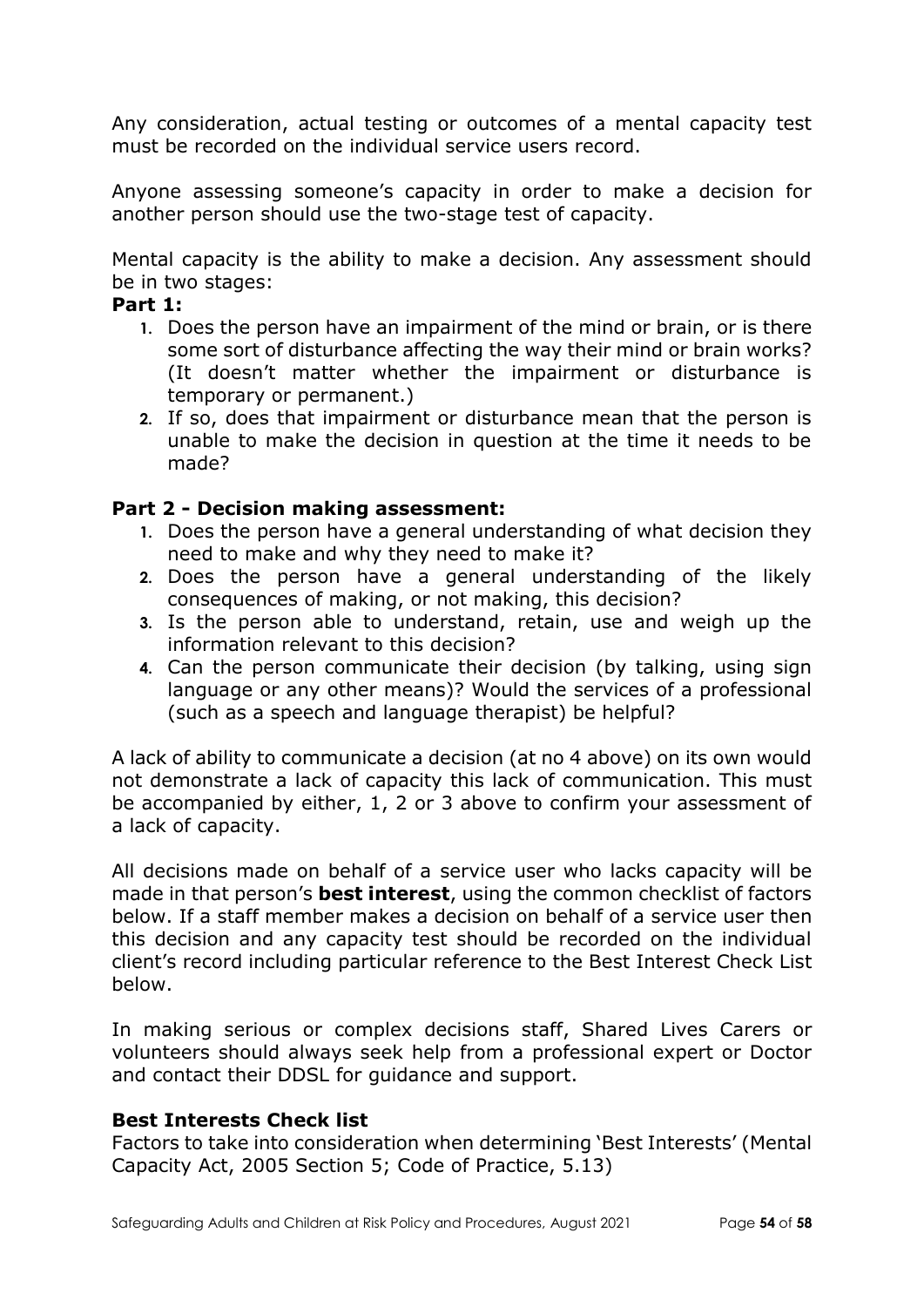- **1.** Considering all relevant circumstances these are circumstances of which the decision maker is aware and those which it is reasonable to regard as relevant.
- **2.** Regaining capacity can the decision be put off until the person regains capacity?
- **3.** Permitting and encouraging participation this may involve finding the appropriate means of communication or using other people to help the person participate in the decision-making process.
- **4.** Special considerations for life-sustaining treatment the person making the best interest decision must not be motivated by the desire to bring about a person's death.
- **5.** Considering the person's wishes, feelings, beliefs and values especially any written statements made by the person when they had capacity.
- **6.** Taking into account the views of other people take account of the views of family and informal carers and anyone with an interest in the person's welfare or appointed to act on the person's behalf.
- **7.** Taking into account of the views of any independent mental capacity advocate (IMCA) or any attorney appointed by the person or deputy appointed by the Court of Protection.
- **8.** Considering whether there is a less restrictive alternative or intervention that is in the person's best interests.

### **Advance Decisions**

The Mental Capacity Act 2005 introduced new statutory rules with clear safeguards to enable people to make decisions in advance to refuse care or treatment should they lose capacity in the future. The Act does however stipulate that an advance decision will have no application to any treatment which a doctor considers necessary to sustain life, unless strict formalities have been complied with. Those formalities are that the decision must have been made in writing, and be signed and witnessed. In addition, it must include an express statement that the decision stands 'even if life is at risk'. It should be noted however, that the compulsory treatment provisions of the Mental Health Act 1983 (as amended by the 2007 Act) would override an advance decision which concerns treatment for mental disorder.

This new right impacts on safeguarding work, since any properly drawn-up advance decision may result in health care professionals especially, following a course of action that might in any other circumstances be misinterpreted as neglect or omission.

In all cases where an advance decision is in place, ategi staff, Shared Lives Carers or volunteers providing care and carrying out safeguarding work must seek advice from their line manager or DDSL.

## **[Office of the Public Guardian \(OPG\)](https://www.gov.uk/government/organisations/office-of-the-public-guardian)**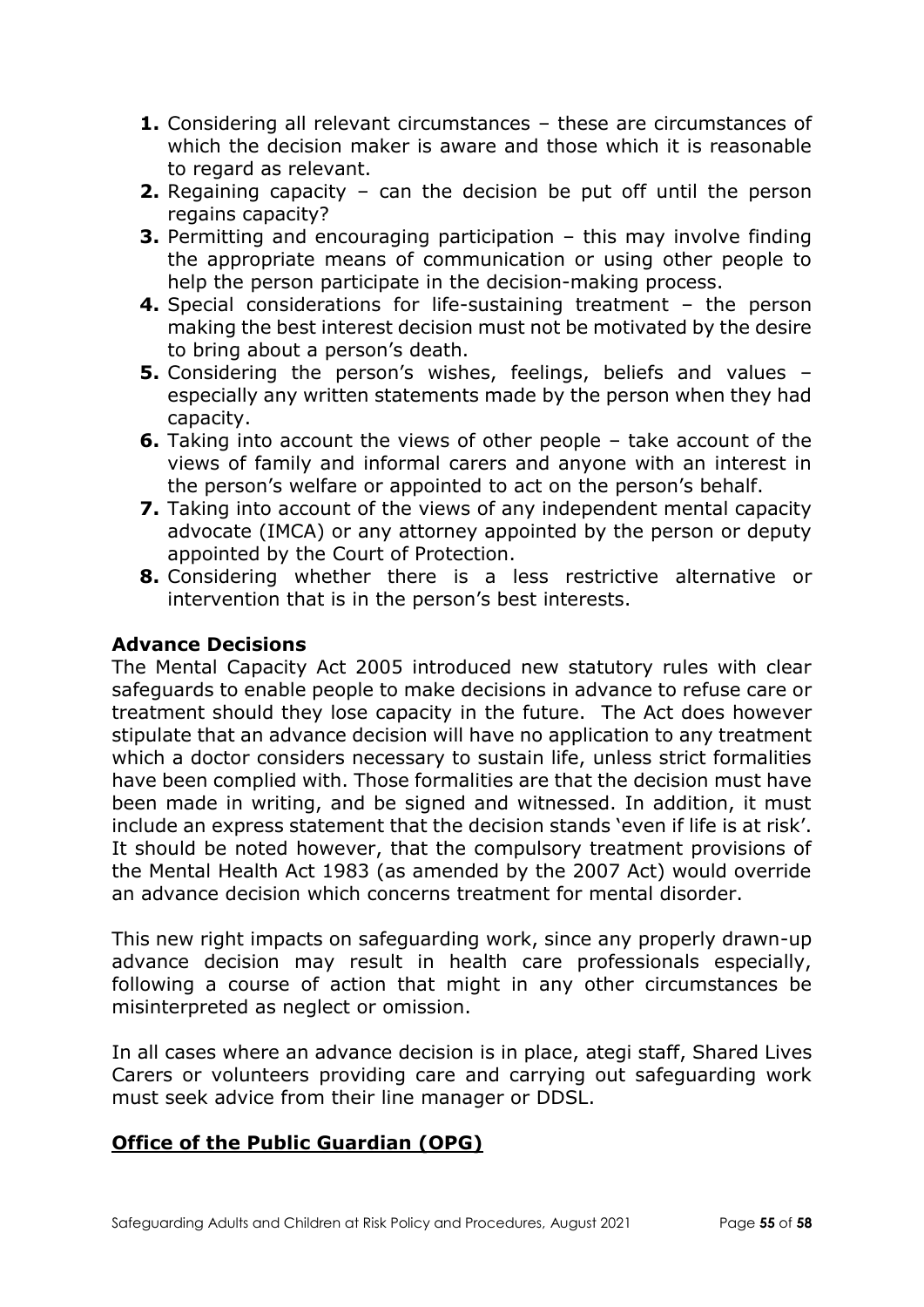The OPG was established under the Mental Capacity Act to support the Public Guardian and to protect people lacking capacity by:

- setting up and managing separate registers of lasting powers of attorney, of enduring powers of attorney and of court-appointed deputies
- supervising deputies
- sending Court of Protection visitors to visit people who lack capacity and also those for whom it has formal powers to act on their behalf
- receiving reports from attorneys acting under lasting powers of attorney and deputies
- providing reports to the Court of Protection
- dealing with complaints about the way in which attorneys or deputies carry out their duties.

The OPG also undertakes to notify local authorities, the police and other appropriate agencies when an abuse situation is identified. The OPG's Safeguarding Adult at risks Policy covers any person:

- who has a deputy appointed by the Court of Protection, or
- is the donor of a registered enduring power of attorney or lasting power of attorney, or
- is someone for whom the court authorised a person to carry out a transaction on their behalf under Section 16(2) of the Mental Capacity Act (single orders). This includes young people aged 16 or over who are defined as adults under the Mental Capacity Act.

### **Involvement**

The OPG may be involved in Safeguarding Adult at risks in a number of ways, including: promoting and raising awareness of legal safeguards and remedies, for example, lasting powers of attorney and the services of the OPG and the Court of Protection

- receiving reports of abuse relating to adult at risks ('whistleblowing')
- responding to requests to search the register of deputies and attorneys (provided free of charge to local authorities and registered health bodies)
- investigating reported concerns, on behalf of the Public Guardian, about the actions of a deputy or registered attorney, or someone acting under a single order from the court
- working in partnership with other agencies, including adult care social services and the police.

### **Court of Protection**

The Court of Protection deals with decisions and orders affecting people who lack capacity. The court can make major decisions about health and welfare, as well as property and financial affairs. The court has powers to:

 decide whether a person has capacity to make a particular decision for themselves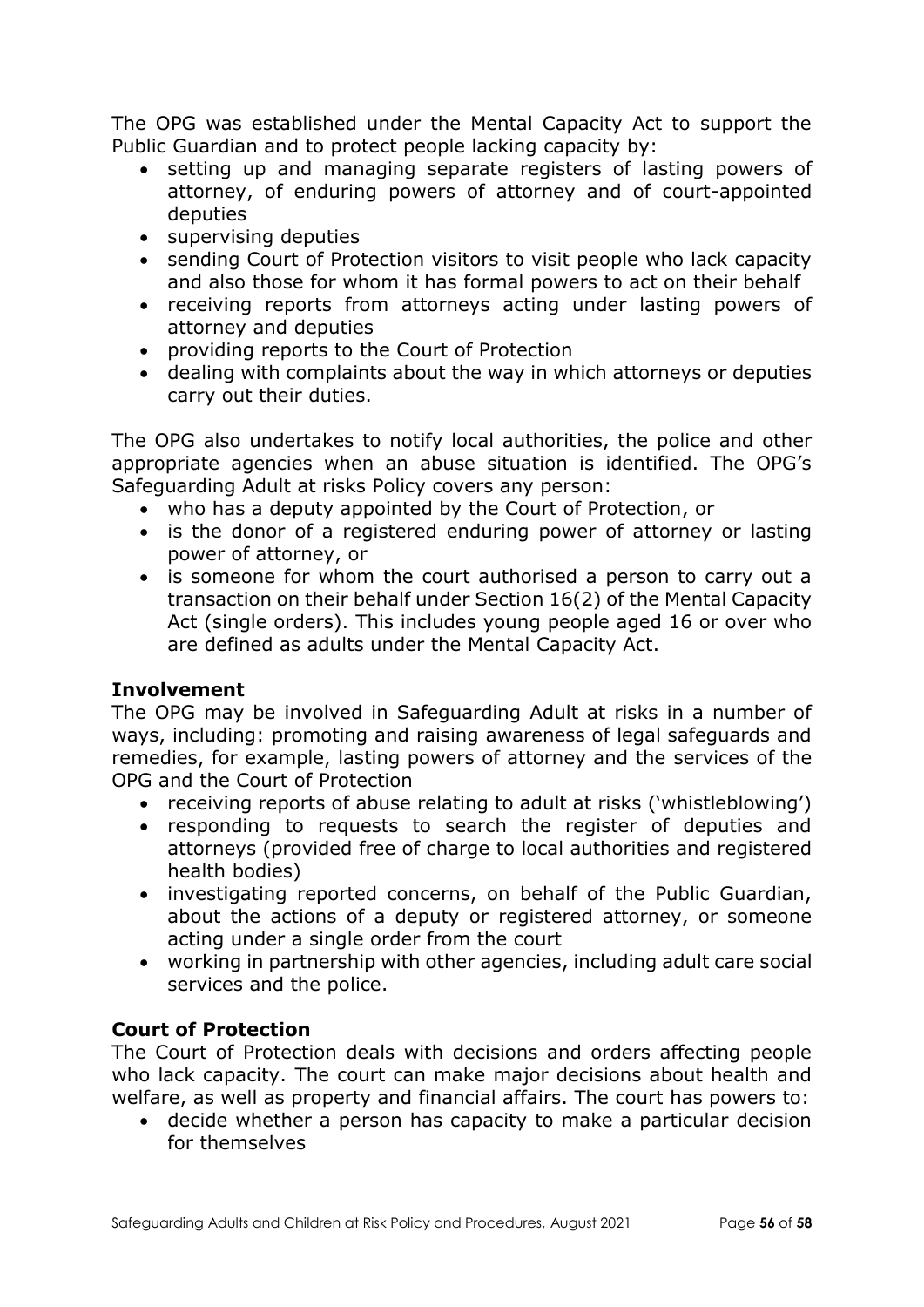- make declarations, decisions or orders on financial and welfare matters affecting people who lack capacity to make such decisions
- appoint deputies to make decisions for people lacking capacity to make those decisions
- decide whether a lasting power of attorney or an enduring power of attorney is valid
- remove deputies or attorneys who fail to carry out their duties.

In most cases decisions about personal welfare will be able to be made legally without making an application to the court, as long as the decisions are made in accordance with the core principles set out in the Mental Capacity Act 2005 and the best interest's checklist and any disagreements can be resolved informally.

However, it may be necessary and desirable to make an application to the court in a safeguarding situation where there are:

- particularly difficult decisions to be made
- disagreements that cannot be resolved by any other means
- on-going decisions needed about the personal welfare of a person who lacks capacity to make such decisions for themselves
- matters relating to property and/or financial issues to be resolved
- serious healthcare and treatment decisions, for example, withdrawal of artificial nutrition or hydration
- concerns that a person should be moved from a place where they are believed to be at risk
- concerns or a desire to place restrictions on contact with named individuals because of risk or where proposed Safeguarding Adults actions may amount to a deprivation of liberty outside of a care home or hospital

### **Appendix F**

### **ategi Policy Receipt Acknowledgement**